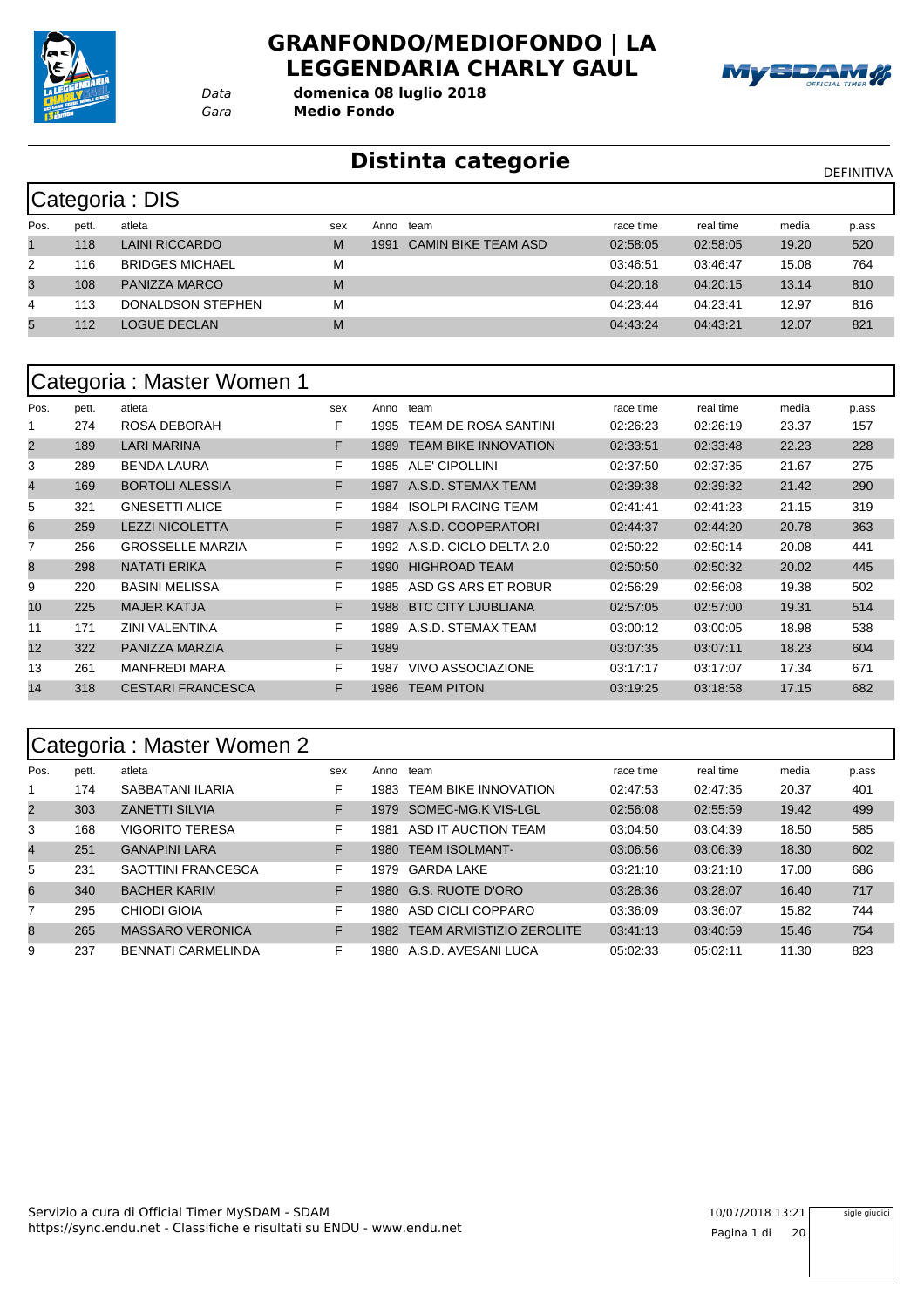#### Categoria : Master Women 3

| Pos.           | pett. | atleta                     | sex | Anno | team                            | race time | real time | media | p.ass |
|----------------|-------|----------------------------|-----|------|---------------------------------|-----------|-----------|-------|-------|
|                | 304   | <b>ZAMBOTTI BARBARA</b>    | F   | 1974 | SOMEC-MG.K VIS-LGL              | 02:34:32  | 02:34:25  | 22.13 | 237   |
| $\overline{2}$ | 283   | ALBANESE SILVIA            | F   | 1976 | ASD SANT LUIS ZEN               | 02:35:48  | 02:35:35  | 21.95 | 252   |
| 3              | 223   | <b>GODEC ANDREJA</b>       | F   | 1977 | <b>BTC CITY LJUBLIANA</b>       | 02:42:53  | 02:42:46  | 21.00 | 335   |
| 4              | 235   | LUYPAERT KATLEEN           | F   | 1976 |                                 | 02:49:23  | 02:49:11  | 20.19 | 425   |
| 5              | 282   | <b>ZUCO VALENTINA</b>      | F   | 1975 | ASD GIO'N'DENT                  | 02:52:41  | 02:52:34  | 19.81 | 460   |
| 6              | 228   | LIDEO ELISABETTA           | F   | 1974 | <b>TEAM ARMISTIZIO ZEROLITE</b> | 02:55:12  | 02:54:58  | 19.52 | 487   |
| $\overline{7}$ | 250   | <b>FIORENTINI FEDERICA</b> | F   | 1977 | A.S.D. TEAM BORGHI RACING       | 03:13:59  | 03:13:47  | 17.63 | 644   |
| 8              | 271   | <b>BERTOCCHI CLAUDIA</b>   | F   | 1976 | TEAM MORETTI ASD                | 03:15:25  | 03:15:17  | 17.50 | 660   |
| 9              | 190   | ROTELLI DANIELA            | F   | 1977 | RODMAN AZIMUT SQUADRA           | 03:20:50  | 03:20:50  | 17.03 | 684   |
| 10             | 236   | <b>HERKENS CAROLIEN</b>    | F   | 1978 |                                 | 03:41:34  | 03:41:22  | 15.44 | 755   |

#### Categoria : Master Women 4

| Pos. | pett. | atleta                    | sex | Anno | team                            | race time | real time | media | p.ass |
|------|-------|---------------------------|-----|------|---------------------------------|-----------|-----------|-------|-------|
| 1    | 280   | <b>TOSADORI ORIETTA</b>   | F.  | 1971 | <b>BIEMME GARDA SPORT</b>       | 02:37:35  | 02:37:18  | 21.70 | 271   |
| 2    | 262   | <b>MARALDI CINZIA</b>     | F   | 1973 | <b>CRAL PETROLCHIMICO</b>       | 02:43:48  | 02:43:37  | 20.88 | 349   |
| 3    | 300   | <b>MARI ROMINA</b>        | F.  | 1969 | SOMEC-MG.K VIS-LGL              | 02:45:10  | 02:45:05  | 20.71 | 369   |
| 4    | 324   | SAVOCA MARIA PIA          | F.  | 1969 | ASD VELO CLUB RACING            | 02:46:57  | 02:46:47  | 20.49 | 385   |
| 5    | 242   | <b>BOVOLENTA BARBARA</b>  | F.  | 1971 | A.S.D. CICLO DELTA 2.0          | 02:49:50  | 02:49:44  | 20.14 | 433   |
| 6    | 193   | CAPPANARI FEDERICA        | F   | 1973 | TEAM OUTSIDERS A.S.D.           | 02:53:23  | 02:53:03  | 19.73 | 467   |
| 7    | 246   | D'INCA' GABRIELLA         | F.  | 1971 | ASD DUE RUOTE SPORT             | 02:58:30  | 02:58:21  | 19.16 | 521   |
| 8    | 240   | <b>BIANCO ELISABETTA</b>  | F.  | 1969 | G.S. PRASECCOBIESSE             | 03:02:26  | 03:02:11  | 18.75 | 559   |
| 9    | 297   | <b>ERMON GABRIELLA</b>    | F   | 1971 | <b>GS MARZOLA</b>               | 03:02:48  | 03:02:36  | 18.71 | 563   |
| 10   | 151   | <b>SECCHI CATERINA</b>    | F.  | 1971 | G.C. NOVENTANA                  | 03:08:34  | 03:08:06  | 18.14 | 610   |
| 11   | 330   | <b>BIGUZZI BELINDA</b>    | F.  | 1970 | ASD G. C. FAUSTO COPPI          | 03:21:10  | 03:20:57  | 17.00 | 685   |
| 12   | 255   | <b>GENNARI ISABELLA</b>   | F.  | 1971 | A.S.D. OLTRELABICI              | 03:21:30  | 03:21:13  | 16.97 | 688   |
| 13   | 286   | <b>BAGLIONI GIOVANNA</b>  | F.  |      | 1972 SCBB CICLISTICA MIGLIARINO | 03:25:15  | 03:24:51  | 16.66 | 703   |
| 14   | 230   | <b>TIERNEY DIANNE</b>     | F   | 1973 | <b>GUERNSEY VELO CLUB</b>       | 03:45:33  | 03:45:09  | 15.16 | 763   |
| 15   | 207   | <b>BONFANTI RAFFAELLA</b> | F   | 1971 | <b>CAMA GROUP POLISPORTIVA</b>  | 04:04:27  | 04:04:10  | 13.99 | 794   |
| 16   | 314   | <b>ZECCA MARIA</b>        | F   | 1969 | ASD CASSINIS CYCLING TEAM       | 05:23:54  | 05:23:34  | 10.56 | 824   |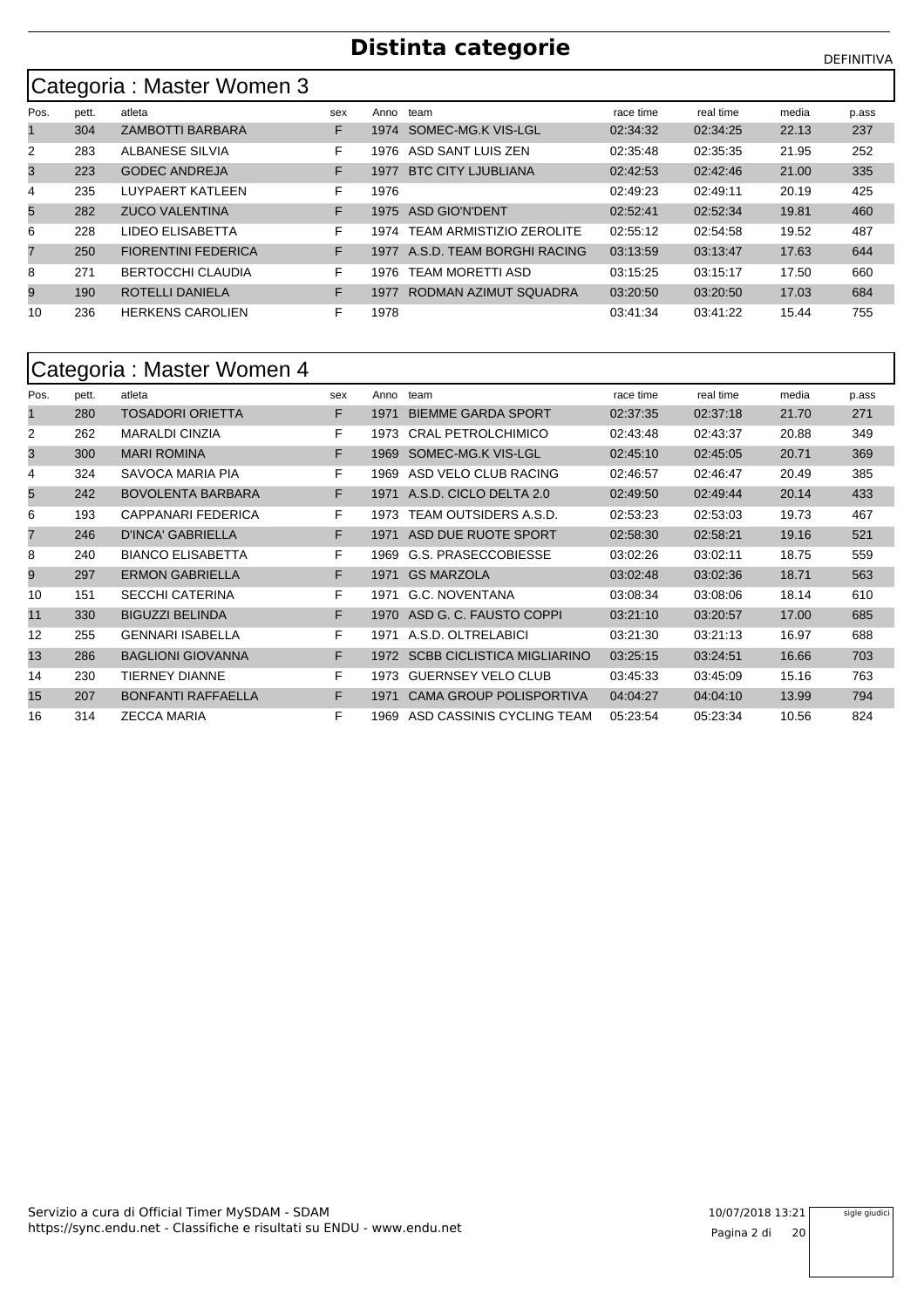|      |       | Categoria: Master Women 5   |     |      |                                 |           |           |       |       |
|------|-------|-----------------------------|-----|------|---------------------------------|-----------|-----------|-------|-------|
| Pos. | pett. | atleta                      | sex |      | Anno team                       | race time | real time | media | p.ass |
| 1    | 291   | <b>FELICI MILENA</b>        | F.  |      | 1965 VELO ROMA ASD              | 02:30:29  | 02:30:24  | 22.73 | 196   |
| 2    | 238   | <b>BERTONCINI CLAUDIA</b>   | F   |      | 1966 VELO CLUB MAGGI 1906       | 02:38:17  | 02:38:12  | 21.61 | 280   |
| 3    | 163   | <b>PRATI MARIA CRISTINA</b> | F.  |      | 1967 TEAM DEL CAPITANO A.S.D.   | 02:40:14  | 02:40:12  | 21.34 | 299   |
| 4    | 219   | <b>MORAZ JANE</b>           | F   |      | 1964 SWISS CYCLING              | 02:44:03  | 02:43:56  | 20.85 | 352   |
| 5    | 204   | <b>STURROCK LOUISA</b>      | F   | 1966 |                                 | 02:48:45  | 02:48:32  | 20.27 | 414   |
| 6    | 260   | <b>MACCIONI NURIA</b>       | F   |      | 1967 UC ROMANO D'EZZELINO       | 02:48:38  | 02:48:32  | 20.28 | 412   |
| 7    | 335   | DI PERNA ANNUNZIATA         | F.  |      | 1968 TEAM OUTSIDERS             | 03:00:20  | 02:59:57  | 18.97 | 542   |
| 8    | 316   | DALL'IGNA MARILISA          | F   |      | 1964 G.S.ALPILATTE BR           | 03.03.47  | 03:03:22  | 18.61 | 573   |
| 9    | 270   | PATRIZIO ANGELA             | F.  |      | 1965 ASD DUE RUOTE SPORT        | 03:04:31  | 03:04:23  | 18.54 | 582   |
| 10   | 273   | RINALDI ANNALISA            | F   |      | 1968 A.S.D. COOPERATORI         | 03:05:34  | 03:05:17  | 18.43 | 593   |
| 11   | 263   | <b>MARTELLATO FABIOLA</b>   | F.  | 1965 | <b>TEAM ARMISTIZIO ZEROLITE</b> | 03:14:02  | 03:13:49  | 17.63 | 647   |
| 12   | 176   | <b>COPPOLA NIVES</b>        | F   |      | 1968 TEAM BIKE INNOVATION       | 03:15:03  | 03:14:44  | 17.54 | 655   |
| 13   | 310   | <b>GARLANDI CRISTINA</b>    | F   |      | 1967 I BRIC ASD                 | 03:15:54  | 03:15:33  | 17.46 | 663   |
| 14   | 315   | <b>TOLLER TANIA</b>         | F   |      | 1968 GS MARZOLA                 | 03:17:07  | 03:16:52  | 17.35 | 670   |
| 15   | 198   | <b>HELLEROVÁ LENKA</b>      | F   | 1968 | <b>KOLOSHOP TEAM</b>            | 03:23:56  | 03:23:31  | 16.77 | 699   |
| 16   | 213   | <b>IPPOLITO PATRIZIA</b>    | F   |      | 1966 RODMAN AZIMUT SQUADRA      | 03.28.54  | 03:28:18  | 16.37 | 719   |
| 17   | 258   | <b>LANZA MONICA</b>         | F   |      | 1964 GS PORTO VIRO              | 03:35:49  | 03:35:35  | 15.85 | 742   |
| 18   | 275   | <b>SCHIAVON MONICA</b>      | F   |      | 1966 ASD CICLI MORBIATO         | 03:36:06  | 03:35:38  | 15.83 | 743   |
| 19   | 287   | <b>BANO MADDALENA</b>       | F.  | 1968 | ASD CICLI MORBIATO              | 03:40:00  | 03:39:31  | 15.55 | 749   |
| 20   | 218   | <b>MURRAY JACQUELINE</b>    | F.  | 1966 | <b>TYNESIDE VAGABONDS</b>       | 03:44:54  | 03.44.33  | 15.21 | 761   |
| 21   | 328   | <b>CONGIU RITA</b>          | F.  | 1965 | TEAM CASE CASTAGNOLI ASD        | 03:47:43  | 03:47:32  | 15.02 | 767   |
| 22   | 331   | <b>BRIGHI SABRINA</b>       | F   | 1968 | FIT FOR YOU S.R.L. S.D.         | 03:47:43  | 03:47:34  | 15.02 | 768   |
| 23   | 206   | <b>FARAONI LETIZIA</b>      | F   |      | 1968 ASD ONTRAINO GS            | 04:26:13  | 04:21:02  | 12.85 | 817   |

|              | Categoria : Master Women 6 |                            |     |      |                             |           |           |       |       |  |  |  |  |
|--------------|----------------------------|----------------------------|-----|------|-----------------------------|-----------|-----------|-------|-------|--|--|--|--|
| Pos.         | pett.                      | atleta                     | sex | Anno | team                        | race time | real time | media | p ass |  |  |  |  |
| $\mathbf{1}$ | 243                        | CAPPIELLO OLGA             | F   | 1963 | <b>TEAM DE ROSA SANTINI</b> | 02:25:19  | 02:25:16  | 23.54 | 147   |  |  |  |  |
| 2            | 326                        | <b>SBRIGHI PAOLA</b>       | F   | 1963 | KTM ASD SCATENATI           | 02:35:14  | 02:35:10  | 22.03 | 243   |  |  |  |  |
| 3            | 301                        | <b>EMALDI GABRIELLA</b>    | F.  | 1961 | SOMEC-MG.K VIS-LGL          | 02:38:05  | 02:37:58  | 21.64 | 278   |  |  |  |  |
| 4            | 203                        | <b>FORESTI ROSANGELA</b>   | F.  | 1962 | <b>TEAM LODA MILLENNIUM</b> | 02:40:28  | 02:40:12  | 21.31 | 301   |  |  |  |  |
| 5            | 332                        | PASSALACQUA DANIELA        | F   | 1963 | <b>TEAM SERRAVALLE</b>      | 02:42:43  | 02:42:38  | 21.02 | 334   |  |  |  |  |
| 6            | 175                        | DE KEULENAER KAREN         | F   | 1962 |                             | 02:58:43  | 02:58:32  | 19.14 | 523   |  |  |  |  |
| 7            | 253                        | <b>GATTAZZO AGATA</b>      | F   | 1960 | ASD TEZZE ARZIGNANO         | 03:13:07  | 03:12:44  | 17.71 | 637   |  |  |  |  |
| 8            | 267                        | <b>MONFREDINI EMANUELA</b> | F   | 1959 | ASD BIKERBUSCO              | 03:15:20  | 03:14:53  | 17.51 | 658   |  |  |  |  |
| 9            | 272                        | RANCAN MADDALENA           | F.  | 1962 | ASD TEZZE ARZIGNANO         | 03:22:43  | 03:22:21  | 16.87 | 694   |  |  |  |  |
| 10           | 216                        | SIMETITS EDELTRAUD         | F   | 1962 | <b>VSW CYCLING TEAM</b>     | 03:59:07  | 03.58.47  | 14.30 | 780   |  |  |  |  |
| 11           | 245                        | <b>CASSANI ANNALISA</b>    | F   | 1959 | <b>SC PEDALE BIANCONERO</b> | 04:17:04  | 04:16:46  | 13.30 | 806   |  |  |  |  |

|                | Categoria: Master Women 7 |                         |     |      |                          |           |           |       |       |  |  |  |  |  |
|----------------|---------------------------|-------------------------|-----|------|--------------------------|-----------|-----------|-------|-------|--|--|--|--|--|
| Pos.           | pett.                     | atleta                  | sex | Anno | team                     | race time | real time | media | p.ass |  |  |  |  |  |
|                | 173                       | TRICASE MINERVA NORMA   |     | 1958 | TEAM RABBIT NOXON PMP    | 03:04:22  | 03:04:12  | 18.55 | 581   |  |  |  |  |  |
| $\overline{2}$ | 161                       | <b>PETRINI PAOLA</b>    |     | 1956 | VELO AUDAX RM            | 03:23:27  | 03:23:08  | 16.81 | 696   |  |  |  |  |  |
| 3              | 319                       | HAMBERGER JOHANNA       |     |      | 1954 RC STRAUBING        | 03:28:55  | 03:28:25  | 16.37 | 722   |  |  |  |  |  |
| 4              | 167                       | <b>TASSINARI MANOLA</b> |     | 1958 | CICLI MATTEONI - BIANCHI | 03:47:43  | 03:47:17  | 15.02 | 766   |  |  |  |  |  |
| 5              | 309                       | ANŽEL JOŽEFA            |     | 1955 |                          | 03:54:58  | 03:54:37  | 14.56 | 777   |  |  |  |  |  |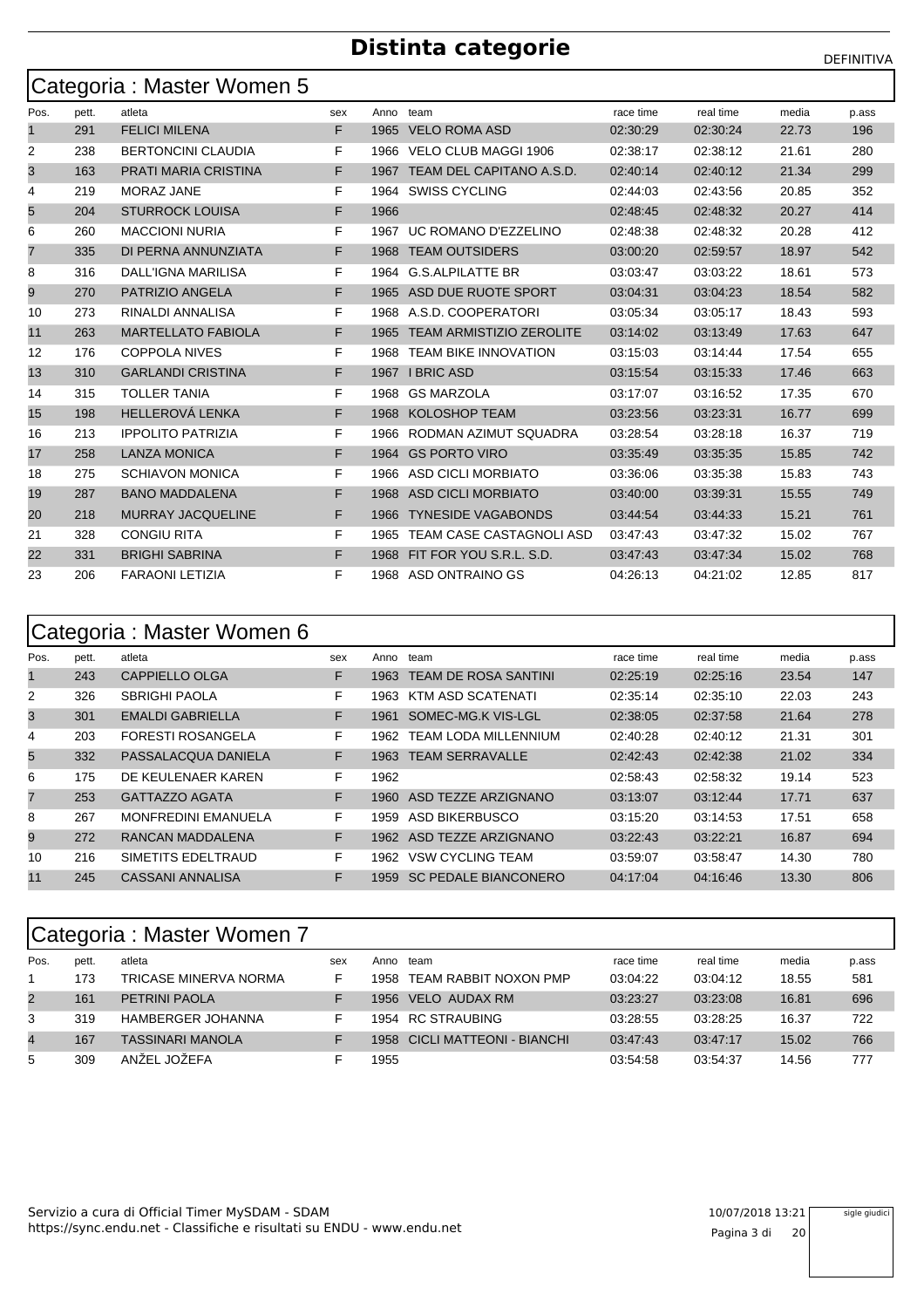|      | Categoria : Master Women 8 |                        |     |      |                            |           |           |       |       |  |  |  |  |
|------|----------------------------|------------------------|-----|------|----------------------------|-----------|-----------|-------|-------|--|--|--|--|
| Pos. | pett.                      | atleta                 | sex | Anno | team                       | race time | real time | media | p.ass |  |  |  |  |
|      | 249                        | <b>FABBRI GIOVANNA</b> |     |      | 1951 SC PEDALE BIANCONERO  | 04:17:04  | 04:16:46  | 13.30 | 805   |  |  |  |  |
|      | 292                        | ACKERMANN JANET        |     |      | 1947 PEDALE DES EAUX-VIVES | 04:37:57  | 04:37:29  | 12.30 | 820   |  |  |  |  |

https://sync.endu.net - Classifiche e risultati su ENDU - www.endu.net Servizio a cura di Official Timer MySDAM - SDAM 10/07/2018 13:21

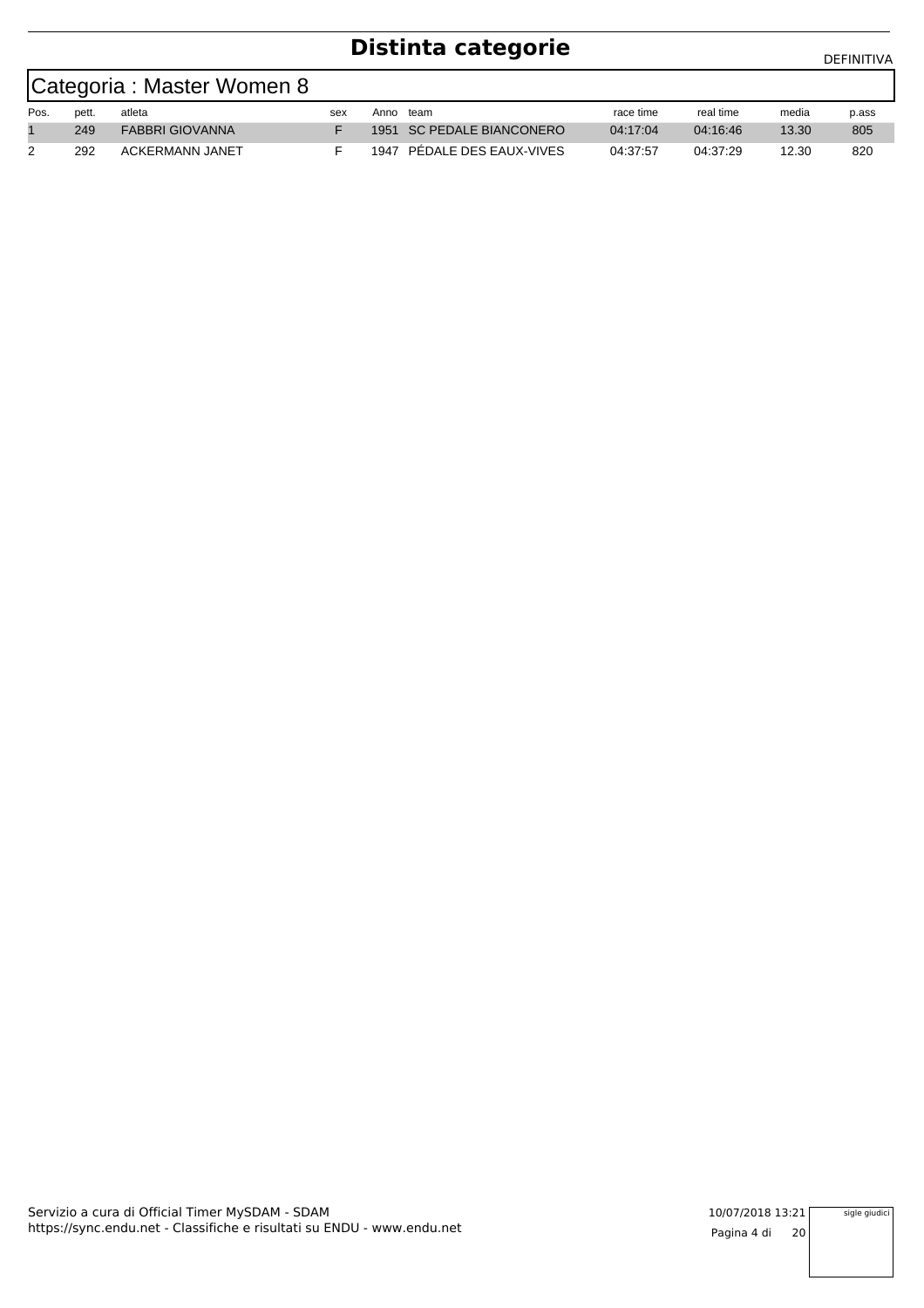|      |       | Categoria: Master 1            |     |           |                                 |           |           |       |                |
|------|-------|--------------------------------|-----|-----------|---------------------------------|-----------|-----------|-------|----------------|
| Pos. | pett. | atleta                         | sex | Anno team |                                 | race time | real time | media | p.ass          |
| 1    | 678   | <b>AVANZO FRANCESCO</b>        | M   | 1987      | <b>BIEMME GARDA SPORT</b>       | 02:00:39  | 01:59:56  | 28.35 | $\mathbf{1}$   |
| 2    | 495   | <b>BORGESE STEFANO</b>         | м   |           | 1987 ASD CENTRO FAI DA TE       | 02:01:04  | 02:00:07  | 28.25 | 3              |
| 3    | 702   | ZONTA TIZIANO                  | M   | 1986      | ASD SWATT CLUB                  | 02:01:13  | 02:00:22  | 28.21 | 5              |
| 4    | 663   | PONTALTO ANDREA                | М   |           | 1987 ALE' CIPOLLINI             | 02:01:18  | 02:00:36  | 28.20 | 6              |
| 5    | 532   | <b>SIVO MARCO</b>              | M   | 1989      | TEAM FALASCA ZAMA GRECO         | 02:03:06  | 02:01:58  | 27.78 | $\overline{7}$ |
| 6    | 681   | <b>BERGAMO DANIELE</b>         | М   |           | 1984 CARINA - BRAO CAFFE'       | 02:03:07  | 02:02:26  | 27.78 | 9              |
| 7    | 546   | SOGNE ALESSANDRO               | M   |           | 1994 ASD TEAM BREMA PISSEI      | 02:03:06  | 02:02:28  | 27.78 | 8              |
| 8    | 598   | <b>ZANROSSI RICCARDO</b>       | м   |           | 1994 HIGHROAD TEAM              | 02:03:13  | 02:02:36  | 27.76 | 10             |
| 9    | 599   | <b>ZUMERLE MARCO</b>           | M   |           | 1996 ASD FP RACE                | 02:05:09  | 02:04:06  | 27.33 | 11             |
| 10   | 518   | <b>BRUNETTI MARCO</b>          | М   |           | 1993 TEAM BIKE INNOVATION       | 02:05:20  | 02:04:34  | 27.29 | 13             |
| 11   | 611   | MENEGOZZO DAVIDE               | M   |           | 1994 TEAM DE ROSA SANTINI       | 02:05:16  | 02:04:38  | 27.30 | 12             |
| 12   | 644   | <b>ATTOLINI MICHELE</b>        | М   | 1989      | HIGHROAD TEAM                   | 02:05:42  | 02:05:04  | 27.21 | 15             |
| 13   | 631   | <b>ROSSI GABRIELE</b>          | M   |           | 1986 A.S.D. TEAM C. E P.        | 02:06:13  | 02:05:09  | 27.10 | 16             |
| 14   | 691   | <b>CAVION CHRISTIAN</b>        | М   |           | 1986 G.S.ALPILATTE BR           | 02:06:16  | 02:05:34  | 27.09 | 17             |
| 15   | 638   | <b>ZINI DANIEL</b>             | M   |           | 1988 ASD NINE9 BIKES TEAM       | 02:07:13  | 02:06:33  | 26.88 | 24             |
| 16   | 409   | LUTRICUSO DARIO                | М   | 1989      | SC CICLI PEDERZOLLI ELITE       | 02:07:50  | 02:07:10  | 26.75 | 26             |
| 17   | 460   | <b>DEMATTE JONATHAN</b>        | M   |           | 1985 FM CYCLING TEAM            | 02:08:18  | 02:07:35  | 26.66 | 28             |
| 18   | 587   | PIAZZON ALESSANDRO             | М   |           | 1993 ASD NINE9 BIKES TEAM       | 02:10:33  | 02:09:35  | 26.20 | 32             |
| 19   | 620   | <b>CAIATI DOMENICO</b>         | M   | 1991      | <b>BIEMME GARDA SPORT</b>       | 02:10:39  | 02:09:47  | 26.18 | 33             |
| 20   | 657   | NOTARI GIANLUCA                | м   |           | 1984 A.S.D. COOPERATORI         | 02:10:53  | 02:09:51  | 26.13 | 36             |
| 21   | 589   | POLEGATO GIORGIO               | M   |           | 1990 ASD TV BIKE TEAM VILLORBA  | 02:10:59  | 02:10:22  | 26.11 | 37             |
| 22   | 456   | <b>NORIS GABRIELE</b>          | М   |           | 1989 TEAM TRAPLETTI - LA PACE   | 02:11:55  | 02:11:15  | 25.93 | 39             |
| 23   | 721   | <b>SELBER FEDERICO</b>         | M   |           | 1985 TEAM LAPIERRE - TRENTINO - | 02:12:08  | 02:11:24  | 25.88 | 40             |
| 24   | 461   | <b>MERLARI ALEX</b>            | М   | 1993      | CICLI MATTEONI - BIANCHI        | 02:12:13  | 02:11:33  | 25.87 | 41             |
| 25   | 627   | <b>COGO FILIPPO</b>            | M   | 1989      | <b>BIEMME GARDA SPORT</b>       | 02:12:18  | 02:11:35  | 25.85 | 42             |
| 26   | 411   | <b>FELICE FABIO</b>            | м   |           | 1991 RODMAN AZIMUT SQUADRA      | 02:13:04  | 02:12:01  | 25.70 | 47             |
| 27   | 658   | <b>ORRINI PIETRO</b>           | M   |           | 1986 A.S.D. COOPERATORI         | 02:13:51  | 02:12:41  | 25.55 | 55             |
| 28   | 488   | <b>BRACCIAROLI LUCA</b>        | М   |           | 1988 ASD GRUPPO CICLISTICO      | 02:13:27  | 02:12:45  | 25.63 | 50             |
| 29   | 571   | MAROLT ŽIGA                    | M   |           | 1993 BTC CITY LJUBLIANA         | 02:14:05  | 02:12:57  | 25.51 | 57             |
| 30   | 628   | <b>CRACCO DAVIDE</b>           | М   |           | 1992 ASD NINE9 BIKES TEAM       | 02:13:56  | 02:12:58  | 25.54 | 56             |
| 31   | 529   | <b>BRESESTI FRANCESCO</b>      | M   |           | 1995 SCV SQUADRA CORSE          | 02:14:15  | 02:13:26  | 25.48 | 58             |
| 32   | 473   | <b>NOBILI ENRICO</b>           | М   |           | 1984 A.S.D. STEMAX TEAM         | 02:14:28  | 02:13:34  | 25.43 | 62             |
| 33   | 649   | <b>BONZI VICENTINI MICHAEL</b> | M   |           | 1991 TEAM VAMPA FACTORY         | 02:14:25  | 02:13:44  | 25.45 | 61             |
| 34   | 679   | <b>BALLIN NICO</b>             | M   |           | 1984 UNOTEAM CITTADELLA         | 02:14:33  | 02:13:50  | 25.42 | 64             |
| 35   | 567   | <b>FORGIARINI SIMONE</b>       | M   |           | 1985 GS DE LUCA BOFIX RENAULT   | 02:14:29  | 02:13:51  | 25.43 | 63             |
| 36   | 588   | PISETTA ANDREA                 | М   |           | 1992 FM CYCLING TEAM            | 02:14:42  | 02:14:00  | 25.39 | 65             |
| 37   | 755   | <b>ROVISI ANDREA</b>           | M   |           | 1992 ASD SWATT CLUB             | 02:14:56  | 02:14:05  | 25.35 | 66             |
| 38   | 737   | MITTERHOFER MICHAEL            | м   |           | 1988 DYNAMIC BIKE TEAM EPPAN    | 02:16:04  | 02:15:17  | 25.14 | 72             |
| 39   | 727   | <b>FRILLI MARCO</b>            | M   |           | 1992 TEAM BORGHI RACING ASD     | 02:16:48  | 02:15:37  | 25.00 | 80             |
| 40   | 646   | BARZAN DAVIDE                  | M   |           | 1996 BREN TEAM TRENTO           | 02:17:17  | 02:16:36  | 24.91 | 87             |
| 41   | 101   | <b>BALZAN MIRKO</b>            | M   |           | 1985 BETTINI BIKE TEAM          | 02:16:48  | 02:16:46  | 25.00 | 79             |
| 42   | 711   | PIRONI ELIA                    | М   |           | 1991 77 GUIDIZZOLO              | 02:18:12  | 02:17:09  | 24.75 | 91             |
| 43   | 486   | <b>GHEZZI ROBERTO</b>          | M   |           | 1992 A. S. D. CYCLING TEAM      | 02:18:02  | 02:17:23  | 24.78 | 90             |
| 44   | 557   | <b>BARTOLI FEDERICO</b>        | м   |           | 1999 A.CIC. DIL BIKBIKE         | 02:19:02  | 02:18:08  | 24.60 | 94             |
| 45   | 706   | CABRIOLU RICCARDO              | M   |           | 1996 LA TERMOPIAVE VALCAVASIA   | 02:19:30  | 02:18:51  | 24.52 | 97             |
| 46   | 531   | SBALCHIERO GIACOMO             | M   |           | 1991 TEAM ECOR MTB SCHIO        | 02:19:45  | 02:18:55  | 24.47 | 99             |
| 47   | 756   | <b>BOSIN MATTIA</b>            | M   |           | 1995 ASD SWATT CLUB             | 02:19:53  | 02:18:58  | 24.45 | 100            |
| 48   | 512   | <b>SCIAMANNA CRISTIANO</b>     | M   |           | 1992 ETRURIA HOME BIKE          | 02:20:29  | 02:19:40  | 24.35 | 102            |
| 49   | 665   | RAUSSE MATTEO                  | M   |           | 1985 A.S.D. CICLI ROSSI         | 02:22:27  | 02:21:23  | 24.01 | 116            |
| 50   | 635   | ZAMBELLO MICHAEL               | M   |           | 1988 UNOTEAM CITTADELLA         | 02:22:37  | 02:21:53  | 23.98 | 118            |
| 51   | 617   | BORTOLOTTI JACOPO              | М   |           | 1991 A.S.D. CICLO DELTA 2.0     | 02:22:54  | 02:22:06  | 23.93 | 119            |
| 52   | 632   | RUBBO STEFANO                  | M   |           | 1984 UC MOLVENA                 | 02:23:35  | 02:22:53  | 23.82 | 126            |
| 53   | 493   | MUSCAS LUCA                    | м   |           | 1984 XERPA CYCLING TEAM ASD     | 02:24:31  | 02:23:20  | 23.67 | 135            |

https://sync.endu.net - Classifiche e risultati su ENDU - www.endu.net Servizio a cura di Official Timer MySDAM - SDAM 10/07/2018 13:21

Pagina 5 di 20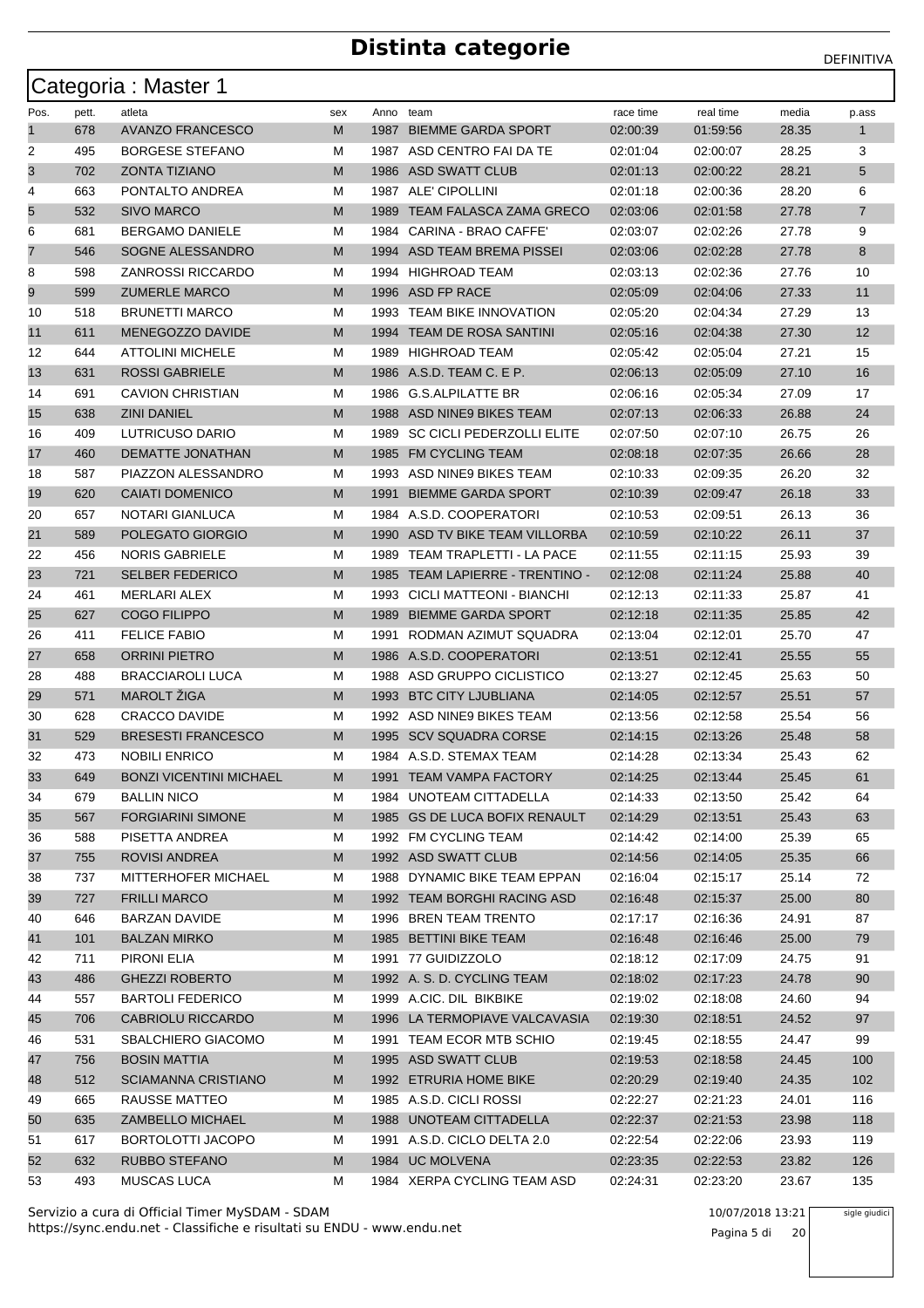|      |       | Categoria : Master 1      |     |           |                                |           |           |       |       |
|------|-------|---------------------------|-----|-----------|--------------------------------|-----------|-----------|-------|-------|
| Pos. | pett. | atleta                    | sex | Anno team |                                | race time | real time | media | p.ass |
| 54   | 402   | DE ZORDO THOMAS           | M   | 1986      | DYNAMIC BIKE TEAM EPPAN        | 02:24:20  | 02:23:22  | 23.70 | 133   |
| 55   | 590   | REDA DARIO AHMAD          | М   |           | 1990 TEAM ARMISTIZIO ZEROLITE  | 02:24:46  | 02:23:44  | 23.62 | 138   |
| 56   | 594   | <b>SANTIN FLAVIO</b>      | M   |           | 1993 MTB LE AQUILE             | 02:24:36  | 02:23:48  | 23.65 | 136   |
| 57   | 723   | <b>RIZZI RICCARDO</b>     | м   |           | 1990 S.C. AVIO ASD             | 02:24:56  | 02:23:59  | 23.60 | 140   |
| 58   | 573   | <b>MERLUZZI NICOLA</b>    | M   |           | 1990 ASD CARNIABIKE            | 02:25:19  | 02:24:11  | 23.54 | 146   |
| 59   | 515   | <b>BERARDI MATTEO</b>     | м   |           | 1984 ASD GS ARS ET ROBUR       | 02:25:22  | 02:24:40  | 23.53 | 148   |
| 60   | 760   | <b>GATTI ANDREA</b>       | M   | 1985      | CARINA - BRAO CAFFE'           | 02:25:51  | 02:24:57  | 23.45 | 151   |
| 61   | 538   | NADALINI FRANCESCO        | м   | 1985      | <b>GSA PENNE SPRINT</b>        | 02:25:54  | 02.25:03  | 23.44 | 152   |
| 62   | 630   | <b>RIZZI ANDREA</b>       | M   |           | 1984 ASD TEAM ISO SISTEM       | 02:26:48  | 02:25:35  | 23.30 | 160   |
| 63   | 625   | CIONI MATTIA              | м   | 1991      | ASD FP RACE                    | 02:27:19  | 02.26:12  | 23.22 | 170   |
| 64   | 639   | <b>ZUMERLE ANDREA</b>     | M   |           | 2000 ASD FP RACE               | 02:27:19  | 02:26:18  | 23.22 | 169   |
| 65   | 765   | ZIMOLO LEONARDO           | M   | 1984      | <b>TEAM ISONZO AMATORI</b>     | 02:27:11  | 02:26:28  | 23.24 | 168   |
| 66   | 591   | <b>RELLA LORENZO</b>      | M   |           | 1997 ASD SPECIAL TEAM KM 261   | 02:27:31  | 02:26:28  | 23.18 | 171   |
| 67   | 467   | <b>CARSILLO DIEGO</b>     | M   |           | 1988 ASD IT AUCTION TEAM       | 02:29:16  | 02:28:19  | 22.91 | 186   |
| 68   | 710   | <b>BACCHINI MATTEO</b>    | M   | 1989      | <b>GS VALCONCA OTTICA</b>      | 02:29:55  | 02:29:02  | 22.81 | 189   |
| 69   | 530   | DALLA POZZA MARTINO       | M   |           | 1987 V.C. SCHIO A.S.D.         | 02:29:56  | 02:29:04  | 22.81 | 190   |
| 70   | 424   | <b>COMPAGNONI EDOARDO</b> | M   |           | 1998 FLANDRES LOVE -           | 02:30:37  | 02:29:56  | 22.71 | 197   |
| 71   | 595   | <b>SAVOIANI FEDERICO</b>  | M   | 1990      | CICLISMO VALCHIAMPO            | 02:31:11  | 02:29:58  | 22.62 | 205   |
| 72   | 667   | <b>MARCONI EMANUELE</b>   | M   | 1988      | CICLISTI BRIANZOLI ASD         | 02:30:50  | 02:30:04  | 22.67 | 200   |
| 73   | 750   | POZZERA MIRCO             | М   | 1995      | <b>GRUPPO CICLISTICO</b>       | 02:31:44  | 02:30:40  | 22.54 | 213   |
| 74   | 413   | <b>CECCATO ANDREA</b>     | M   |           | 1986 ROCK RACING               | 02:31:37  | 02:30:58  | 22.56 | 210   |
| 75   | 501   | <b>TRENTINI DANIELE</b>   | м   | 1985      | DELICATESSE ASD                | 02:33:31  | 02:32:27  | 22.28 | 224   |
| 76   | 526   | <b>CRISTOFORI STEFANO</b> | M   | 1987      | <b>CICLISTICA DRO</b>          | 02:34:23  | 02:33:09  | 22.15 | 234   |
| 77   | 572   | <b>MASOTTI ENRICO</b>     | м   |           | 1984 ASD CARNIABIKE            | 02:34:26  | 02:33:21  | 22.15 | 235   |
| 78   | 504   | <b>OSTI MICHELE</b>       | M   | 1987      | <b>MADE2WIN TRENTEAM</b>       | 02:34:27  | 02:33:43  | 22.14 | 236   |
| 79   | 480   | <b>GABELLI GIULIO</b>     | М   |           | 1984 CYCLING TEAM BOLOGNA      | 02:35:36  | 02:34:31  | 21.98 | 250   |
| 80   | 569   | <b>HOSTNIK ANDRAZ</b>     | M   | 1990      | <b>BTC CITY LJUBLIANA</b>      | 02:38:27  | 02:37:19  | 21.59 | 283   |
| 81   | 465   | <b>MARTINI MATTEO</b>     | М   | 1988      | CICLI MATTEONI - BIANCHI       | 02:38:30  | 02:37:52  | 21.58 | 285   |
| 82   | 641   | <b>RIGONI MICHELE</b>     | M   |           | 2000 CICLISMO VALCHIAMPO       | 02:39:36  | 02:38:34  | 21.43 | 289   |
| 83   | 753   | <b>TEVINI MARCO</b>       | M   | 1989      | C. C. ROTALIANO                | 02:39:40  | 02:38:38  | 21.42 | 291   |
| 84   | 468   | <b>CROSE ENRICO</b>       | M   | 1990      | ASD TEAM DAMA CYCLING          | 02:42:17  | 02:41:07  | 21.07 | 329   |
| 85   | 604   | <b>FRACASSO MATTIA</b>    | M   |           | 1998 ASD TEZZE ARZIGNANO       | 02:42:27  | 02:41:16  | 21.05 | 331   |
| 86   | 536   | <b>GIACOMINI ANDREA</b>   | M   |           | 1991 ASD GS CICLI STEFANELLI   | 02:42:08  | 02:41:20  | 21.10 | 324   |
| 87   | 576   | RUPERI ROK                | м   | 1991      |                                | 02:42:18  | 02:41:23  | 21.07 | 330   |
| 88   | 742   | <b>TRENTINI MATTIA</b>    | M   |           | 1998 MADE2WIN TRENTEAM         | 02:42:32  | 02:41:47  | 21.04 | 332   |
| 89   | 712   | <b>MONTELLA YARI</b>      | M   |           | 2000 ASD MC EXTREME BIKE       | 02:43:14  | 02:42:01  | 20.95 | 340   |
| 90   | 545   | <b>BALDO FABRIZIO</b>     | M   | 1986      |                                | 02:43:30  | 02:42:13  | 20.92 | 342   |
| 91   | 694   | COLLINI UGO               | м   |           | 1986 BIEMME GARDA SPORT        | 02:43:30  | 02:42:23  | 20.92 | 343   |
| 92   | 444   | <b>FIORATTINI MARCO</b>   | M   |           | 1985 G.S.S.MACARIO "V. BIOLO"  | 02:43:49  | 02:42:30  | 20.88 | 350   |
| 93   | 408   | PERINATI FEDERICO         | м   |           | 1989 C.S.P.PONTELAGOSCURO      | 02:44:08  | 02:43:06  | 20.84 | 353   |
| 94   | 521   | TRINCA COLONEL MICHELE    | M   |           | 1995 A.S.D. GROSIO CICLISMO    | 02:44:34  | 02:43:38  | 20.78 | 361   |
| 95   | 555   | <b>BOLIS LEONARDO</b>     | M   | 1994      |                                | 02:44:57  | 02:43:57  | 20.73 | 365   |
| 96   | 767   | <b>BRIGADOI STEFANO</b>   | M   |           | 1985 ASD SWATT CLUB            | 02:45:56  | 02:45:01  | 20.61 | 376   |
| 97   | 623   | <b>CHERUBIN STEFANO</b>   | М   |           | 1989 ASD ABATINI BIKE TEAM     | 02:47:09  | 02:46:18  | 20.46 | 393   |
| 98   | 489   | <b>MAGNANI MATTEO</b>     | M   |           | 1985 TEAM BIKE INNOVATION      | 02:47:52  | 02:46:40  | 20.37 | 400   |
| 99   | 685   | <b>BONZI VICENTINI</b>    | м   |           | 1985 TEAM VAMPA FACTORY        | 02:48:58  | 02:48:17  | 20.24 | 416   |
| 100  | 713   | <b>BETTINI GIOVANNI</b>   | M   |           | 1985 MICHE-LEGEND-MG.K VIS-LGL | 02:49:22  | 02:48:36  | 20.19 | 424   |
| 101  | 550   | <b>NEGRI MICHELE</b>      | M   |           | 1993 ASD VELOCLUB LODIGIANO    | 02:49:30  | 02:48:40  | 20.18 | 427   |
| 102  | 475   | <b>SERGIO RENATO</b>      | M   |           | 1985 A.S.D. STEMAX TEAM        | 02:50:30  | 02:49:50  | 20.06 | 443   |
| 103  | 602   | NEGRI FEDERICO            | м   |           | 1991 A.S.D. CICLO DELTA 2.0    | 02:52:13  | 02:51:24  | 19.86 | 456   |
| 104  | 421   | NARDON ROBERTO            | M   |           | 1988 A.S.D TEAM ENERGY BIKE    | 02:53:44  | 02:52:25  | 19.69 | 473   |
| 105  | 558   | <b>BALANTI JERNEJ</b>     | м   |           | 1994 BTC CITY LJUBLIANA        | 02:54:41  | 02:53:36  | 19.58 | 482   |
| 106  | 652   | <b>MELONE PALMINO</b>     | M   |           | 1987 A.S.D. COOPERATORI        | 02:55:33  | 02:54:16  | 19.48 | 489   |

sigle giudici

Pagina 6 di 20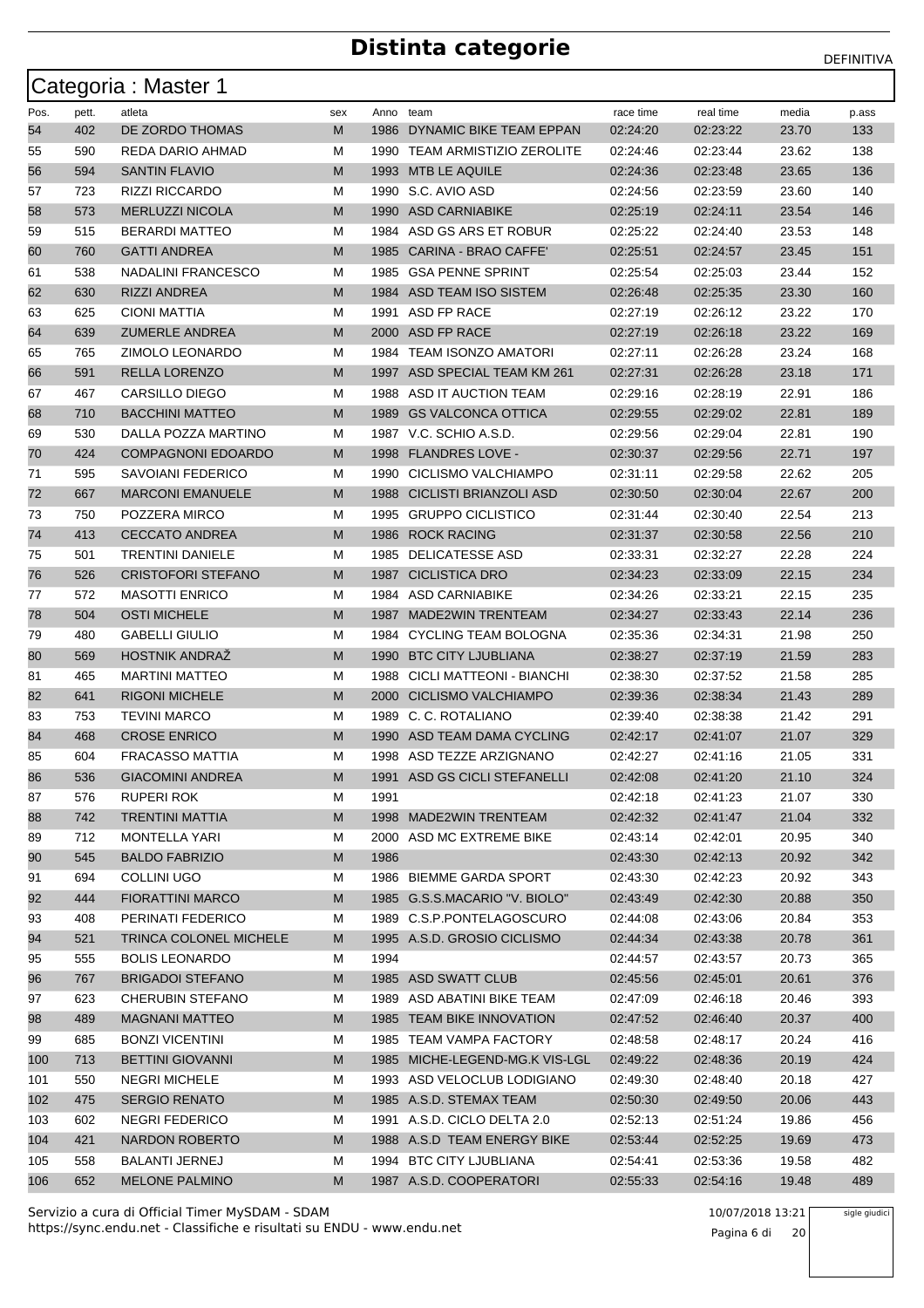|      | Categoria : Master 1 |                           |     |      |                                  |           |           |       |       |  |  |  |  |  |
|------|----------------------|---------------------------|-----|------|----------------------------------|-----------|-----------|-------|-------|--|--|--|--|--|
| Pos. | pett.                | atleta                    | sex | Anno | team                             | race time | real time | media | p.ass |  |  |  |  |  |
| 107  | 556                  | <b>BRULETTI DAVIDE</b>    | M   | 1994 |                                  | 02:59:09  | 02:58:07  | 19.09 | 528   |  |  |  |  |  |
| 108  | 618                  | <b>BORTOLOTTI NICOLO</b>  | м   |      | 1992 SOCIETA' CICLISTICA         | 02:59:00  | 02:58:09  | 19.11 | 526   |  |  |  |  |  |
| 109  | 502                  | <b>TRENTINI ANDREA</b>    | M   | 1990 | <b>DELICATESSE ASD</b>           | 02:59:38  | 02:58:30  | 19.04 | 533   |  |  |  |  |  |
| 110  | 540                  | <b>ANTOLINI CLAUDIO</b>   | м   | 1985 | 2R BIKE STORE - A.S.D.           | 03:00:13  | 02:59:06  | 18.98 | 539   |  |  |  |  |  |
| 111  | 404                  | <b>ARMANI MATTEO</b>      | M   | 1988 |                                  | 03:00:34  | 02:59:16  | 18.94 | 544   |  |  |  |  |  |
| 112  | 600                  | PEA DAVIDE                | м   |      | 1990 A.S.D. G.S PEDALE           | 03:00:27  | 02:59:17  | 18.95 | 543   |  |  |  |  |  |
| 113  | 524                  | <b>RADRIZZANI SIMONE</b>  | M   | 1985 | ASD HELIOS                       | 03:01:06  | 03:00:03  | 18.89 | 551   |  |  |  |  |  |
| 114  | 697                  | <b>GANZ ANTONIO</b>       | м   | 1985 | ASD DUE RUOTE SPORT              | 03:02:08  | 03:00:59  | 18.78 | 557   |  |  |  |  |  |
| 115  | 662                  | PESSOTTO FRANCESCO        | M   | 1987 | <b>CICLI TURRINA ARCMAX</b>      | 03:02:27  | 03:01:21  | 18.75 | 560   |  |  |  |  |  |
| 116  | 485                  | <b>ZAMPORLINI LUCA</b>    | м   | 1984 | AVIS MONTEMARCIANO ASD           | 03:04:50  | 03:03:45  | 18.50 | 586   |  |  |  |  |  |
| 117  | 517                  | <b>RESTUCCIA GABRIELE</b> | M   | 1985 | <b>GS A.R.C.I. PERIGNANO ASD</b> | 03:04:52  | 03:04:00  | 18.50 | 587   |  |  |  |  |  |
| 118  | 690                  | CATTOZZO PAOLO            | м   | 1988 | EQUILIBRIO URBANO MILANO         | 03:05:25  | 03:04:13  | 18.45 | 590   |  |  |  |  |  |
| 119  | 722                  | <b>COCCA ALESSIO</b>      | M   | 1989 | <b>ASD LA ORSI BIKE</b>          | 03:05:40  | 03:04:39  | 18.42 | 594   |  |  |  |  |  |
| 120  | 553                  | <b>DEPEDRI ALESSIO</b>    | M   | 1988 |                                  | 03:10:29  | 03:09:45  | 17.95 | 617   |  |  |  |  |  |
| 121  | 562                  | <b>CARAVELLO LUCA</b>     | M   | 1994 | ASD FORTEZZALAND TEAM            | 03:12:56  | 03:12:09  | 17.73 | 635   |  |  |  |  |  |
| 122  | 725                  | ALBIERO ANDREA            | м   | 1985 | <b>GC FERALPI</b>                | 03:14:33  | 03:13:22  | 17.58 | 652   |  |  |  |  |  |
| 123  | 659                  | <b>PAGNONI FABRIZIO</b>   | M   | 1987 | <b>ASD BIKERBUSCO</b>            | 03:15:20  | 03:14:02  | 17.51 | 657   |  |  |  |  |  |
| 124  | 508                  | DE PALMA GIOVANNI         | м   | 1984 | ASD CHARLY GAUL                  | 03:19:12  | 03:17:52  | 17.17 | 680   |  |  |  |  |  |
| 125  | 746                  | <b>DEPAOLI MATTIA</b>     | M   | 1989 | <b>GC ZAMBANA</b>                | 03:19:22  | 03:18:10  | 17.15 | 681   |  |  |  |  |  |
| 126  | 419                  | <b>BACCHIN DENIS</b>      | м   |      | 1984 S.C.LUPARENSE A.S.D.        | 03:25:26  | 03:24:26  | 16.65 | 704   |  |  |  |  |  |
| 127  | 451                  | <b>FELLIN MATTEO</b>      | M   | 1987 | <b>MIR 2004</b>                  | 03:27:11  | 03:25:57  | 16.51 | 711   |  |  |  |  |  |
| 128  | 684                  | <b>BONIZZI ALBERTO</b>    | м   |      | 1986 A.S.D. EVOLUTION BIKE TEAM  | 03:42:04  | 03:40:56  | 15.40 | 757   |  |  |  |  |  |

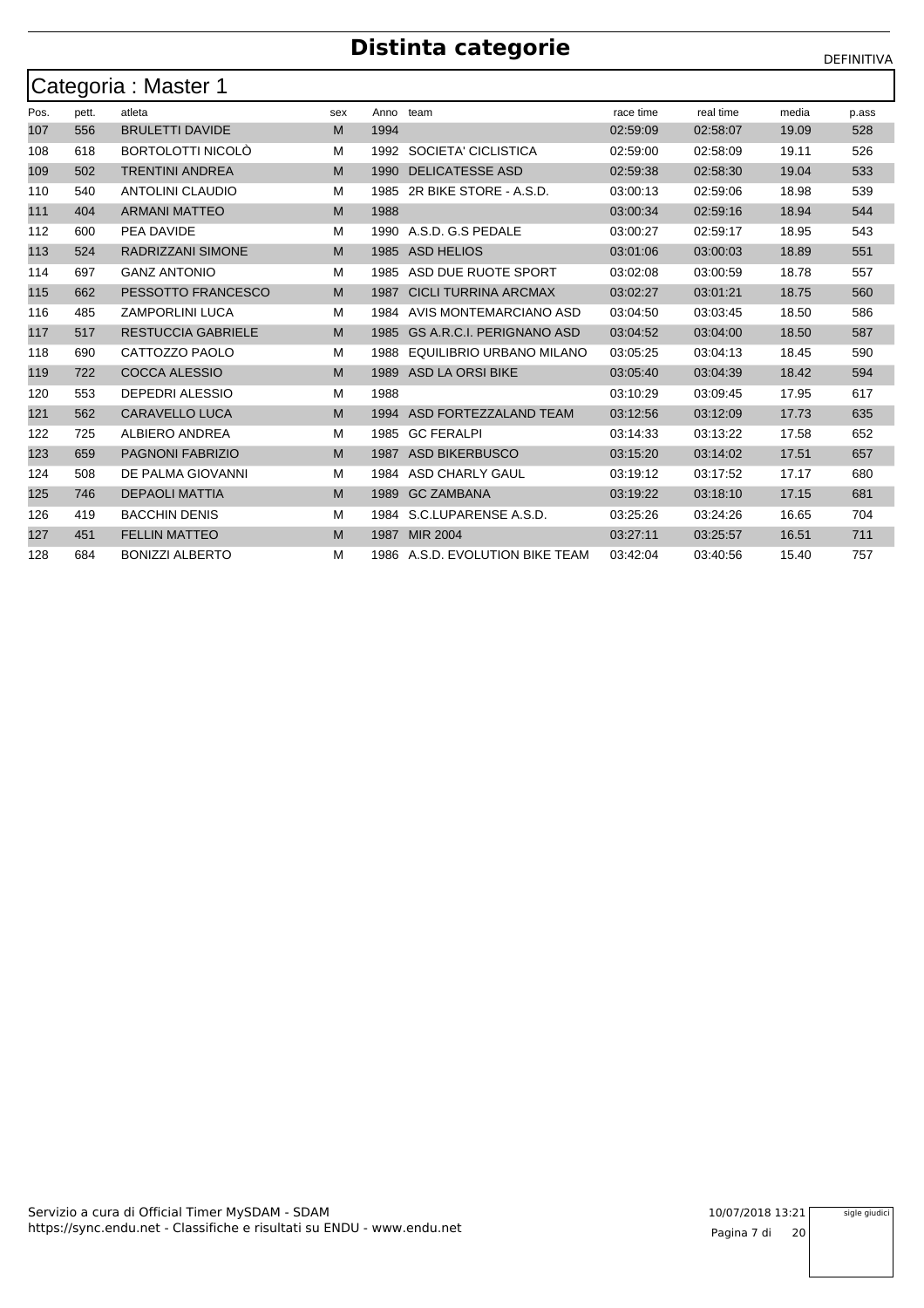|      |       | Categoria: Master 2           |     |           |                               |           |           |       |       |
|------|-------|-------------------------------|-----|-----------|-------------------------------|-----------|-----------|-------|-------|
| Pos. | pett. | atleta                        | sex | Anno team |                               | race time | real time | media | p.ass |
| 1    | 1153  | <b>ZAMBONI ANDREA</b>         | М   |           | 1982 CARINA - BRAO CAFFE'     | 02:00:42  | 01:59:19  | 28.34 | 2     |
| 2    | 1156  | LOMBARDI DAVIDE               | М   |           | 1983 CYKELN TEAM POL. ASD     | 02:01:10  | 01:59:47  | 28.23 | 4     |
| 3    | 1130  | <b>CARLIN RICCARDO</b>        | М   | 1979      | CARINA - BRAO CAFFE'          | 02:05:25  | 02:04:01  | 27.27 | 14    |
| 4    | 1111  | SPIAZZI DAVIDE                | М   |           | 1983 ASD TOTAL SPEED          | 02:06:24  | 02:04:54  | 27.06 | 18    |
| 5    | 1108  | <b>SARTORI RICCARDO</b>       | М   |           | 1981 A.S.D. CICLI ROSSI       | 02:06:28  | 02:04:59  | 27.05 | 19    |
| 6    | 1078  | <b>GALVAN MARCO</b>           | М   | 1980      | <b>BIEMME GARDA SPORT</b>     | 02:06:43  | 02:05:18  | 26.99 | 21    |
| 7    | 1138  | <b>DALSANT ROBERTO</b>        | М   |           | 1980 C. C. ROTALIANO          | 02:07:59  | 02:06:36  | 26.72 | 27    |
| 8    | 1097  | PIZZOLATO GIANMARCO           | М   |           | 1980 ASD TTEAM                | 02:10:22  | 02:08:57  | 26.23 | 30    |
| 9    | 1070  | DONATELLO RICCARDO            | М   |           | 1981 ASD SANT LUIS ZEN        | 02:10:50  | 02:09:23  | 26.14 | 35    |
| 10   | 1003  | <b>STANGONI LUCA</b>          | м   | 1980      | <b>SCV SQUADRA CORSE</b>      | 02:11:51  | 02:10:16  | 25.94 | 38    |
| 11   | 1091  | <b>MAZZARINI MARIANO</b>      | М   |           | 1983 CARINA - BRAO CAFFE'     | 02:12:20  | 02:10:56  | 25.85 | 43    |
| 12   | 1109  | <b>SEPPI STEFANO</b>          | М   |           | 1982 CAMIN BIKE TEAM ASD      | 02:12:36  | 02:11:03  | 25.79 | 45    |
| 13   | 1011  | <b>RIZZI LUCIANO</b>          | М   |           | 1983 ASC FORMIGOSA            | 02:13:22  | 02:11:54  | 25.64 | 49    |
| 14   | 937   | SARTORI ANDREA                | М   |           | 1979 LAVIS BIKE               | 02:13:45  | 02:12:20  | 25.57 | 54    |
| 15   | 1046  | <b>ANGELI ERMINIO MARCO</b>   | М   |           | 1979 A.S.D. GROSIO CICLISMO   | 02:15:10  | 02:13:36  | 25.30 | 67    |
| 16   | 1096  | <b>PEROLI IGOR</b>            | М   |           | 1979 ASD FP RACE              | 02:15:32  | 02:13:49  | 25.24 | 71    |
| 17   | 1027  | <b>BONANI ALDO</b>            | М   |           | 1979 TEAM EXECUTIVE VITAMINA  | 02:16:59  | 02:15:34  | 24.97 | 82    |
| 18   | 984   | <b>SARTORI NICOLA</b>         | М   | 1981      | <b>NEW TEAM ASD</b>           | 02:17:14  | 02:15:50  | 24.92 | 86    |
| 19   | 1089  | <b>MARTINELLI MAX</b>         | М   |           | 1979 A.S.D. COOPERATORI       | 02:17:34  | 02:15:59  | 24.86 | 88    |
| 20   | 1032  | <b>DESSONI MARCO</b>          | М   |           | 1982 CICLI SPEZZOTTO DREAM    | 02:18:48  | 02:17:25  | 24.64 | 93    |
| 21   | 1060  | CATALANO CARMELO              | М   |           | 1982 CAMIN BIKE TEAM ASD      | 02:20:49  | 02:19:17  | 24.29 | 105   |
| 22   | 961   | VALENTINI LUCA                | М   |           | 1980 A. S. D. CYCLING TEAM    | 02:20:51  | 02:19:20  | 24.28 | 106   |
| 23   | 1035  | <b>MEDVES FEDERICO</b>        | М   |           | 1983 CICLI SPEZZOTTO DREAM    | 02:20:55  | 02:19:31  | 24.27 | 107   |
| 24   | 1125  | <b>ZINI MANUEL</b>            | М   | 1980      | <b>G.S.ALPILATTE BR</b>       | 02:21:15  | 02:19:44  | 24.21 | 109   |
| 25   | 944   | <b>NOBILI LUCA</b>            | M   |           | 1979 A.S.D. STEMAX TEAM       | 02:21:50  | 02:20:01  | 24.11 | 113   |
| 26   | 1117  | <b>TISI ROBERTO</b>           | М   |           | 1981 VALRENDENABIKE CARISOLO  | 02:22:03  | 02:20:25  | 24.08 | 115   |
| 27   | 935   | <b>GIULIANI MATTEO</b>        | М   | 1981      | <b>GIULIANI CICLI ARCO</b>    | 02:23:21  | 02:21:26  | 23.86 | 123   |
| 28   | 1129  | <b>BIASION DARIO</b>          | М   | 1979      | CARINA - BRAO CAFFE'          | 02:23:05  | 02:21:41  | 23.90 | 120   |
| 29   | 1074  | <b>FRANZINI MARTINO</b>       | М   |           | 1980 A.S.D. GROSIO CICLISMO   | 02:23:32  | 02:21:55  | 23.83 | 125   |
| 30   | 994   | <b>MILANI CHRISTIAN</b>       | М   |           | 1983 ASD HELIOS               | 02:24:02  | 02:22:21  | 23.75 | 131   |
| 31   | 1036  | PASCOLO MARCO                 | М   |           | 1979 ASD CHIARCOSSO-HELP      | 02:25:29  | 02:23:49  | 23.51 | 149   |
| 32   | 1000  | <b>SCHMID BRUNO</b>           | M   |           | 1980 PEDALE LEVICENSE         | 02:25:59  | 02:24:19  | 23.43 | 154   |
| 33   | 105/  | CAPELLI ANDREA                | M   |           | 1979 TEAM DE ROSA SANTINI     | 02:26:23  | 02:24:49  | 23.36 | 158   |
| 34   | 996   | TURRINA ANDREA                | M   |           | 1979 A.CIC. DIL BIKBIKE       | 02:27:03  | 02:25:17  | 23.26 | 166   |
| 35   | 936   | ZANIBONI DAVIDE               | M   |           | 1979 XERPA CYCLING TEAM ASD   | 02:26:52  | 02:25:27  | 23.29 | 162   |
| 36   | 962   | <b>ARDUINI FRANCESCO</b>      | M   |           | 1981 ASD LOOK CYCLING PROJECT | 02:28:10  | 02:26:29  | 23.08 | 179   |
| 37   | 978   | DEGL'INNOCENTI LUCA           | М   |           | 1980 POLISPORTIVA ITALY TEAM  | 02:27:55  | 02:26:31  | 23.12 | 175   |
| 38   | 977   | USANZA ANDREA                 | M   |           | 1982 FLANDRES LOVE -          | 02:28:05  | 02:26:34  | 23.10 | 177   |
| 39   | 939   | CAMPITELLI ANDREA             | М   |           | 1981 ASD GS ARS ET ROBUR      | 02:29:04  | 02:27:31  | 22.94 | 184   |
| 40   | 968   | <b>TREGGIA NICOLA</b>         | M   |           | 1979 TEAM BIKE INNOVATION     | 02:30:44  | 02:29:12  | 22.69 | 199   |
| 41   | 997   | <b>VICENTINI LORENZO</b>      | M   |           | 1980 POLISPORTIVA BERSNTOL A. | 02:32:41  | 02:31:02  | 22.40 | 218   |
| 42   | 1120  | <b>VETTORAZZI MAURIZIO</b>    | M   |           | 1980 ASD VELOCE CLUB BORGO    | 02:32:41  | 02:31:07  | 22.40 | 217   |
| 43   | 1073  | <b>FRANZE MASSIMO</b>         | М   |           | 1982 TEAM ARMISTIZIO ZEROLITE | 02:33:58  | 02:32:31  | 22.21 | 230   |
| 44   | 990   | <b>MATTIOLI MATTEO</b>        | M   |           | 1981 TEAM IACCOBIKE ASD       | 02:34:55  | 02:33:12  | 22.08 | 239   |
| 45   | 929   | DONANZAN LORENZO              | M   |           | 1980 DRAGON BIKE STRIGNO      | 02:35:12  | 02:33:47  | 22.04 | 241   |
| 46   | 945   | PACCHIARINI FEDERICO          | M   |           | 1982 A.S.D. STEMAX TEAM       | 02:35:36  | 02:33:48  | 21.98 | 249   |
| 47   | 1052  | BOTTONA ROBERTO               | M   |           | 1981 ASD FP RACE              | 02:35:52  | 02:34:11  | 21.94 | 253   |
| 48   | 1022  | <b>OTTAVIANI SIMONE</b>       | M   |           | 1979 A.S.D TEAM ENERGY BIKE   | 02:37:06  | 02:35:10  | 21.77 | 266   |
| 49   | 995   | <b>MAFFIOLETTI GIANPIETRO</b> | М   |           | 1979 ASD HELIOS               | 02:37:33  | 02:35:55  | 21.71 | 270   |
| 50   | 1065  | <b>CUGNETTO MATTIA</b>        | M   |           | 1981 ASD BUTTY                | 02:37:51  | 02:36:04  | 21.67 | 276   |
| 51   | 1147  | <b>BOMBARDELLI PATRICK</b>    | M   |           | 1983 SKT 7.8                  | 02:38:23  | 02:36:44  | 21.59 | 281   |
| 52   | 1080  | <b>GANZ IVAN</b>              | M   |           | 1979 ASD DUE RUOTE SPORT      | 02:39:56  | 02:38:08  | 21.38 | 296   |
| 53   | 1038  | PITACCOLO LORENZO             | м   |           | 1982 ASD CARNIABIKE           | 02:41:38  | 02:38:36  | 21.16 | 318   |

https://sync.endu.net - Classifiche e risultati su ENDU - www.endu.net Servizio a cura di Official Timer MySDAM - SDAM 10/07/2018 13:21

Pagina 8 di 20

sigle giudici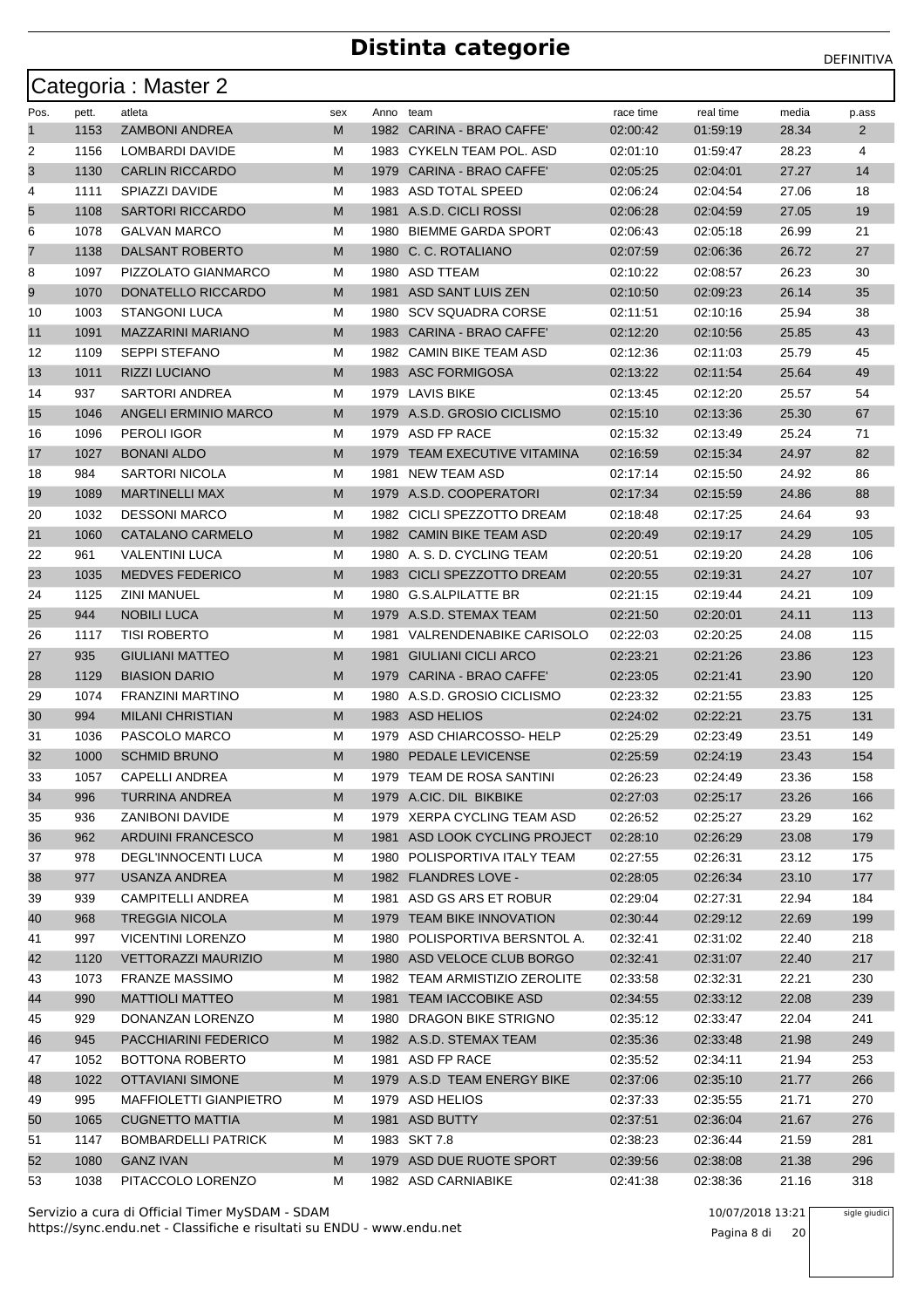|      |       | Categoria: Master 2         |     |      |                                 |           |           |       |       |
|------|-------|-----------------------------|-----|------|---------------------------------|-----------|-----------|-------|-------|
| Pos. | pett. | atleta                      | sex |      | Anno team                       | race time | real time | media | p.ass |
| 54   | 914   | <b>STEFANELLI RAMON</b>     | M   |      | 1980 A.S.D. CLUB CICLI MALINI   | 02:40:13  | 02:38:42  | 21.35 | 298   |
| 55   | 958   | <b>MICUCCI MARIO</b>        | м   |      | 1982 COPPA CYCLING TEAM         | 02:41:02  | 02:39:15  | 21.24 | 308   |
| 56   | 967   | PIRAZZINI FABIO             | M   |      | 1979 TEAM BIKE INNOVATION       | 02:40:49  | 02:39:16  | 21.27 | 304   |
| 57   | 1105  | <b>SANGIORGI EMILIANO</b>   | м   |      | 1983 SPEED BIKE A.S.D.          | 02:41:07  | 02:39:19  | 21.23 | 310   |
| 58   | 1061  | <b>CHIAPPERINI GIUSEPPE</b> | M   | 1981 | ASD TEAM RANA TAGLIARO          | 02:41:28  | 02:39:33  | 21.18 | 314   |
| 59   | 1023  | DEPEDRI DAVIDE              | м   | 1982 | <b>FM CYCLING TEAM</b>          | 02:41:36  | 02:40:01  | 21.16 | 316   |
| 60   | 1118  | <b>TONIELLI MICHELE</b>     | M   | 1981 | ASD SANETTI SPORT AMICI         | 02:42:07  | 02:40:29  | 21.10 | 323   |
| 61   | 1044  | <b>ALBERTONI DARIO</b>      | м   | 1979 | C. S. BERICO BARBARANO          | 02:42:13  | 02:40:37  | 21.08 | 326   |
| 62   | 1071  | <b>ENDERLE STEFANO</b>      | M   | 1981 | <b>VELOCE CLUB TRENTINO</b>     | 02:42:38  | 02:40:44  | 21.03 | 333   |
| 63   | 1161  | LUCESOLI MATTEO             | м   | 1979 | COPPA CYCLING TEAM              | 02:43:08  | 02:41:39  | 20.97 | 339   |
| 64   | 1087  | <b>MALAGUTI DAVIDE</b>      | M   |      | 1979 CREVALCORESE               | 02:43:44  | 02:41:53  | 20.89 | 347   |
| 65   | 1064  | <b>CRIVELLARI DENIS</b>     | М   | 1981 | A.S.D. CICLO DELTA 2.0          | 02:44:10  | 02:42:21  | 20.83 | 354   |
| 66   | 1075  | <b>FRATI VINCENZO</b>       | M   |      | 1980 A.S.D. COOPERATORI         | 02:44:37  | 02:42:50  | 20.78 | 364   |
| 67   | 973   | FRANCALANCI MAURIZIO        | м   |      | 1980 MICHE-LEGEND-MG.K VIS-LGL  | 02:45:10  | 02:43:40  | 20.71 | 368   |
| 68   | 1106  | <b>SANTI DAVIDE</b>         | M   | 1981 | ASD FP RACE                     | 02:45:29  | 02:43:47  | 20.67 | 371   |
| 69   | 964   | RONDINELLI ROBERTO          | м   | 1980 | <b>TEAM BIKE INNOVATION</b>     | 02:47:52  | 02:46:21  | 20.37 | 399   |
| 70   | 1082  | <b>IMBESI GIUSEPPE</b>      | M   |      | 1980 ASD FP RACE                | 02:49:04  | 02:47:20  | 20.23 | 421   |
| 71   | 1110  | SERGI ANDREA SEBASTIANO     | М   |      | 1983 A.S.D. CICLO DELTA 2.0     | 02:49:00  | 02:47:27  | 20.24 | 418   |
| 72   | 1048  | <b>BELLUCO VITO</b>         | M   | 1979 | A.S.D. CICLO DELTA 2.0          | 02:49:01  | 02:47:28  | 20.23 | 419   |
| 73   | 1122  | ZAGALLO ALESSANDRO          | м   | 1979 | ASD RIVIERA BIKE VENEZIA        | 02:49:20  | 02:47:40  | 20.20 | 422   |
| 74   | 1066  | DE BATTISTI DENNYS          | M   | 1979 | A.S.D. TEAM SYNTEC OMAP         | 02:50:03  | 02:48:13  | 20.11 | 437   |
| 75   | 1154  | <b>BERTOLOTTI DANILO</b>    | м   | 1981 | ASD VALCHIESE BIKE              | 02:52:01  | 02:50:10  | 19.88 | 455   |
| 76   | 1088  | <b>MALFER NICOLA</b>        | M   |      | 1980 A.CIC. DIL BIKBIKE         | 02:51:49  | 02:50:11  | 19.91 | 452   |
| 77   | 1050  | <b>BILLIATO FILIPPO</b>     | м   | 1983 | <b>TEAM ARMISTIZIO ZEROLITE</b> | 02:53:22  | 02:51:31  | 19.73 | 466   |
| 78   | 1094  | <b>PARISI FEDERICO</b>      | M   | 1979 | <b>CLUB CICLISTICO GARDOLO</b>  | 02:54:16  | 02:52:30  | 19.63 | 476   |
| 79   | 1009  | <b>VIRZI STEFANO</b>        | м   |      | 1982 TEAM ZANOLINI BIKE-        | 02:54:20  | 02:52:47  | 19.62 | 477   |
| 80   | 1113  | <b>TABANO CARMINE</b>       | M   | 1980 | <b>GS PUNTOCICLO</b>            | 02:56:08  | 02:54:18  | 19.42 | 500   |
| 81   | 1053  | <b>BRACA EMANUELE</b>       | м   |      | 1982 GS PUNTOCICLO              | 02:56:08  | 02:54:20  | 19.42 | 498   |
| 82   | 974   | <b>MERAVIGLIA LUCIANO</b>   | M   |      | 1982 FLANDRES LOVE -            | 02:56:42  | 02:54:45  | 19.36 | 507   |
| 83   | 1137  | PEDRETTI MATTIA             | М   |      | 1981 VALGRIGNA CYCLING TEAM     | 02:56:34  | 02:54:54  | 19.37 | 505   |
| 84   | 1020  | <b>CORTELLETTI ANDREA</b>   | M   | 1982 |                                 | 02:57:21  | 02:55:28  | 19.28 | 517   |
| 85   | 1024  | <b>BASILE ALESSANDRO</b>    | М   |      | 1982 ASD ROKKA BIKE             | 02:59:11  | 02:57:37  | 19.09 | 529   |
| 86   | 987   | MONACO PAOLO                | M   |      | 1980 NEW TEAM ASD               | 02:59:54  | 02:58:27  | 19.01 | 536   |
| 87   | 1031  | <b>CEDOLINI SANDRO</b>      | M   |      | 1981 ASD CARNIABIKE             | 03:01:47  | 03:00:03  | 18.81 | 556   |
| 88   | 993   | <b>OLIVA DARIO</b>          | M   |      | 1982 ASD HELIOS                 | 03:03:26  | 03:01:43  | 18.65 | 569   |
| 89   | 919   | <b>VINCO FABIO</b>          | м   |      | 1983 TEAM KM SPORT              | 03:04:02  | 03:02:14  | 18.58 | 577   |
| 90   | 956   | SALOMONI BARTOLOMEO         | M   |      | 1980 A.S.D. GREEN DEVILS TEAM   | 03:04:16  | 03:02:31  | 18.56 | 580   |
| 91   | 1084  | LAPOLLA CLAUDIO             | м   |      | 1980 ASD TEAM RANA TAGLIARO     | 03:04:43  | 03:02:49  | 18.52 | 583   |
| 92   | 1018  | <b>BORGHI MARCO</b>         | M   | 1982 |                                 | 03:10:26  | 03:08:30  | 17.96 | 616   |
| 93   | 1016  | <b>TIENGO FABIANO</b>       | м   |      | 1979 ASD PEDALE TRINESE         | 03:12:21  | 03:10:27  | 17.78 | 630   |
| 94   | 975   | <b>RIGHI MATTEO</b>         | M   |      | 1982 ASD CICLISMO MONTECCHIO    | 03:13:43  | 03:12:06  | 17.66 | 639   |
| 95   | 1015  | PISETTA FABIO               | м   |      | 1982 GIULIANI CICLI ARCO        | 03:14:26  | 03:12:33  | 17.59 | 650   |
| 96   | 1017  | <b>BENEDETTI MANUEL</b>     | M   | 1981 |                                 | 03:15:37  | 03:13:40  | 17.48 | 661   |
| 97   | 916   | SPEZIALE ANDREA             | М   |      | 1983 DLF ASD                    | 03:16:58  | 03:15:00  | 17.36 | 668   |
| 98   | 1012  | VANZO DAVIDE                | M   | 1979 |                                 | 03:31:43  | 03:29:47  | 16.15 | 733   |
| 99   | 1067  | DE GREGORIO FRANCESCO       | м   |      | 1981 4 GATTI BIKE A.S.D         | 03:40:34  | 03:38:39  | 15.51 | 751   |
| 100  | 924   | FILANNINO GENNARO           | M   |      | 1981 ASD ITALIAN ARMY CYCLING   | 04:01:07  | 03:59:21  | 14.18 | 784   |
| 101  | 1068  | DEL BUFALO SANDRO           | м   |      | 1982 A.S.D.G.S.OLANG            | 04:08:28  | 04:03:57  | 13.76 | 799   |
| 102  | 1190  | PIATTONI MATTEO             | M   |      | 1979 ASD GS ARS ET ROBUR        | 05:42:10  | 05:42:10  | 10.00 | 825   |
| 103  | 1124  | ZENDRI BRUNO                | м   |      | 1979 TEAM EXECUTIVE VITAMINA    | 07:34:27  | 07:33:02  | 7.53  | 828   |

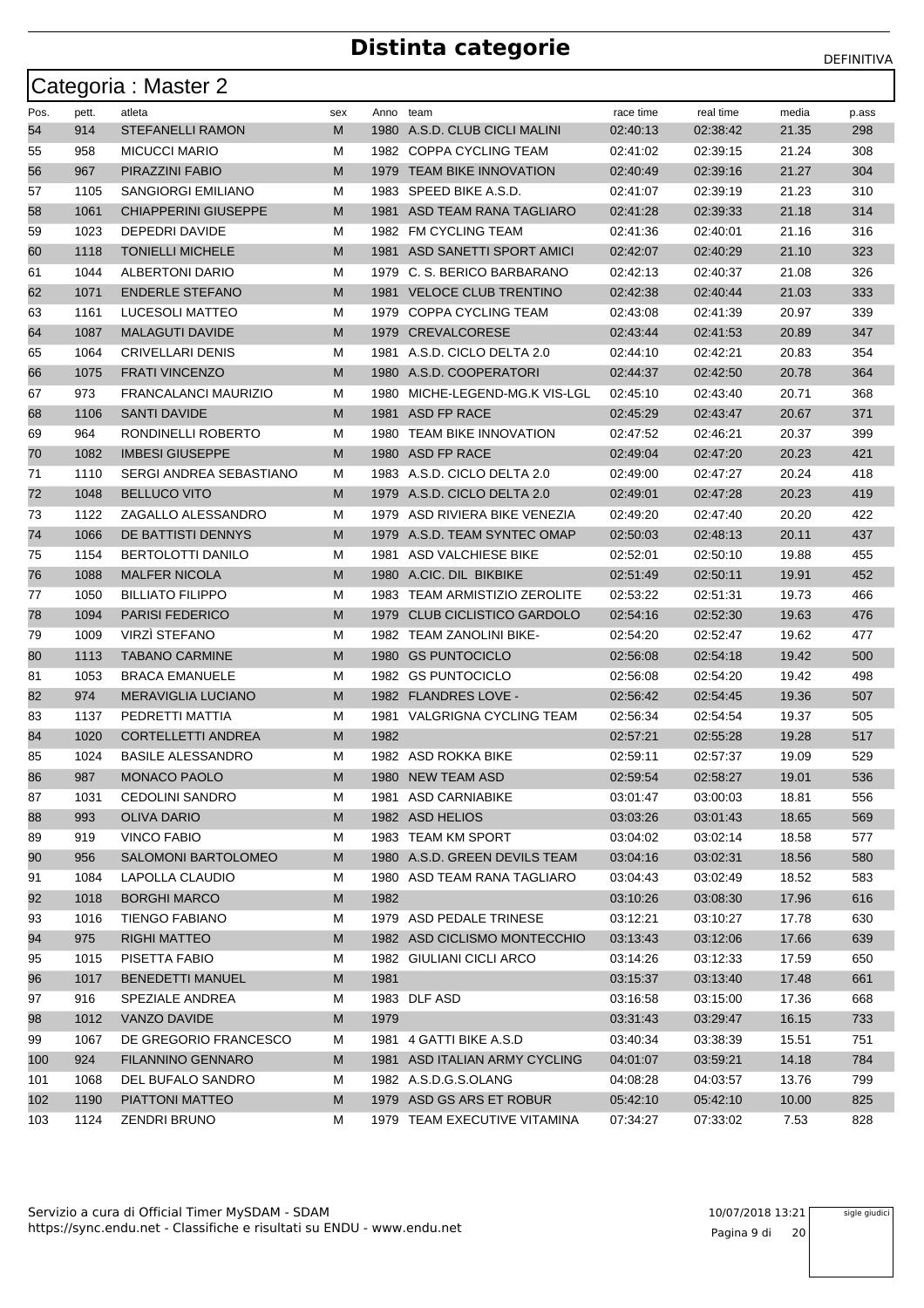|      |       | Categoria: Master 3        |     |           |                                |           |           |       |       |
|------|-------|----------------------------|-----|-----------|--------------------------------|-----------|-----------|-------|-------|
| Pos. | pett. | atleta                     | sex | Anno team |                                | race time | real time | media | p.ass |
| 1    | 1593  | <b>GOTTARDI DAVIDE</b>     | M   |           | 1977 CARINA - BRAO CAFFE'      | 02:06:53  | 02:04:51  | 26.96 | 22    |
| 2    | 1356  | <b>TACCOLA DENIS</b>       | м   |           | 1976 TEAM DE ROSA SANTINI      | 02:07:03  | 02:04:58  | 26.92 | 23    |
| 3    | 1454  | RODA CRISTIAN              | M   |           | 1977 TEAM PASSION FAENTINA     | 02:07:46  | 02:05:43  | 26.77 | 25    |
| 4    | 1584  | <b>FILIPPI OMAR</b>        | М   |           | 1976 ISOLPI RACING TEAM        | 02:13:17  | 02:11:07  | 25.66 | 48    |
| 5    | 1596  | <b>MANSERVIGI GIUSEPPE</b> | M   |           | 1978 A.S.D. TEAM BORGHI RACING | 02:14:22  | 02:12:08  | 25.45 | 60    |
| 6    | 1491  | <b>MARCONI CRISTIAN</b>    | М   |           | 1975 ASD SANT LUIS ZEN         | 02:15:20  | 02:13:10  | 25.27 | 68    |
| 7    | 1344  | <b>CARPINETI EDDY</b>      | M   |           | 1978 TEAM PASSION FAENTINA     | 02:16:14  | 02:14:12  | 25.11 | 74    |
| 8    | 1476  | REBONATO PAOLO             | м   |           | 1974 ASD TOTAL SPEED           | 02:17:02  | 02:14:52  | 24.96 | 83    |
| 9    | 1364  | <b>BEZZI MARCO</b>         | M   | 1975      | <b>TEAM BIKE INNOVATION</b>    | 02:18:41  | 02:16:38  | 24.66 | 92    |
| 10   | 1566  | <b>BOSCAINI SIMONE</b>     | М   |           | 1976 SCOTT TEAM GRANFONDO      | 02:19:13  | 02:17:04  | 24.57 | 96    |
| 11   | 1440  | <b>VRANKAR GREGOR</b>      | M   |           | 1977 BTC CITY LJUBLIANA        | 02:20:28  | 02:18:03  | 24.35 | 101   |
| 12   | 1335  | AGNINI GIOVANNI VITO       | М   | 1977      | <b>INBICI CYCLING TEAM ASD</b> | 02:21:03  | 02:19:01  | 24.25 | 108   |
| 13   | 1521  | <b>CHEMELLO STEFANO</b>    | M   |           | 1974 ASD M B TEAM MACRO        | 02:22:31  | 02:20:08  | 24.00 | 117   |
| 14   | 1496  | <b>MONTAGNA FEDERICO</b>   | м   |           | 1977 ASD RECORD BIKE           | 02:23:56  | 02:21:39  | 23.76 | 129   |
| 15   | 1434  | <b>MICOLI ALESSIO</b>      | M   |           | 1977 ASD CHIARCOSSO-HELP       | 02:23:52  | 02:21:44  | 23.77 | 128   |
| 16   | 1553  | <b>GUGLIELMI DANIELE</b>   | М   |           | 1978 A.S.D. AVESANI LUCA       | 02:24:27  | 02:22:15  | 23.68 | 134   |
| 17   | 1432  | <b>IOB ERIK</b>            | M   |           | 1978 TEAM DAMA CYCLING         | 02:25:11  | 02:22:45  | 23.56 | 144   |
| 18   | 1416  | <b>MANFREDI MANUEL</b>     | М   | 1976      | SOCIETA' CICLISTICA ALA        | 02:25:17  | 02:23:10  | 23.54 | 145   |
| 19   | 1517  | <b>CAPPELLATO ANDREA</b>   | M   |           | 1976 LSM CYCLING TEAM          | 02:25:57  | 02:23:55  | 23.43 | 153   |
| 20   | 1605  | <b>ODOLINI MICHELE</b>     | м   |           | 1978 FLANDRES LOVE -           | 02:27:02  | 02:24:56  | 23.26 | 165   |
| 21   | 1417  | <b>PISU MICHELE</b>        | M   |           | 1976 SOCIETA' CICLISTICA ALA   | 02:27:05  | 02:25:02  | 23.25 | 167   |
| 22   | 1430  | <b>GASPARI LUCA</b>        | М   |           | 1977 ASD CARNIABIKE            | 02:28:13  | 02:25:41  | 23.08 | 180   |
| 23   | 1500  | <b>MURARI SIMONE</b>       | M   |           | 1978 HIGHROAD TEAM             | 02:29:04  | 02:26:58  | 22.94 | 185   |
| 24   | 1409  | <b>BEGHETTO LUCA</b>       | М   | 1978      | NEW GREEN PAPER TREK           | 02:31:11  | 02:28:52  | 22.62 | 204   |
| 25   | 1464  | PADIGLIA MAURO             | M   |           | 1974 A.D. POLISPORTIVA LAME    | 02:31:38  | 02:29:03  | 22.56 | 211   |
| 26   | 1355  | <b>PASQUINI FRANCESCO</b>  | м   |           | 1976 VITAM-IN CYCLING TEAM ASD | 02:31:09  | 02:29:05  | 22.63 | 203   |
| 27   | 1519  | <b>CECCHIN DENIS</b>       | M   |           | 1974 UNOTEAM CITTADELLA        | 02:31:42  | 02:29:27  | 22.55 | 212   |
| 28   | 1536  | <b>FAUSTINELLI EDOARDO</b> | М   |           | 1976 ASD FP RACE               | 02:32:00  | 02:29:34  | 22.50 | 215   |
| 29   | 1338  | LUSVARDI ANDREA            | M   |           | 1975 A.S.D. STEMAX TEAM        | 02:33:21  | 02:31:08  | 22.30 | 222   |
| 30   | 1307  | <b>VIOLA MARCO</b>         | М   |           | 1978 A.S.D TEAM ENERGY BIKE    | 02:33:40  | 02:31:36  | 22.26 | 227   |
| 31   | 1545  | <b>BIAZZI MASSIMILIANO</b> | M   |           | 1974 NEW TEAM ASD              | 02:34:09  | 02:31:55  | 22.19 | 231   |
| 32   | 1305  | <b>MATTEUZZI ISACCO</b>    | м   |           | 1974 VELO CLUB MAGGI 1906      | 02:36:27  | 02:34:11  | 21.86 | 260   |
| 33   | 1608  | DERIU PAOLINO              | M   |           | 1976 NEW TEAM ASD              | 02:37:09  | 02:34:32  | 21.76 | 269   |
| 34   | 1421  | PIFFER ANDREA              | M   |           | 1974 LAVIS BIKE                | 02:37:08  | 02:34:45  | 21.77 | 268   |
| 35   | 1490  | <b>MARANGONI MICHELE</b>   | M   |           | 1975 A.S.D. CICLO DELTA 2.0    | 02:38:29  | 02:36:18  | 21.58 | 284   |
| 36   | 1550  | <b>ARATA FRANCESCO</b>     | М   |           | 1976 NEW MOTOR BIKE            | 02:41:04  | 02:38:28  | 21.24 | 309   |
| 37   | 1451  | <b>ZUBANI CARLO</b>        | M   |           | 1978 TEAM PITON                | 02:41:17  | 02:38:47  | 21.21 | 312   |
| 38   | 102   | <b>IRSARA MICHAEL</b>      | М   |           | 1975 RODES VAL BADIA           | 02:39:40  | 02:39:39  | 21.42 | 292   |
| 39   | 1513  | <b>BUSATO SIMONE</b>       | M   |           | 1977 ASD TOTAL SPEED           | 02:42:15  | 02:40:05  | 21.08 | 327   |
| 40   | 1384  | <b>BROSIG MALTE</b>        | M   |           | 1977 NORTHCLIFF CYCLES         | 02:43:01  | 02:40:28  | 20.98 | 337   |
| 41   | 1324  | <b>SPERANDIO SERGIO</b>    | M   |           | 1974 ACSI SETTORE CICLISMO     | 02:43:44  | 02:41:31  | 20.89 | 348   |
| 42   | 1497  | <b>MONTINI MARCO</b>       | М   |           | 1976 TEAM PITON                | 02:45:14  | 02:42:00  | 20.70 | 370   |
| 43   | 1586  | <b>VISINTAINER DANIELE</b> | M   |           | 1976 POLISPORTIVA BERSNTOL A.  | 02:45:02  | 02:42:53  | 20.72 | 367   |
| 44   | 1578  | FILIPPI ALBINO             | M   | 1977      |                                | 02:45:30  | 02:43:10  | 20.67 | 372   |
| 45   | 1412  | <b>ZENTI EDOARDO</b>       | M   |           | 1978 ASD TEAM ISO SISTEM       | 02:45:51  | 02:43:22  | 20.62 | 374   |
| 46   | 1443  | ORSINI MATTEO              | M   |           | 1977 TEAM BORGHI RACING ASD    | 02:46:05  | 02:43:57  | 20.59 | 378   |
| 47   | 1425  | <b>BANELLI DANIELE</b>     | M   |           | 1978 ASD CARNIABIKE            | 02:46:44  | 02:44:15  | 20.51 | 383   |
| 48   | 1311  | <b>GARDETTI MICHELE</b>    | М   |           | 1976 ORNELLO TEAM BIKE         | 02:47:35  | 02:45:04  | 20.41 | 398   |
| 49   | 1458  | <b>SALMISTRARO CARLO</b>   | M   |           | 1974 TEAM ARMISTIZIO ZEROLITE  | 02:47:32  | 02:45:09  | 20.42 | 397   |
| 50   | 1510  | <b>BOSIO GIANPIETRO</b>    | м   |           | 1974 GS MONTENETTO             | 02:48:18  | 02:45:38  | 20.32 | 407   |
| 51   | 1468  | <b>PAVONI CESARE</b>       | M   |           | 1974 A.S.D. AVESANI LUCA       | 02:48:31  | 02:46:18  | 20.30 | 410   |
| 52   | 1431  | <b>IOANNONE ANDREA</b>     | м   |           | 1977 ASD CARNIABIKE            | 02:49:21  | 02:46:53  | 20.20 | 423   |
| 53   | 1405  | MONTEVECCHI ANDREA         | M   |           | 1977 TEAM PASSION FAENTINA     | 02:49:00  | 02:46:56  | 20.24 | 417   |

https://sync.endu.net - Classifiche e risultati su ENDU - www.endu.net Servizio a cura di Official Timer MySDAM - SDAM 10/07/2018 13:21

Pagina 10 di 20

sigle giudici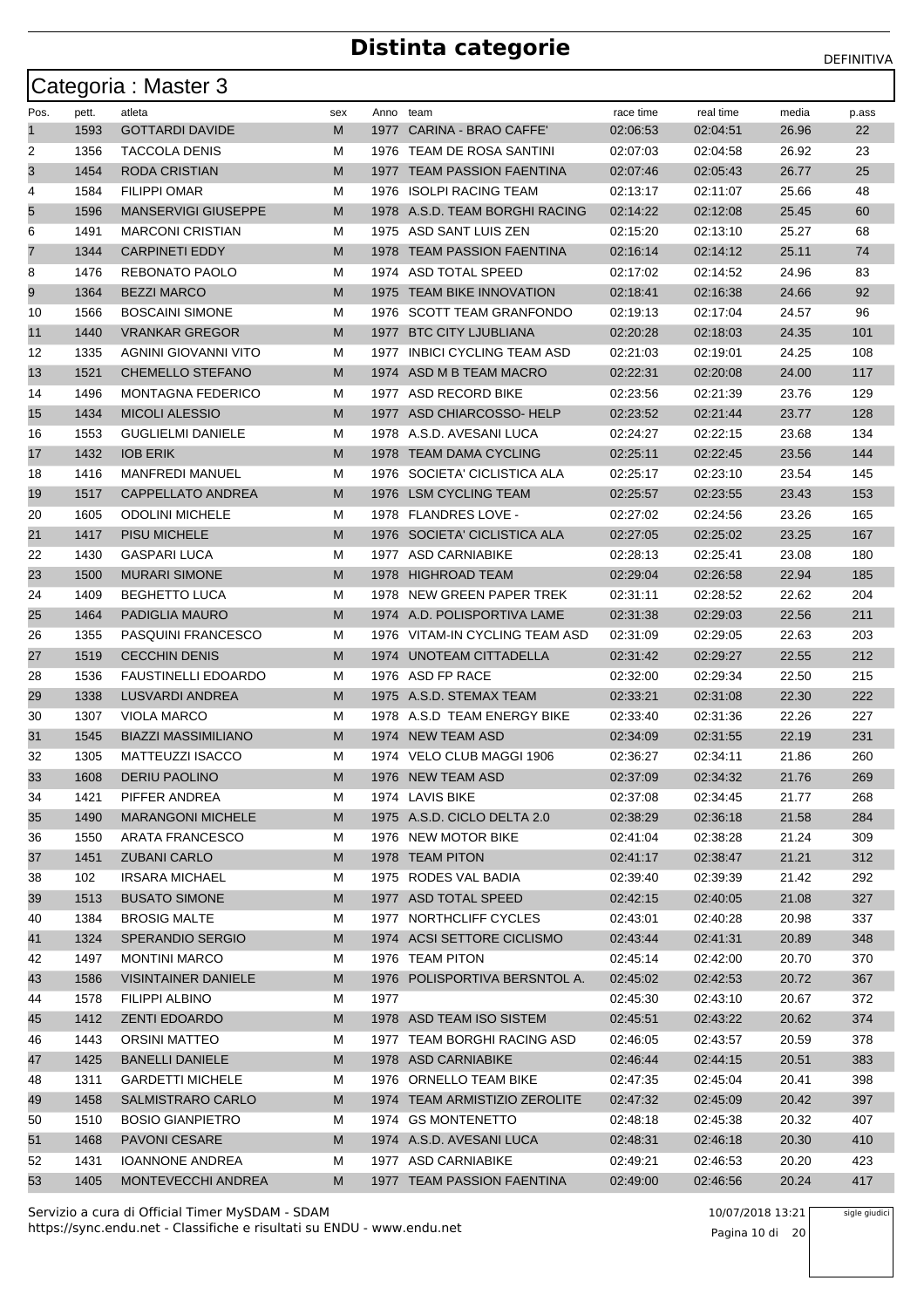|      |       | Categoria: Master 3         |     |      |                               |           |           |       |       |
|------|-------|-----------------------------|-----|------|-------------------------------|-----------|-----------|-------|-------|
| Pos. | pett. | atleta                      | sex |      | Anno team                     | race time | real time | media | p.ass |
| 54   | 1494  | <b>MAZZOLA ALBERTO</b>      | M   |      | 1975 OMAP BIKE TEAM           | 02:49:42  | 02:47:06  | 20.15 | 429   |
| 55   | 1488  | <b>MANFREDINI MIRKO</b>     | м   |      | 1974 TEAM BIKEXP A.S.D        | 02:49:51  | 02:47:31  | 20.14 | 434   |
| 56   | 1313  | <b>ZONTINI DANIELE</b>      | M   |      | 1976 ASD VALCHIESE BIKE       | 02:52:19  | 02:49:37  | 19.85 | 458   |
| 57   | 1534  | DIANATI DAVIDE              | M   |      | 1975 SPEED BIKE A.S.D.        | 02:52:36  | 02:50:09  | 19.81 | 459   |
| 58   | 1429  | DI GIUSTO PIERLUIGI         | M   |      | 1974 ASD CHIARCOSSO-HELP      | 02:53:12  | 02:50:52  | 19.75 | 465   |
| 59   | 1428  | DI GIULIO LUCA              | м   | 1977 | <b>ASD CIVIRUNNERS</b>        | 02:54:12  | 02:51:49  | 19.63 | 475   |
| 60   | 1433  | <b>MAINARDIS MAURIZIO</b>   | M   |      | 1974 ASD CARNIABIKE           | 02:54:24  | 02:51:54  | 19.61 | 480   |
| 61   | 1362  | <b>SCARPELLINI ALAN</b>     | м   |      | 1974 TEAM AQUILOTTI CERVIA    | 02:55:39  | 02:53:14  | 19.47 | 490   |
| 62   | 1481  | <b>LEDER GIOVANNI</b>       | M   | 1977 | <b>BIEMME GARDA SPORT</b>     | 02:55:53  | 02:53:41  | 19.45 | 492   |
| 63   | 1601  | PATRIGNANI ALESSANDRO       | м   |      | 1975 CICLI NERI TEAM ASD      | 02:55:54  | 02:53:45  | 19.44 | 495   |
| 64   | 1526  | D'ANTONIO GIANLUCA          | M   |      | 1974 SCS BIKE NONANTOLA ASD   | 02:56:24  | 02:53:46  | 19.39 | 501   |
| 65   | 1525  | <b>CONTI ALESSIO</b>        | м   | 1974 | <b>TEAM6CYCLING</b>           | 02:59:45  | 02:57:06  | 19.03 | 534   |
| 66   | 1377  | <b>BARCHIESI DAVIDE</b>     | M   | 1978 | COPPA CYCLING TEAM            | 03:00:01  | 02:57:50  | 19.00 | 537   |
| 67   | 1435  | NOACCO MASSIMO              | м   |      | 1974 CHIARCOSSO HELP HAITI    | 03:00:55  | 02:58:34  | 18.90 | 548   |
| 68   | 1302  | NEGRISOLO DIEGO             | M   | 1976 | <b>G.C. NOVENTANA</b>         | 03:03:14  | 03:01:11  | 18.66 | 567   |
| 69   | 1376  | ZAMBELLI DAVIDE             | м   |      | 1974 KMSPORT                  | 03:04:02  | 03:01:26  | 18.58 | 578   |
| 70   | 1310  | <b>BEGHIN FABIO</b>         | M   |      | 1975 G.S. MONASTIERO A.S.D.   | 03:04:49  | 03:02:31  | 18.51 | 584   |
| 71   | 1439  | <b>TONZAR ENRICO</b>        | M   | 1978 | RONCHI-CICLISMO               | 03:05:00  | 03:02:41  | 18.49 | 588   |
| 72   | 1501  | <b>NOVELLANI LUCA</b>       | M   | 1978 | <b>TEAM ISOLMANT-</b>         | 03:06:56  | 03:04:45  | 18.30 | 601   |
| 73   | 1312  | NICOLETTI OSCAR             | м   |      | 1974 CASTELLETTESE            | 03:10:31  | 03:07:48  | 17.95 | 620   |
| 74   | 1599  | <b>LARGAIOLLI MAURO</b>     | M   | 1976 | ASD ALL4CYCLING BDC           | 03:10:16  | 03:07:59  | 17.98 | 614   |
| 75   | 1502  | <b>GALLINA ROBERTO</b>      | м   |      | 1975 A.S.D.G.S.OLANG          | 03:12:29  | 03:08:08  | 17.77 | 633   |
| 76   | 1571  | <b>PALLANCH ALESSIO</b>     | M   |      | 1978 TEAM CC ROTALIANO        | 03:12:58  | 03:10:50  | 17.72 | 636   |
| 77   | 1333  | <b>BERION LORIS</b>         | м   | 1978 | G.S. RUOTE D'ORO              | 03:13:46  | 03:11:02  | 17.65 | 641   |
| 78   | 1411  | <b>GAZZERA DIEGO</b>        | M   | 1977 | PODISTICA SOLIDARIETA'        | 03:13:46  | 03:11:06  | 17.65 | 642   |
| 79   | 1465  | PANCIROLI DAVID             | м   |      | 1978 TEAM CICLI CAMPIOLI ASD  | 03:15:00  | 03:12:38  | 17.54 | 653   |
| 80   | 1385  | <b>RADI STEFANO</b>         | M   | 1978 | <b>TEAM BOUTIQUE DEL</b>      | 03:18:23  | 03:16:15  | 17.24 | 677   |
| 81   | 1543  | <b>BENEVENTI ANDREA</b>     | м   |      | 1974 TEAM BIKEXP A.S.D        | 03:22:25  | 03:20:00  | 16.90 | 692   |
| 82   | 1480  | <b>LAI FRANCESCO</b>        | M   |      | 1975 POLISPORTIVA CASELLE ASD | 03:23:50  | 03:21:14  | 16.78 | 697   |
| 83   | 1512  | <b>BRUTTOMESSO FABIO</b>    | M   | 1978 | <b>CICLISMO VALCHIAMPO</b>    | 03:28:12  | 03:23:04  | 16.43 | 715   |
| 84   | 1339  | <b>ORTOLANI ALEX</b>        | M   | 1975 | POL. VALSANTERNO 2009 A.D.    | 03:27:40  | 03:25:16  | 16.47 | 713   |
| 85   | 1539  | <b>FRANCESCHINI ANDREA</b>  | М   |      | 1974 TEAM6CYCLING             | 03:29:47  | 03:27:09  | 16.30 | 725   |
| 86   | 1322  | DELCURATOLO ANDREA          | M   |      | 1976 ASD ALL4CYCLING BDC      | 03:31:29  | 03:28:46  | 16.17 | 732   |
| 87   | 1462  | <b>SATERINI MATTEO</b>      | м   |      | 1977 TEAM ARMISTIZIO ZEROLITE | 03:33:47  | 03:31:40  | 16.00 | 739   |
| 88   | 1585  | <b>CIPOLLETTA MARCO</b>     | M   |      | 1977 TEAM PROCYCLING          | 03:42:14  | 03:39:46  | 15.39 | 759   |
| 89   | 1386  | <b>ENDERLE MASSIMILIANO</b> | М   |      | 1974 VELOCE CLUB TRENTINO     | 03:48:40  | 03:45:57  | 14.96 | 769   |
| 90   | 1570  | <b>ALOSI SANTO</b>          | M   |      | 1976 ASD ITALIAN ARMY CYCLING | 04:01:07  | 03:58:34  | 14.18 | 783   |
| 91   | 1398  | LUCHESA LEONARDO            | м   |      | 1975 COMANO BIKE              | 04:03:06  | 04:00:22  | 14.07 | 790   |
| 92   | 1383  | <b>ZENI DAVID</b>           | M   |      | 1976 A.S.D TEAM ENERGY BIKE   | 04:09:21  | 04:07:09  | 13.72 | 800   |
| 93   | 1410  | CINELLO ROBERTO             | M   |      | 1974 ASD ALL4CYCLING BDC      | 04:21:18  | 04:18:43  | 13.09 | 811   |
| 94   | 1332  | PACI ALESSANDRO             | M   |      | 1977 CICLI MATTEONI - BIANCHI | 06:03:58  | 06:01:24  | 9.40  | 826   |
| 95   | 1546  | <b>BIRTELE GIAMPIETRO</b>   | м   |      | 1975 ASD TEAM ISO SISTEM      | 06:34:24  | 06:31:57  | 8.67  | 827   |
| 96   | 1334  | <b>CELLI GABRIELE</b>       | M   |      | 1974 CICLI MATTEONI - BIANCHI | 07:50:25  | 07:48:00  | 7.27  | 829   |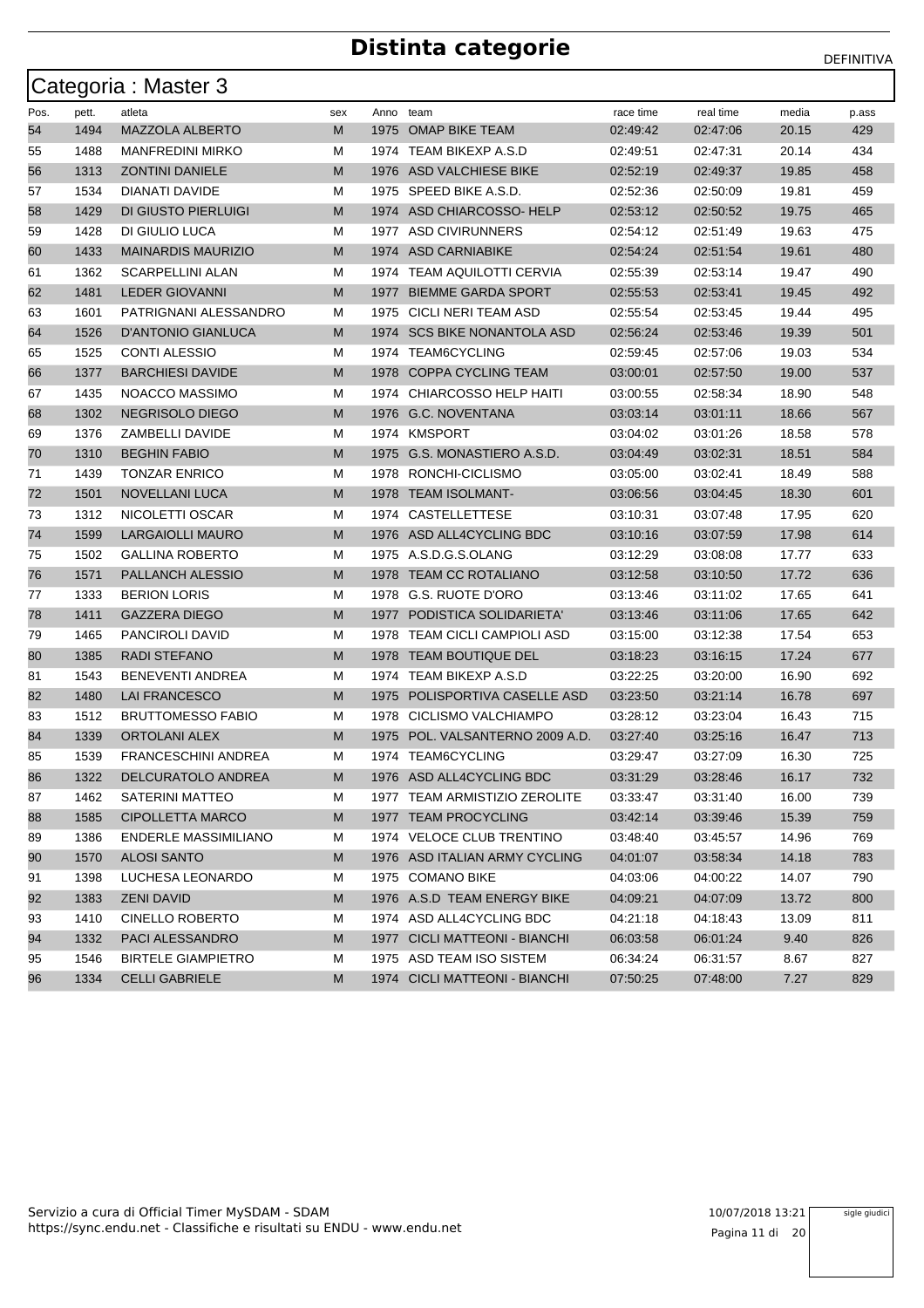|          |              | Categoria: Master 4                        |        |           |                                              |                      |                      |                |            |
|----------|--------------|--------------------------------------------|--------|-----------|----------------------------------------------|----------------------|----------------------|----------------|------------|
| Pos.     | pett.        | atleta                                     | sex    | Anno team |                                              | race time            | real time            | media          | p.ass      |
| 1        | 2031         | <b>BORRELLI ANTONIO</b>                    | М      |           | 1972 ASD TEAM CPS CYCLING                    | 02:06:39             | 02:03:46             | 27.01          | 20         |
| 2        | 1910         | RIZZI EDUARD WILHELM                       | M      |           | 1971 SPORTLER TEAM                           | 02:10:02             | 02:07:06             | 26.30          | 29         |
| 3        | 1953         | PEGORARO CRISTIANO                         | м      | 1971      | ASD RECORD BIKE                              | 02:10:32             | 02:07:39             | 26.20          | 31         |
| 4        | 1973         | <b>BRIZZANTE NEVIANO</b>                   | M      |           | 1973 A.S.D. TEAM BORGHI RACING               | 02:16:43             | 02:13:46             | 25.02          | 77         |
| 5        | 1855         | LENARDUZZI GIULIANO                        | м      | 1971      | A.S.D. CHIARCOSSO - HELP                     | 02:20:41             | 02:17:37             | 24.31          | 103        |
| 6        | 1752         | <b>GALEOTTI MANUELE</b>                    | M      | 1969      | <b>TEAM BIKE INNOVATION</b>                  | 02:20:45             | 02:17:51             | 24.30          | 104        |
| 7        | 1882         | <b>SIGISMONDI FABRIZIO</b>                 | M      |           | 1972 FONDAZIONE PIÙ DI UN                    | 02:21:40             | 02:18:49             | 24.14          | 110        |
| 8        | 1708         | <b>TSCHIGG ARMIN</b>                       | м      |           | 1973 DYNAMIC BIKE TEAM EPPAN                 | 02:21:42             | 02:18:51             | 24.14          | 112        |
| 9        | 1899         | PICCO FABIANO                              | M      | 1969      | <b>BICISPORT SANDRIGO</b>                    | 02.26.44             | 02:23:46             | 23.31          | 159        |
| 10       | 1927         | <b>LEPROTTI MICHELE</b>                    | М      | 1971      | SPEED BIKE A.S.D.                            | 02:26:56             | 02:24:02             | 23.28          | 163        |
| 11       | 1766         | ZARABARA CRISTIAN                          | M      | 1971      | <b>ASD CARNIABIKE</b>                        | 02:26:17             | 02:24:35             | 23.38          | 156        |
| 12       | 2011         | <b>CASARIN DANIELE</b>                     | М      | 1970      | <b>MAGICUNEO</b>                             | 02:28:42             | 02:25:37             | 23.00          | 182        |
| 13       | 1918         | <b>GEROTTO LORIS</b>                       | M      |           | 1972 GRINT BIKE TEAM                         | 02:29:20             | 02:26:10             | 22.90          | 187        |
| 14       | 1889         | TIGRI ALAN                                 | м      |           | 1972 TEAM BIKEXP A.S.D                       | 02:30:15             | 02:26:57             | 22.76          | 192        |
| 15       | 1768         | <b>BASSOLI MARCO</b>                       | M      |           | 1971 A.S.D. STEMAX TEAM                      | 02:31:06             | 02:28:00             | 22.64          | 202        |
| 16       | 1793         | <b>CECCO DARIO</b>                         | м      | 1971      | ASD TEAM BREMA PISSEI                        | 02:31:15             | 02:28:01             | 22.61          | 206        |
| 17       | 11           | <b>GADOTTI MARCO</b>                       | M      | 1969      | <b>MRT CYCLING CLUB</b>                      | 02:28:05             | 02:28:05             | 23.10          | 176        |
| 18       | 1777         | <b>BATTISTINI PATRICK</b>                  | М      | 1973      | <b>TEAM AQUILOTTI CERVIA</b>                 | 02:32:54             | 02:29:51             | 22.37          | 219        |
| 19       | 2002         | <b>FRIGO GIUSEPPE</b>                      | M      | 1969      | <b>GS ASPARETTO</b>                          | 02:33:36             | 02:30:12             | 22.27          | 226        |
| 20       | 1977         | <b>CARRAROLI FEDERICO</b>                  | м      |           | 1973 A.S.D. TEAM SYNTEC OMAP                 | 02:33:53             | 02:30:30             | 22.23          | 229        |
| 21       | 1991         | <b>WEISS THOMAS</b>                        | M      |           | 1972 CANNONDALE-GOBBI-FSA                    | 02:34:32             | 02:31:39             | 22.13          | 238        |
| 22       | 1974         | CAMIN CLAUDIO                              | м      |           | 1970 CAMIN BIKE TEAM ASD                     | 02:35:34             | 02:32:08             | 21.98          | 247        |
| 23       | 1894         | <b>TROLESE FEDERICO</b>                    | M      |           | 1970 ASD RIVIERA BIKE VENEZIA                | 02:36:17             | 02:33:07             | 21.89          | 257        |
| 24       | 1945         | <b>MONTINI ALBERTO</b>                     | М      | 1973      | <b>TEAM PITON</b>                            | 02:35:32             | 02:33:22             | 21.99          | 246        |
| 25       | 1871         | <b>VIAPPIANI STEFANO</b>                   | M      | 1970      | ASD CHERO GROUP TEAM                         | 02:33:28             | 02:33:28             | 22.29          | 223        |
| 26       | 1929         | LONGHI CORRADO                             | м      |           | 1972 G.S. RUOTE D'ORO                        | 02:36:19             | 02:33:30             | 21.88          | 258        |
| 27       | 1933         | <b>MAGGIORINI PAOLO</b>                    | M      |           | 1973 TEAM BIKEXP A.S.D                       | 02:37:47             | 02:34:28             | 21.68          | 274        |
| 28       | 1897         | VAROTTO LUCA                               | м      | 1971      | <b>CAMIN BIKE TEAM ASD</b>                   | 02:38:06             | 02:34:40             | 21.63          | 279        |
| 29       | 1715         | <b>GRETTER MAURO</b>                       | M      |           | 1973 G.C. FOLGARIA                           | 02:38:23             | 02:35:23             | 21.59          | 282        |
| 30       | 1906         | PROVOLO GIANLUCA                           | м      |           | 1972 OMAP BIKE TEAM                          | 02:40:05             | 02:36:36             | 21.36          | 297        |
| 31       | 1957         | PERTEGATO NICO                             | M      |           | 1973 PASINO LUXURY TEAM ASD                  | 02:39:52             | 02:36:54             | 21.39          | 294        |
| 32       | 1883         | <b>SILVESTRI MARCO</b>                     | м      |           | 1970 G.C. FOLGARIA                           | 02:40:28             | 02:37:25             | 21.31          | 300        |
| 33       | 1911         | SANTI GIUSEPPE                             | M      |           | 1971 ASD FP RACE                             | 02:40:41             | 02:37:29             | 21.29          | 302        |
| 34       | 1912         | COVA ALBERTO                               | м      |           | 1971 NEW TEAM ASD                            | 02:40:42             | 02:37:47             | 21.28          | 303        |
| 35       | 1875         | <b>ZANCHIN FLAVIO</b>                      | M      |           | 1973 ASD ABATINI BIKE TEAM                   | 02:41:25             | 02:38:23             | 21.19          | 313        |
| 36       | 1788         | <b>MANCINI FABIO</b>                       | М      |           | 1973 TEAM OUTSIDERS A.S.D.                   | 02:43:38             | 02:40:28             | 20.90          | 346        |
| 37       | 1892         | <b>TONET CARLO</b>                         | M      |           | 1972 ALE' CIPOLLINI                          | 02:43:50             | 02:40:49             | 20.87          | 351        |
| 38       | 1942         | <b>MASTRODONATO PIETRO</b>                 | М      |           | 1969 ASD G.S CICLI STEFANELLI                | 02:44:26             | 02:41:32             | 20.80          | 358        |
| 39       | 1857         | <b>SERRECCHIA DOMENICO</b>                 | M      |           | 1971 ASD GIANLUCA FAENZA TEAM                | 02:46:25             | 02:43:10             | 20.55          | 379        |
| 40       | 2003         | <b>NEGRI MICHELE</b>                       | м      |           | 1969 A.S.D TEAM ENERGY BIKE                  | 02:46:33             | 02:43:17             | 20.54          | 380        |
| 41       | 1720         | <b>FACCHINI PAOLO</b>                      | M      |           | 1971 FLANDRES LOVE -                         | 02:47:04             | 02:43:56             | 20.47          | 391        |
| 42       | 1938         | <b>MARCHETTO MIRCO</b>                     | М      | 1971      | ASD CARISMA TEAM                             | 02:47:02             | 02:44:06             | 20.48          | 389        |
| 43       | 1888         | <b>TALON MASSIMO</b>                       | M      |           | 1972 INVERCOLOR BOLOGNA                      | 02:46:05             | 02:46:05             | 20.59          | 377        |
| 44       | 1921         | GUIDI ALESSANDRO                           | M      |           | 1971 VELO CLUB MAGGI 1906                    | 02:47:00             | 02:47:00             | 20.48          | 388        |
| 45       | 1856         | LONDERO GIANNI                             | M      |           | 1973 ASD CARNIABIKE                          | 02:50:17             | 02:47:15             | 20.09          | 439        |
| 46       | 2001         | PELECCA CHRISTIAN<br><b>DONATI DANIELE</b> | м      | 1972      | 1971 TEAM OUTSIDERS A.S.D.                   | 02:51:50             | 02:48:57             | 19.90          | 453        |
| 47       | 1997         |                                            | M      |           |                                              | 02:52:55             | 02:49:35             | 19.78          | 461        |
| 48       | 1832         | <b>SCHENK STEFAN</b>                       | M      | 1970      |                                              | 02:53:08             | 02:49:55             | 19.75          | 464        |
| 49       | 1851         | <b>TONZAR ALESSANDRO</b>                   | M      |           | 1969 RONCHI-CICLISMO                         | 02:53:29             | 02:50:14             | 19.72          | 470        |
| 50       | 1902<br>1820 | PIOVESAN CRISTIANO<br>DISA ALESSANDRO      | M      |           | 1971 FLANDRES LOVE -<br>1970 ASD NOSURRENDER | 02:54:24             | 02:51:14             | 19.61<br>19.44 | 479        |
| 51<br>52 | 2026         | <b>VICINI LEONARDO</b>                     | M<br>м |           | 1972 CICLI NERI TEAM ASD                     | 02:55:54<br>02:55:54 | 02:52:32<br>02:52:57 | 19.44          | 493<br>494 |
| 53       | 1865         | VANDEN WIJNGAERT ARNE                      | M      | 1973      |                                              | 02:57:03             | 02:53:56             | 19.32          | 512        |
|          |              |                                            |        |           |                                              |                      |                      |                |            |

https://sync.endu.net - Classifiche e risultati su ENDU - www.endu.net Servizio a cura di Official Timer MySDAM - SDAM 10/07/2018 13:21

sigle giudici

Pagina 12 di 20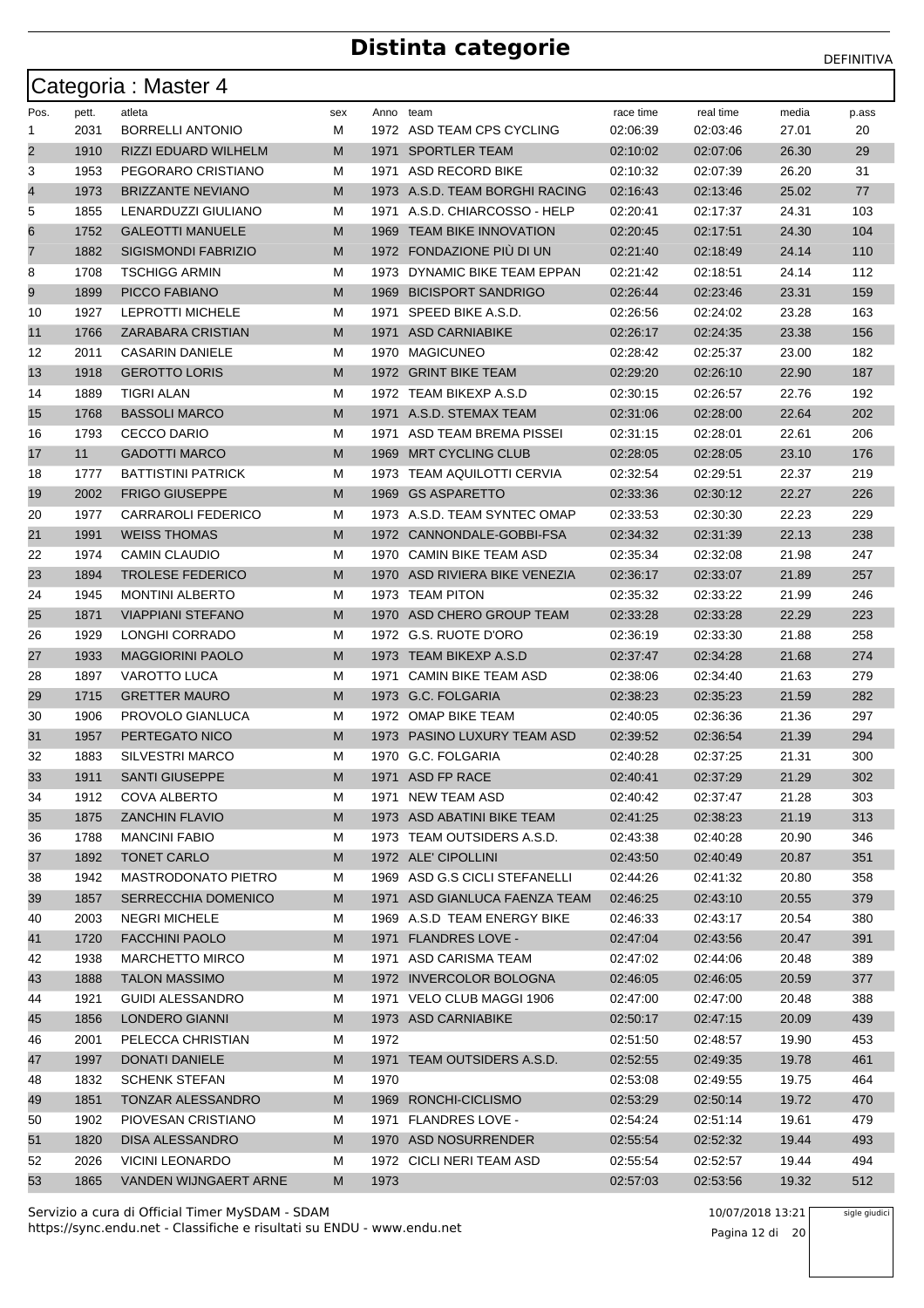|      |       | Categoria : Master 4      |     |           |                                 |           |           |       |       |
|------|-------|---------------------------|-----|-----------|---------------------------------|-----------|-----------|-------|-------|
| Pos. | pett. | atleta                    | sex | Anno team |                                 | race time | real time | media | p.ass |
| 54   | 1775  | <b>SONNATI MARCELLO</b>   | M   |           | 1969 G.S. POCCIANTI ACD         | 02:58:52  | 02:55:59  | 19.12 | 525   |
| 55   | 1999  | <b>CORRADIN GIUSVA</b>    | М   |           | 1970 ALE' CIPOLLINI             | 02:59:17  | 02:56:17  | 19.08 | 530   |
| 56   | 1988  | PERAZZOLI MARCO           | M   | 1971      | ASD TOTAL SPEED                 | 02:59:18  | 02:56:20  | 19.07 | 531   |
| 57   | 1931  | LORENZATO DANIELE         | М   |           | 1973 ASD ABATINI BIKE TEAM      | 03:00:19  | 02:57:19  | 18.97 | 540   |
| 58   | 2025  | PATRIGNANI ANDREA         | M   | 1973      | <b>CICLI NERI TEAM ASD</b>      | 03:00:40  | 02:57:33  | 18.93 | 546   |
| 59   | 1904  | PIZZATO DARIO             | М   | 1969      | U.C. SAN VITO DI LEGUZZANO      | 03:03:46  | 03:00:53  | 18.61 | 572   |
| 60   | 1890  | <b>TINCANI ROSSANO</b>    | M   |           | 1969 A.S.D. COOPERATORI         | 03:05:34  | 03:02:29  | 18.43 | 592   |
| 61   | 1951  | PADOVANI DAVIDE           | М   |           | 1972 A.S.D. CICLO DELTA 2.0     | 03:06:37  | 03:03:21  | 18.33 | 599   |
| 62   | 1884  | SINIGAGLIA STEFANO        | M   |           | 1970 CICLISMO VALCHIAMPO        | 03:07:29  | 03:04:18  | 18.24 | 603   |
| 63   | 1963  | <b>BENETTON LORENZO</b>   | М   | 1969 SBT  |                                 | 03:10:00  | 03:06:39  | 18.00 | 613   |
| 64   | 1961  | <b>CASTELLINI MICHELE</b> | M   |           | 1971 A.S.D.G.S.OLANG            | 03:12:29  | 03:08:04  | 17.77 | 632   |
| 65   | 1791  | ROTUNNO RENATO            | М   |           | 1970 TEAM 2 RUOTE GIUSSANO      | 03:11:20  | 03:08:05  | 17.88 | 625   |
| 66   | 1831  | <b>TAMANINI MASSIMO</b>   | M   | 1972      |                                 | 03:11:35  | 03:08:15  | 17.85 | 627   |
| 67   | 1794  | <b>MARINO NICOLO'</b>     | М   |           | 1970 ASD CHARLY GAUL            | 03:12:18  | 03:09:23  | 17.79 | 629   |
| 68   | 2032  | <b>MARONI ALESSANDRO</b>  | M   |           | 1972 ASD CICLISMO MONTECCHIO    | 03:13:44  | 03:10:27  | 17.65 | 640   |
| 69   | 1984  | <b>BAVIERI CHRISTIAN</b>  | М   |           | 1972 G.C. CICLI SOPRANI ASD     | 03:13:56  | 03:10:48  | 17.64 | 643   |
| 70   | 1930  | <b>LOPEZI STEFANO</b>     | M   |           | 1970 TEAM ARMISTIZIO ZEROLITE   | 03:14:02  | 03:10:55  | 17.63 | 645   |
| 71   | 1704  | <b>ZURLI MASSIMILIANO</b> | М   | 1971      | <b>TRENTINO BIKE TEAM</b>       | 03:14:31  | 03:11:00  | 17.58 | 651   |
| 72   | 1994  | <b>SIMONI CRISTIAN</b>    | M   | 1971      |                                 | 03:17:40  | 03:14:20  | 17.30 | 675   |
| 73   | 1836  | PEDRINI NICOLA            | М   | 1971      |                                 | 03:17:40  | 03:14:21  | 17.30 | 674   |
| 74   | 2000  | <b>PANCHER WALTER</b>     | M   | 1971      |                                 | 03:17:36  | 03:14:44  | 17.31 | 673   |
| 75   | 1765  | <b>SENNI GIANLUCA</b>     | М   |           | 1972 INBICI CYCLING TEAM ASD    | 03:23:26  | 03:20:31  | 16.81 | 695   |
| 76   | 1885  | <b>SISTI NICOLA</b>       | M   |           | 1972 SCBB CICLISTICA MIGLIARINO | 03:24:37  | 03:21:14  | 16.71 | 701   |
| 77   | 1753  | <b>FALDINI ANDREA</b>     | М   |           | 1973 A.S.D. CLUB CICLI MALINI   | 03:25:34  | 03:22:16  | 16.64 | 705   |
| 78   | 1828  | <b>MARTSON HANS</b>       | M   | 1973      |                                 | 03:26:13  | 03:22:54  | 16.59 | 709   |
| 79   | 1913  | DAL GRANDE DORIANO        | М   | 1971      | CICLISMO VALCHIAMPO             | 03:28:06  | 03:24:46  | 16.43 | 714   |
| 80   | 1970  | <b>BORSO GIANCARLO</b>    | M   | 1971      | ASD GS CICLI STEFANELLI         | 03:28:43  | 03:25:44  | 16.39 | 718   |
| 81   | 1895  | <b>TROMBIN DIEGO</b>      | М   | 1971      | A.S.D. CICLO DELTA 2.0          | 03.28.54  | 03:25:51  | 16.37 | 721   |
| 82   | 1755  | <b>NUSTRINI MARCO</b>     | M   |           | 1969 AC F. BESSI CALENZANO      | 03:30:45  | 03:27:31  | 16.23 | 730   |
| 83   | 1935  | <b>MANELLI RICCARDO</b>   | М   |           | 1973 ASD M B TEAM MACRO         | 03:32:34  | 03:29:38  | 16.09 | 735   |
| 84   | 1880  | <b>SARTO IVO</b>          | M   | 1969      | ASD RIVIERA BIKE VENEZIA        | 03:33:47  | 03:30:40  | 16.00 | 738   |
| 85   | 1703  | <b>MARCIANO' FABRIZIO</b> | М   |           | 1970 AS ROMA CICLISMO           | 03:36:44  | 03:33:41  | 15.78 | 747   |
| 86   | 1874  | ZANARDI SIMONE            | M   |           | 1970 TEAM ARMISTIZIO ZEROLITE   | 03:41:13  | 03:38:12  | 15.46 | 753   |
| 87   | 1864  | RUBBO ANGELO              | M   | 1972      |                                 | 03:42:19  | 03:39:13  | 15.38 | 760   |
| 88   | 1711  | <b>CASTELLI FABIO</b>     | M   |           | 1970 TEAM DE ROSA SANTINI       | 03:54:33  | 03:51:20  | 14.58 | 775   |
| 89   | 1726  | CALCAGNI ANDREA           | М   |           | 1972 CICLISMO CIVITA            | 04:01:30  | 03:58:03  | 14.16 | 785   |
| 90   | 1705  | <b>BARBA SAMUELE</b>      | M   | 1972      |                                 | 04:03:23  | 04:00:05  | 14.05 | 791   |
| 91   | 2034  | <b>DELFINO GIOVANNI</b>   | М   |           | 1969 ASD ITALIAN ARMY CYCLING   | 04:04:12  | 04:00:55  | 14.01 | 792   |
| 92   | 1802  | <b>GARUFO GAETANO</b>     | M   |           | 1971 ASD IL PEDALE NEL CUORE    | 04:04:18  | 04:01:28  | 14.00 | 793   |
| 93   | 1795  | <b>FASOLI DAMIANO</b>     | M   |           | 1971 LIBERTAS 1911 BRESCIA      | 04:21:57  | 04:18:28  | 13.06 | 813   |
| 94   | 1896  | <b>TRUPIA ALFONSO</b>     | M   |           | 1971 SC PEDALE BIANCONERO       | 04:21:30  | 04:18:30  | 13.08 | 812   |
| 95   | 2005  | PIAZZI PIERGIORGIO        | М   | 1970      |                                 | 04:22:18  | 04:18:53  | 13.04 | 814   |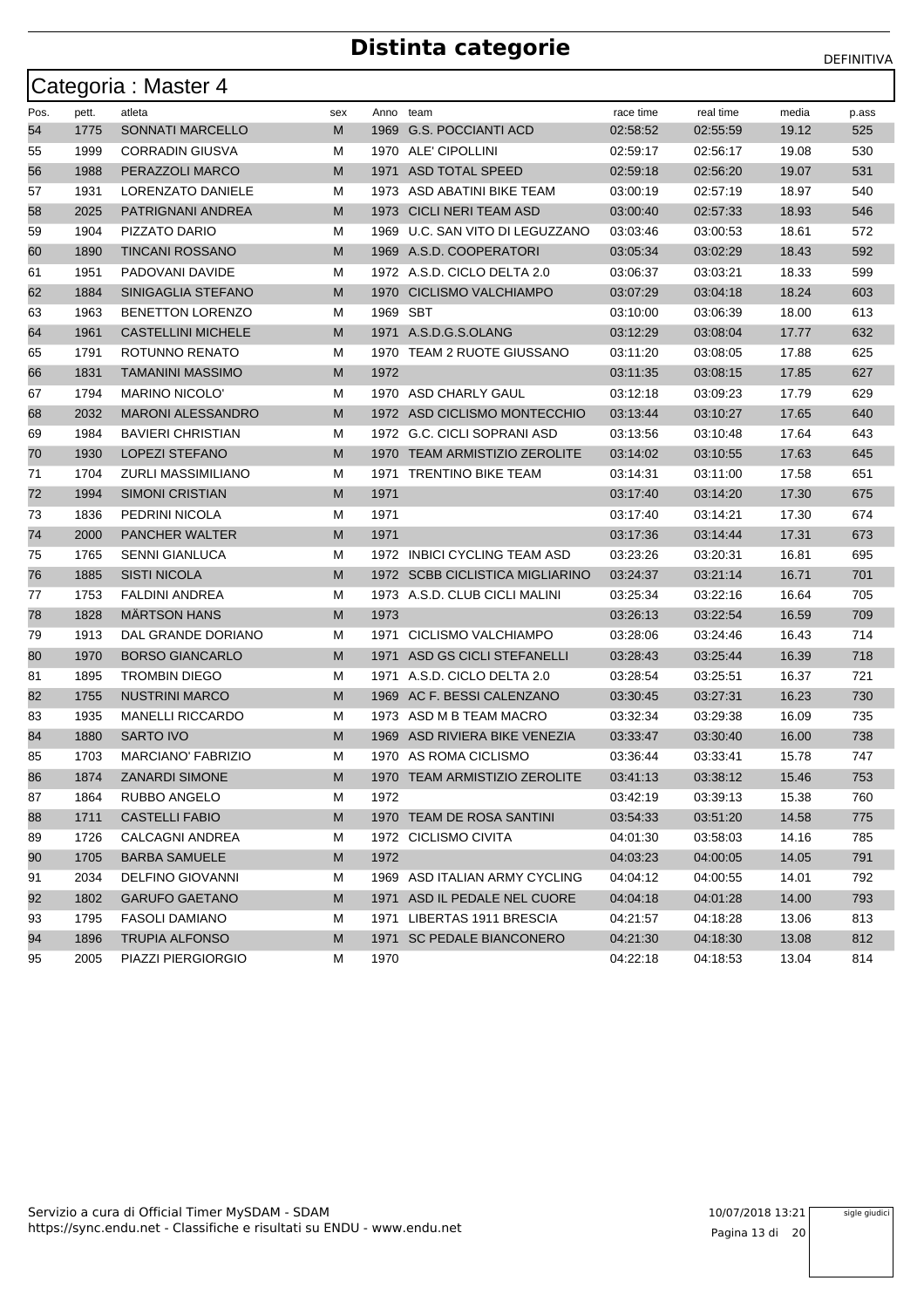|      |       | Categoria: Master 5           |     |           |                                 |           |           |       |       |
|------|-------|-------------------------------|-----|-----------|---------------------------------|-----------|-----------|-------|-------|
| Pos. | pett. | atleta                        | sex | Anno team |                                 | race time | real time | media | p.ass |
| 1    | 2323  | <b>CUFFIA GIUSEPPE</b>        | M   |           | 1968 VELO CLUB PONTEDERA        | 02:10:42  | 02:07:13  | 26.17 | 34    |
| 2    | 2401  | <b>MAGAGNOTTI DANIELE</b>     | М   |           | 1966 A.S.D. AVESANI LUCA        | 02:12:28  | 02:08:33  | 25.82 | 44    |
| 3    | 2212  | <b>SCHMIDT WINFRIED</b>       | М   |           | 1965 SWISS LIFE SPORTCLUB       | 02:12:40  | 02:09:05  | 25.78 | 46    |
| 4    | 2384  | ZANNI IVAN                    | М   | 1968      | BIEMME GARDA SPORT              | 02:13:30  | 02:09:32  | 25.62 | 51    |
| 5    | 2502  | <b>STOPPA MARCO</b>           | М   |           | 1968 DE RAN CLAB                | 02:13:32  | 02:10:01  | 25.61 | 52    |
| 6    | 2254  | NICOLETTI STEFANO             | М   |           | 1967 A.S.D. STEMAX TEAM         | 02:14:19  | 02:10:50  | 25.46 | 59    |
| 7    | 2339  | <b>BANTI FABRIZIO</b>         | М   |           | 1966 VELO CLUB PONTEDERA        | 02:15:23  | 02:11:55  | 25.26 | 69    |
| 8    | 2477  | <b>ARCHETTI AURELIO</b>       | М   |           | 1965 ASD GS RAMPI TEAM 96       | 02:16:07  | 02:12:34  | 25.13 | 73    |
| 9    | 2504  | <b>COLOMBO ALFREDO</b>        | М   | 1967      | TEAM DE ROSA SANTINI            | 02:16:36  | 02:13:00  | 25.04 | 76    |
| 10   | 2463  | <b>BORSARI ANDREA</b>         | М   |           | 1967 ALE' CIPOLLINI             | 02:16:57  | 02:13:05  | 24.97 | 81    |
| 11   | 2240  | <b>BRILLI ROBERTO</b>         | М   |           | 1968 ASD H3O RACE TEAM          | 02:16:33  | 02:13:07  | 25.05 | 75    |
| 12   | 2470  | CABERLOTTO PAOLO              | М   |           | 1967 TEAM DE ROSA SANTINI       | 02:16:46  | 02:13:15  | 25.01 | 78    |
| 13   | 2508  | CHISTE' FRANCO                | М   |           | 1964 ABICI                      | 02:19:31  | 02:15:38  | 24.52 | 98    |
| 14   | 2392  | <b>ROSSI MAURO</b>            | М   |           | 1967 TEAM LAPIERRE - TRENTINO - | 02:22:01  | 02:18:17  | 24.08 | 114   |
| 15   | 2494  | <b>VINCENTI SERAFINO</b>      | М   |           | 1968 ASD CICLIMONTANINI.IT      | 02:23:18  | 02:19:46  | 23.87 | 121   |
| 16   | 2481  | DI GERONIMO MICHELE           | М   | 1966      | CARINA - BRAO CAFFE'            | 02:23:57  | 02:20:05  | 23.76 | 130   |
| 17   | 2520  | LAGHI STEFANO                 | М   |           | 1968 KTM ASD SCATENATI          | 02:24:05  | 02:20:30  | 23.74 | 132   |
| 18   | 2505  | <b>MONNERIE JEAN-BAPTISTE</b> | М   | 1964      | USSA PAVILLY BARENTIN           | 02:25:05  | 02:20:44  | 23.57 | 141   |
| 19   | 2329  | <b>BRANDI GILBERTO</b>        | М   |           | 1965 TEAM DEL CAPITANO A.S.D.   | 02:25:07  | 02:21:03  | 23.57 | 143   |
| 20   | 2281  | <b>BIANCHI MARCO</b>          | М   |           | 1966 CICLI CONTI GS             | 02:25:06  | 02:21:27  | 23.57 | 142   |
| 21   | 2316  | <b>GODAL SVEN OLAF</b>        | М   |           | 1967 SKAGERRAK SPORTSKLUBB      | 02:25:35  | 02:21:56  | 23.49 | 150   |
| 22   | 2512  | AVANZI PAOLO ALBERTO          | М   | 1966      | <b>BIEMME GARDA SPORT</b>       | 02:26:09  | 02:22:19  | 23.40 | 155   |
| 23   | 2356  | ARMERINI ALFONSO              | М   |           | 1964 CAVALIEREBICI-CPS          | 02:26:58  | 02:23:26  | 23.27 | 164   |
| 24   | 2343  | <b>CAPATI CAMMINITO</b>       | М   |           | 1964 TEAM BIKE EMOTION          | 02:27:49  | 02:24:06  | 23.14 | 174   |
| 25   | 2255  | PAVAROTTI CARLO               | М   |           | 1968 A.S.D. STEMAX TEAM         | 02:27:43  | 02:24:12  | 23.15 | 173   |
| 26   | 2492  | <b>FRONZINI GIORGIO</b>       | M   |           | 1968 ASD GB JUNIOR TEAM         | 02:28:06  | 02:24:23  | 23.09 | 178   |
| 27   | 2340  | <b>GRASSNIG MARKUS</b>        | М   | 1964      |                                 | 02:30:05  | 02:26:17  | 22.79 | 191   |
| 28   | 2319  | <b>ROSI MARCO</b>             | М   |           | 1964 ASD DISOFLEX -             | 02:30:24  | 02:26:53  | 22.74 | 193   |
| 29   | 2487  | ZENI ANDREA                   | М   |           | 1965 MADE2WIN TRENTEAM          | 02:30:40  | 02:26:58  | 22.70 | 198   |
| 30   | 2370  | <b>BROOKS JEFFERY</b>         | М   | 1965      | NORTHERN DISTRICTS WA CC        | 02:31:20  | 02:27:10  | 22.60 | 207   |
| 31   | 2466  | <b>BREGGION GIOVANNI</b>      | М   |           | 1968 GS PORTO VIRO              | 02:31:02  | 02:27:16  | 22.65 | 201   |
| 32   | 2372  | <b>SLEGERS GINO</b>           | М   | 1968      |                                 | 02:31:28  | 02:27:31  | 22.58 | 208   |
| 33   | 2253  | LODI MAURIZIO                 | M   |           | 1967 A.S.D. STEMAX TEAM         | 02:31:33  | 02:27:54  | 22.57 | 209   |
| 34   | 2511  | <b>FORSBY MIKAEL</b>          | М   |           | 1964 CYKELKLUBBEN MASTER        | 02:32:04  | 02:27:58  | 22.49 | 216   |
| 35   | 2427  | DI PALO MASSIMO               | М   |           | 1966 A.S.D. CICLI ROSSI         | 02:33:13  | 02:29:13  | 22.32 | 221   |
| 36   | 2418  | PELLEGRINI ANDREA             | M   |           | 1968 KING'S BIKE TEAM           | 02:33:01  | 02:29:15  | 22.35 | 220   |
| 37   | 2203  | NILSSON KENT                  | M   |           | 1968 TEAM NORRBOTTEN            | 02:34:15  | 02:30:26  | 22.17 | 232   |
| 38   | 2483  | <b>GENOVESI MAURO</b>         | M   |           | 1966 DISOFLEX-PORTALANDIA       | 02:35:07  | 02:31:24  | 22.05 | 240   |
| 39   | 2239  | ALBRECHT SVEN                 | М   | 1967      |                                 | 02:35:16  | 02:31:25  | 22.03 | 244   |
| 40   | 2350  | <b>CASSIN MARCELLO</b>        | M   |           | 1967 A.S.D.TEAM FRIULI          | 02:35:14  | 02:31:35  | 22.03 | 242   |
| 41   | 2489  | <b>BEATRICI LUIGI</b>         | M   |           | 1967 CARINA - BRAO CAFFE'       | 02:35:35  | 02:31:47  | 21.98 | 248   |
| 42   | 2509  | <b>FERRARI RICCARDO</b>       | M   |           | 1965 ASD GIO'N'DENT             | 02:36:07  | 02:32:27  | 21.91 | 255   |
| 43   | 2302  | CASIRAGHI GIULIO              | M   |           | 1968 ASD PASSO LENTO            | 02:36:48  | 02:32:39  | 21.81 | 263   |
| 44   | 2207  | MAZZA NAZZARENO               | M   |           | 1968 ASD IL PEDALE NEL CUORE    | 02:37:47  | 02:34:15  | 21.68 | 273   |
| 45   | 2493  | RABINELLI RICCARDO            | M   |           | 1968 A.S.D. FALCO RACING        | 02:38:56  | 02:35:01  | 21.52 | 286   |
| 46   | 2355  | LULLI WALTER                  | М   |           | 1965 GENOA BIKE A.S.D.          | 02:39:55  | 02:36:17  | 21.39 | 295   |
| 47   | 2286  | CORBARA ANDREA                | M   |           | 1967 TEAM OUTSIDERS A.S.D.      | 02:40:51  | 02:37:01  | 21.26 | 305   |
| 48   | 2468  | <b>BRUNELLI FLAVIO</b>        | M   |           | 1964 A.S.D. TEAM SYNTEC OMAP    | 02:41:43  | 02:37:32  | 21.15 | 320   |
| 49   | 2214  | <b>BAUMAN ROBERT</b>          | М   |           | 1964 KD BRDA                    | 02:41:55  | 02:38:10  | 21.12 | 322   |
| 50   | 2420  | PEZZI ALESSANDRO              | M   |           | 1965 SPORTLER TEAM              | 02:42:11  | 02:38:19  | 21.09 | 325   |
| 51   | 2500  | AFSHARIAN MEHRDAD             | м   | 1964      |                                 | 02:43:01  | 02:38:27  | 20.98 | 336   |
| 52   | 2348  | <b>GUTZEIT ANDREAS</b>        | М   | 1967      |                                 | 02:44:29  | 02:40:24  | 20.79 | 359   |
| 53   | 2458  | <b>BAZZONI CORRADO</b>        | м   |           | 1964 GS PUNTOCICLO              | 02:45:31  | 02:41:03  | 20.66 | 373   |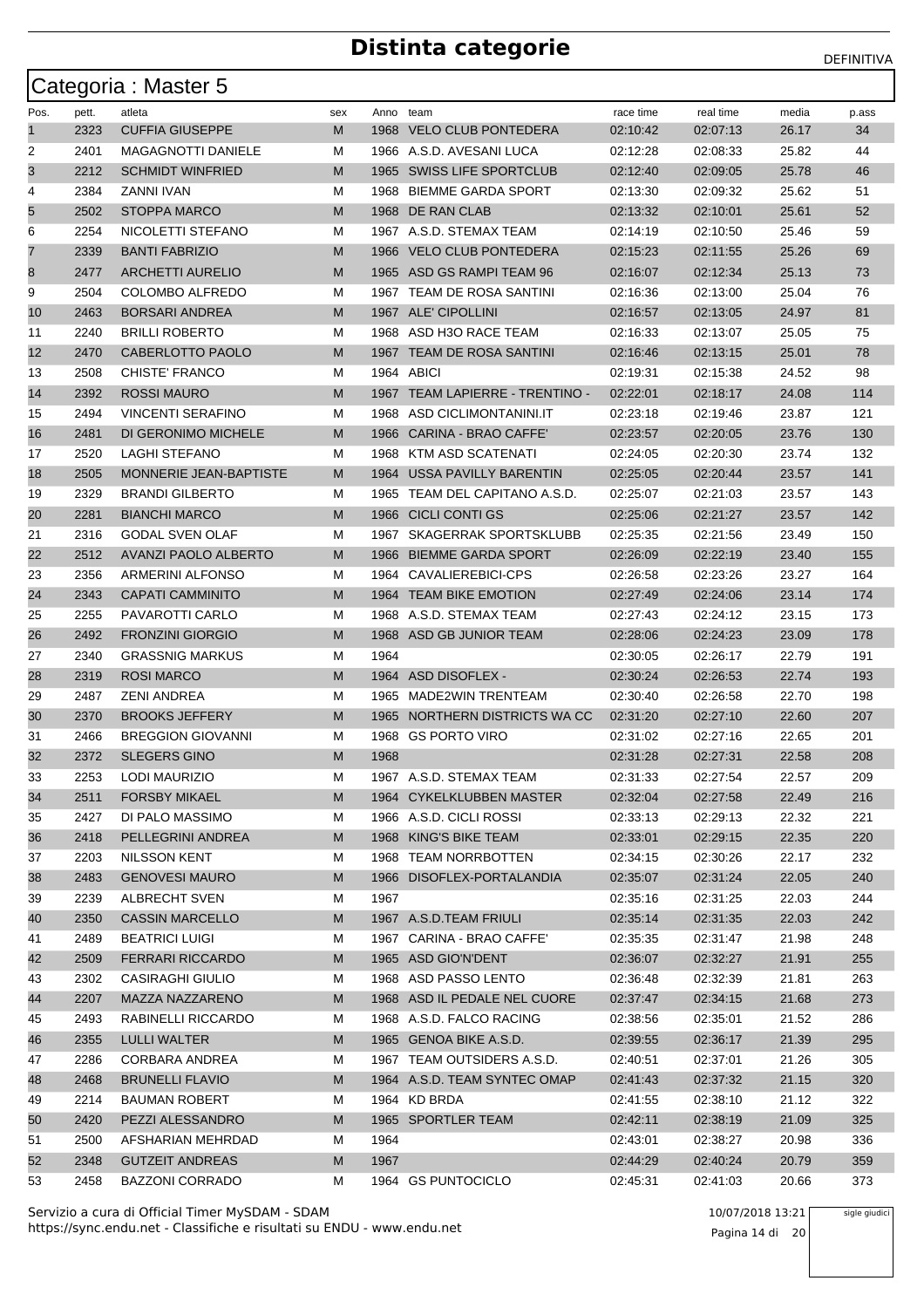|      |       | Categoria: Master 5          |     |           |                               |           |           |       |       |
|------|-------|------------------------------|-----|-----------|-------------------------------|-----------|-----------|-------|-------|
| Pos. | pett. | atleta                       | sex | Anno team |                               | race time | real time | media | p.ass |
| 54   | 2363  | <b>CAPRILE AMEDEO</b>        | M   | 1966      | TEAM SPEED WHEEL GENOVA       | 02:44:34  | 02:41:03  | 20.78 | 360   |
| 55   | 2475  | <b>CENERE GIORGIO</b>        | М   |           | 1964 FIORDIFRUTTA GECO E.     | 02:46:47  | 02:42:45  | 20.51 | 384   |
| 56   | 2273  | <b>MERLARI ANDREA</b>        | M   |           | 1964 NOB CLUB                 | 02:46:39  | 02:43:10  | 20.52 | 381   |
| 57   | 2306  | <b>BITTL HUBERT</b>          | м   | 1964      |                               | 02:47:22  | 02:43:27  | 20.43 | 394   |
| 58   | 2347  | <b>MURRAY COLIN</b>          | M   |           | 1967 TYNESIDE VAGABONDS       | 02:48:20  | 02:43:55  | 20.32 | 408   |
| 59   | 2224  | <b>VIEWEG THOMAS</b>         | м   |           | 1966 RSV HACHINGER TAL        | 02:48:27  | 02:44:11  | 20.30 | 409   |
| 60   | 2345  | <b>MORAZ PHILIPPE</b>        | M   | 1965      |                               | 02:47:58  | 02:44:14  | 20.36 | 402   |
| 61   | 2428  | <b>DIVITINI FRANCO</b>       | М   |           | 1964 A.S.D. GROSIO CICLISMO   | 02:48:09  | 02:44:21  | 20.34 | 405   |
| 62   | 2430  | <b>FARRONATO MASSIMO</b>     | M   |           | 1966 UC ROMANO D'EZZELINO     | 02:48:39  | 02:44:57  | 20.28 | 413   |
| 63   | 2424  | PORRO PIER CARLO             | М   |           | 1966 OMAP BIKE TEAM           | 02:49:42  | 02:45:12  | 20.15 | 430   |
| 64   | 2391  | <b>ROSSI MICHELE</b>         | M   |           | 1967 ASD FALCO RACING         | 02:49:26  | 02:45:28  | 20.19 | 426   |
| 65   | 2373  | <b>TOLOMEI DAVIDE</b>        | М   |           | 1967 A.S.D. CICLO DELTA 2.0   | 02:49:50  | 02:46:13  | 20.14 | 432   |
| 66   | 2459  | <b>BEVILACQUA GIANFRANCO</b> | M   |           | 1964 ASD TEZZE ARZIGNANO      | 02:50:45  | 02:46:23  | 20.03 | 444   |
| 67   | 2213  | FANTAUZZI FABRIZIO           | м   |           | 1966 CICLI CASTELLACCIO       | 02:50:57  | 02:47:10  | 20.01 | 447   |
| 68   | 2225  | <b>DENITTIS SIMONE</b>       | M   | 1968      | <b>TEAM BIKE EMOTION</b>      | 02:51:37  | 02:47:52  | 19.93 | 451   |
| 69   | 2290  | RICCI RAFFAELE               | м   |           | 1964 TEAM AQUILOTTI CERVIA    | 02:52:58  | 02:49:18  | 19.77 | 463   |
| 70   | 2287  | <b>GAROIA MARCELLO</b>       | M   |           | 1964 TEAM OUTSIDERS A.S.D.    | 02:53:24  | 02:49:32  | 19.72 | 468   |
| 71   | 2352  | <b>FRANZIN ETTORE</b>        | М   | 1965      | INDIVIDUALE                   | 02:54:22  | 02:50:17  | 19.62 | 478   |
| 72   | 2249  | <b>BAIESI STEFANO</b>        | M   |           | 1965 A.S.D. STEMAX TEAM       | 02:55:06  | 02:51:28  | 19.53 | 484   |
| 73   | 2432  | <b>GALANTE MAURO</b>         | м   |           | 1964 GS PUNTOCICLO            | 02:56:08  | 02:51:39  | 19.42 | 497   |
| 74   | 2331  | <b>IRDOJA ANDRUS</b>         | M   | 1965      |                               | 02:55:42  | 02:52:26  | 19.47 | 491   |
| 75   | 2460  | <b>BIAGI STEFANO</b>         | М   |           | 1968 A.D. POLISPORTIVA LAME   | 02:57:01  | 02:52:31  | 19.32 | 510   |
| 76   | 2360  | <b>MRAZ ZDENKO</b>           | M   | 1967      | <b>BTC CITY LJUBLIANA</b>     | 02:56:31  | 02:52:36  | 19.38 | 503   |
| 77   | 2349  | BELTRAME GABRIELE            | М   | 1964      | ASD RUOTA MEDUNESE            | 02:56:33  | 02:52:55  | 19.37 | 504   |
| 78   | 2307  | DI LUDOVICO ENZO             | M   |           | 1965 TEAM VIRGINIA 1962       | 02:57:17  | 02:53:02  | 19.29 | 516   |
| 79   | 2497  | D'AGNESE GENNARO             | м   |           | 1966 ASD GRUPPO CICLISTICO    | 02:57:15  | 02:53:14  | 19.29 | 515   |
| 80   | 2252  | <b>GUIZZARDI ROMANO</b>      | M   |           | 1964 A.S.D. STEMAX TEAM       | 02:58:35  | 02:54:26  | 19.15 | 522   |
| 81   | 2326  | PARENTE MARCO                | м   |           | 1967 TEAM FALASCA ZAMA GRECO  | 02:58:50  | 02:54:42  | 19.13 | 524   |
| 82   | 2298  | <b>GOZZI STEFANO</b>         | M   |           | 1964 TEAM OUTSIDERS A.S.D.    | 03:00:20  | 02:56:28  | 18.97 | 541   |
| 83   | 2510  | <b>DELANEY RICK</b>          | М   |           | 1967 AQUA BLUE SPORT          | 03:01:07  | 02:56:43  | 18.88 | 552   |
| 84   | 2320  | RANDAZZO GIUSEPPE            | M   |           | 1965 ASD CHARLY GAUL          | 03:00:56  | 02:57:00  | 18.90 | 549   |
| 85   | 2368  | <b>STEPHENS RICKY</b>        | м   |           | 1964 GUERNSEY VELO CLUB       | 03:01:23  | 02:57:22  | 18.86 | 553   |
| 86   | 2380  | VIOLA IVAN GIUSEPPE          | M   |           | 1966 A.S.D TEAM ENERGY BIKE   | 03:02:33  | 02:58:27  | 18.74 | 562   |
| 87   | 2435  | <b>GERVASONI MARIO</b>       | м   |           | 1966 ASD RUOTA MEDUNESE       | 03:03:06  | 02:59:07  | 18.68 | 566   |
| 88   | 2449  | <b>CHIARI WALTER</b>         | M   |           | 1967 ASD BIKERBUSCO           | 03:03:35  | 02:59:17  | 18.63 | 570   |
| 89   | 2473  | CAVALLERI MASSIMO            | М   |           | 1966 ASD BIKERBUSCO           | 03:03:37  | 02:59:19  | 18.63 | 571   |
| 90   | 2429  | <b>FABBRO LUCIO</b>          | M   |           | 1966 ASD FP RACE              | 03:05:58  | 03:01:45  | 18.39 | 596   |
| 91   | 2378  | <b>TRIBBIA ETTORE</b>        | M   |           | 1966 UC CARRE' ASFO           | 03:06:17  | 03:02:13  | 18.36 | 598   |
| 92   | 2453  | <b>CORNELLI LIVIO</b>        | M   |           | 1964 ASD TEAM PIANETA BICI    | 03:06:50  | 03:03:01  | 18.31 | 600   |
| 93   | 2285  | <b>GHETTI DAVIDE</b>         | M   |           | 1968 TEAM OUTSIDERS A.S.D.    | 03:07:50  | 03:03:42  | 18.21 | 605   |
| 94   | 2499  | PORCIATTI VITO               | M   |           | 1964 A.S.D. CICLOSPORT        | 03:07:58  | 03:04:30  | 18.20 | 606   |
| 95   | 2297  | <b>TOLLARI CLAUDIO</b>       | М   |           | 1967 PAVULLESE U.S. - ROMEO   | 03:08:25  | 03:04:36  | 18.15 | 608   |
| 96   | 2209  | <b>LOCATELLI MATTEO</b>      | M   |           | 1968 A.S.D. BREMBER VALLEY    | 03:08:34  | 03:04:40  | 18.14 | 611   |
| 97   | 2402  | <b>MANTOVANI LUCA</b>        | M   |           | 1967 ASD CICLI MORBIATO       | 03:10:49  | 03:06:20  | 17.92 | 622   |
| 98   | 2445  | <b>LOTTI PAOLO</b>           | M   |           | 1965 ASC FORMIGOSA            | 03:10:31  | 03:06:37  | 17.95 | 618   |
| 99   | 2404  | <b>MARIN MIRCO</b>           | м   |           | 1965 MONTECCHIO MAGGIORE      | 03:10:18  | 03:06:48  | 17.97 | 615   |
| 100  | 2250  | <b>BONZAGNI FABRIZIO</b>     | M   |           | 1968 A.S.D. STEMAX TEAM       | 03:11:02  | 03:07:19  | 17.90 | 623   |
| 101  | 2303  | FONTANA FABRIZIO             | М   |           | 1967 ASD CHARLY GAUL          | 03:11:22  | 03:07:20  | 17.87 | 626   |
| 102  | 2222  | <b>MARINO BATTISTA</b>       | M   |           | 1967 GSA PENNE SPRINT         | 03:12:29  | 03:08:44  | 17.77 | 631   |
| 103  | 2278  | SENSOLINI ATTILIO            | М   |           | 1965 ASS. GS DOGANA           | 03:12:32  | 03:08:49  | 17.76 | 634   |
| 104  | 2215  | <b>CAPPELLETTI GIORGIO</b>   | M   |           | 1964 G.C. FOLGARIA            | 03:13:08  | 03:09:20  | 17.71 | 638   |
| 105  | 2396  | <b>PRATOFIORITO GIUSEPPE</b> | м   |           | 1966 TEAM ARMISTIZIO ZEROLITE | 03:14:02  | 03:10:03  | 17.63 | 646   |
| 106  | 2383  | <b>ZANCHIN LUCIANO</b>       | M   |           | 1965 ASD ABATINI BIKE TEAM    | 03:14:22  | 03:10:30  | 17.60 | 649   |

sigle giudici

Pagina 15 di 20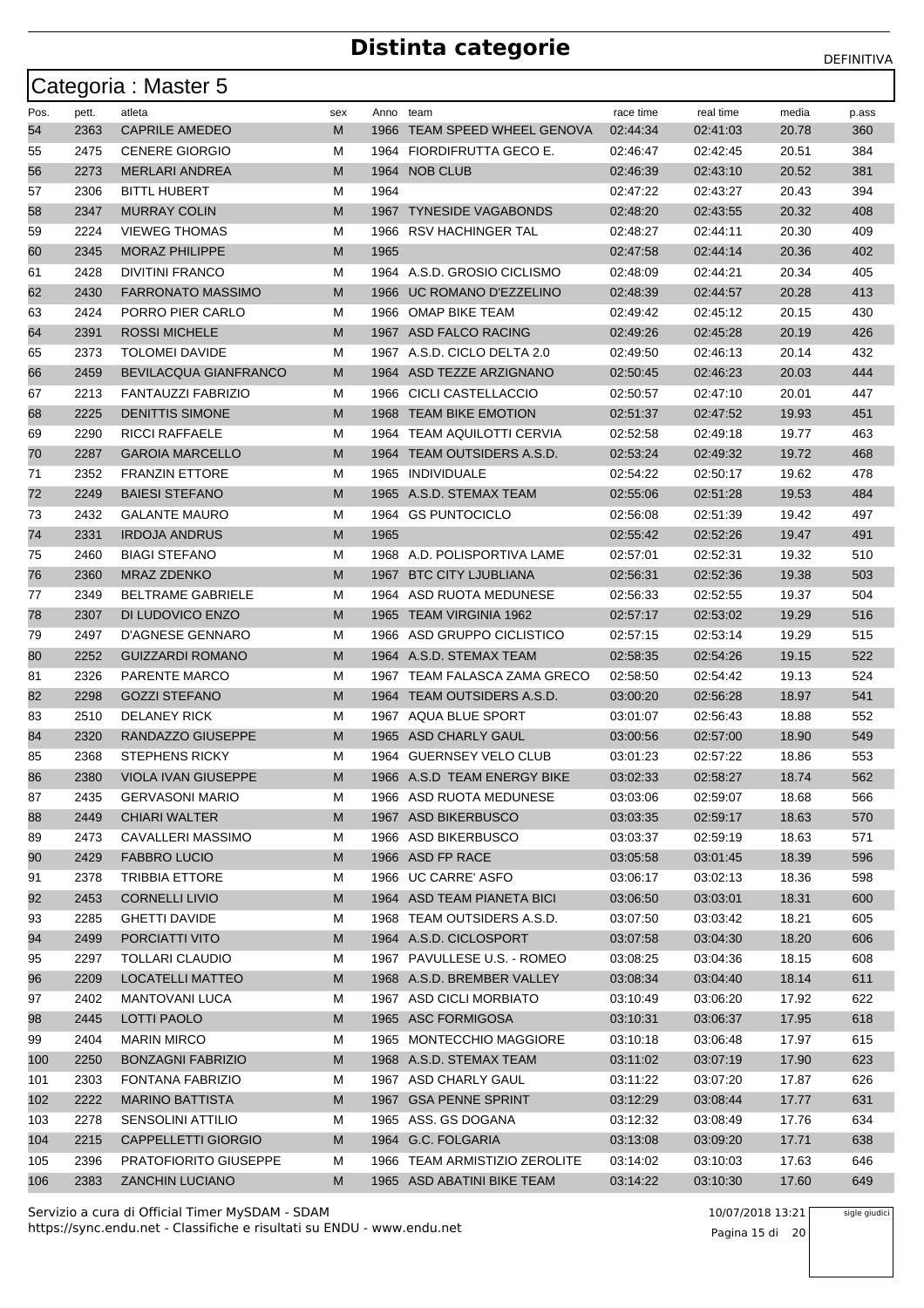|      | Categoria: Master 5 |                             |     |      |                               |           |           |       |       |  |  |  |  |
|------|---------------------|-----------------------------|-----|------|-------------------------------|-----------|-----------|-------|-------|--|--|--|--|
| Pos. | pett.               | atleta                      | sex | Anno | team                          | race time | real time | media | p.ass |  |  |  |  |
| 107  | 2293                | <b>BANDINI IVAN</b>         | M   | 1968 | <b>TEAM BIKE INNOVATION</b>   | 03:15:03  | 03:11:09  | 17.54 | 654   |  |  |  |  |
| 108  | 2484                | D'APICE CIRO                | м   | 1968 | <b>CRAL CARIPARMA CREDITE</b> | 03:15:22  | 03:11:47  | 17.51 | 659   |  |  |  |  |
| 109  | 2342                | <b>MATTAINI MAURO</b>       | M   | 1964 | <b>U.C. ANGERESE</b>          | 03:15:39  | 03:11:53  | 17.48 | 662   |  |  |  |  |
| 110  | 2433                | <b>GARBUJO FABIO</b>        | м   | 1966 | A.S.D.G.S.OLANG               | 03:16:17  | 03:11:56  | 17.42 | 665   |  |  |  |  |
| 111  | 2289                | <b>AGOSTINETTI ANDREA</b>   | M   | 1967 | A.S.D TEAM ENERGY BIKE        | 03:16:41  | 03:12:14  | 17.39 | 666   |  |  |  |  |
| 112  | 2295                | URE MICHAEL VINCENT         | M   | 1966 |                               | 03:16:15  | 03:12:15  | 17.43 | 664   |  |  |  |  |
| 113  | 2495                | <b>BERTI SILVANO</b>        | M   | 1964 |                               | 03:17:47  | 03:14:14  | 17.29 | 676   |  |  |  |  |
| 114  | 2491                | <b>MAMBELLI GABRIELE</b>    | м   | 1964 | TEAM OUTSIDERS A.S.D.         | 03:18:54  | 03:14:45  | 17.20 | 679   |  |  |  |  |
| 115  | 2443                | <b>LOMBATTI FILIPPO</b>     | M   | 1964 | A.S.D. OLTRELABICI            | 03:21:30  | 03:17:17  | 16.97 | 687   |  |  |  |  |
| 116  | 2386                | <b>ZERBIN MICHELE</b>       | M   | 1967 | A.S.D. CICLO DELTA 2.0        | 03:26:01  | 03:21:50  | 16.60 | 708   |  |  |  |  |
| 117  | 2395                | <b>SPADIN RINALDO</b>       | M   | 1965 | A.S.D. CICLO DELTA 2.0        | 03:26:01  | 03:21:50  | 16.60 | 707   |  |  |  |  |
| 118  | 2519                | <b>BICCHIERI ANTONINO</b>   | м   | 1966 | ASD VELO CLUB RACING          | 03:30:00  | 03:25:50  | 16.29 | 726   |  |  |  |  |
| 119  | 2315                | <b>TROVATORE GIANFRANCO</b> | M   | 1968 |                               | 03:32:14  | 03:27:41  | 16.12 | 734   |  |  |  |  |
| 120  | 2227                | <b>FABRIS ANDREA</b>        | м   | 1968 | A.S.D. FONTANELLE             | 03:35:27  | 03:31:46  | 15.87 | 741   |  |  |  |  |
| 121  | 2204                | <b>RIGHI MARCO</b>          | M   | 1964 |                               | 03:36:23  | 03:31:49  | 15.81 | 746   |  |  |  |  |
| 122  | 2485                | <b>MAURI STEFANO</b>        | M   | 1965 | SIRONITANZI 1947 SEVESO -     | 03:40:07  | 03:36:07  | 15.54 | 750   |  |  |  |  |
| 123  | 2376                | <b>TORINESE SAMUELE</b>     | M   | 1968 | <b>TEAM BIKEXP A.S.D</b>      | 03:42:08  | 03:37:54  | 15.40 | 758   |  |  |  |  |
| 124  | 2201                | PENAZZI LEONARDO            | м   | 1965 | <b>SC PEDALE BIANCONERO</b>   | 03:51:35  | 03:47:45  | 14.77 | 772   |  |  |  |  |
| 125  | 2419                | PELLIZZARI AMANZIO          | M   | 1965 | A.S.D. CICLO DELTA 2.0        | 03:54:48  | 03:48:26  | 14.57 | 776   |  |  |  |  |
| 126  | 2244                | <b>MACCHI GUIDO</b>         | M   | 1967 | <b>ASD TEAM LINO</b>          | 04:08:13  | 04:03:54  | 13.78 | 797   |  |  |  |  |
| 127  | 2450                | <b>COGO CIRO</b>            | M   | 1964 | <b>GS PUNTOCICLO</b>          | 04:26:52  | 04:22:20  | 12.82 | 818   |  |  |  |  |

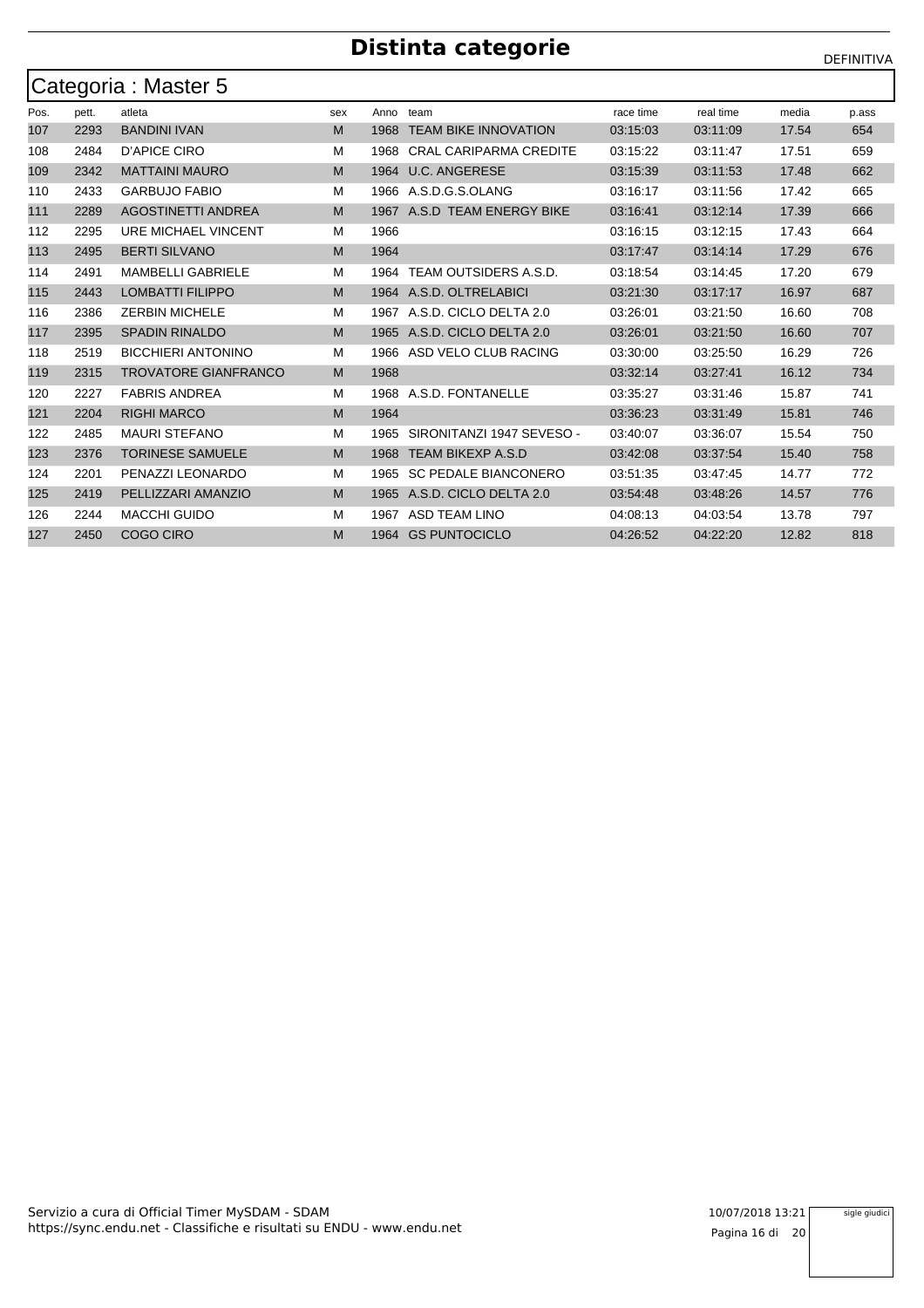|                |              | Categoria: Master 6                   |        |           |                                                  |                      |                      |                |            |
|----------------|--------------|---------------------------------------|--------|-----------|--------------------------------------------------|----------------------|----------------------|----------------|------------|
| Pos.           | pett.        | atleta                                | sex    | Anno team |                                                  | race time            | real time            | media          | p.ass      |
| 1              | 2611         | <b>COLAGE' STEFANO</b>                | М      |           | 1962 TEAM BIKE EMOTION                           | 02:13:35             | 02:09:53             | 25.60          | 53         |
| $\overline{2}$ | 2685         | <b>SALVADORI GIULIANO</b>             | М      |           | 1963 VELO CLUB PONTEDERA                         | 02:15:23             | 02:11:51             | 25.26          | 70         |
| 3              | 2703         | <b>BONNER MICHAEL</b>                 | М      |           | 1961 INTERNATIONAL                               | 02:17:02             | 02:12:34             | 24.96          | 84         |
| 4              | 2692         | <b>MAZZOLI PAOLO</b>                  | М      |           | 1962 ASD GIANLUCA FAENZA TEAM                    | 02:17:07             | 02:13:23             | 24.94          | 85         |
| 5              | 2782         | <b>WEBBER GABRIELE</b>                | М      |           | 1960 C. C. ROTALIANO                             | 02:17:53             | 02:14:20             | 24.80          | 89         |
| 6              | 2794         | <b>DORIGONI ROBERTO</b>               | М      |           | 1962 FM CYCLING TEAM                             | 02:19:05             | 02:15:10             | 24.59          | 95         |
| 7              | 2787         | <b>HEINIGER ANDREAS</b>               | М      |           | 1963 PEAR IZUMI VELOTEAM                         | 02:23:31             | 02:19:03             | 23.83          | 124        |
| 8              | 2676         | PICCINI MASSIMO                       | M      |           | 1961 TEAM LODA MILLENNIUM                        | 02:23:21             | 02:19:45             | 23.86          | 122        |
| 9              | 2747         | <b>BEVILACQUA CLAUDIO</b>             | М      |           | 1960 A.S.D. TEAM SYNTEC OMAP                     | 02:24:54             | 02:20:44             | 23.60          | 139        |
| 10             | 2730         | POLETTO FABRIZIO                      | М      |           | 1962 SCAVEZZON SQUADRA                           | 02:26:51             | 02:23:05             | 23.29          | 161        |
| 11             | 2655         | <b>BALOCCO GUIDO</b>                  | М      |           | 1959 ASD BANDITO                                 | 02:27:33             | 02:23:54             | 23.18          | 172        |
| 12             | 2606         | <b>STAGNI MARCO</b>                   | М      |           | 1962 PIESSE CYCLING TEAM                         | 02:28:50             | 02:25:09             | 22.98          | 183        |
| 13             | 2677         | KINDEM ERLING                         | М      |           | 1962 STAVANGER                                   | 02:29:54             | 02:25:55             | 22.82          | 188        |
| 14             | 2783         | PALUMBO VINCENZO                      | M      |           | 1963 DISOFLEX-PORTALANDIA                        | 02:30:26             | 02:26:52             | 22.74          | 194        |
| 15             | 2719         | <b>MICHELOTTO LUIGINO</b>             | М      |           | 1962 TEAM ARMISTIZIO ZEROLITE                    | 02:31:52             | 02:28:15             | 22.52          | 214        |
| 16             | 2800         | <b>GIARDINI GIAN LUCA</b>             | М      |           | 1961 INBICI CYCLING TEAM ASD                     | 02:34:16             | 02:29:57             | 22.17          | 233        |
| 17             | 2755         | <b>CARNIELETTO PAOLO</b>              | М      |           | 1963 TEAM GF PINARELLO                           | 02:35:23             | 02:31:32             | 22.01          | 245        |
| 18             | 2684         | <b>MOREIRA RODOLPHE</b>               | М      | 1960      | <b>EC BARALBINE</b>                              | 02:35:47             | 02:31:58             | 21.95          | 251        |
| 19             | 2796         | DONATIVI VINCENZO                     | М      |           | 1962 ASD BIKESHOP TEAM ROMA                      | 02:35:53             | 02:32:20             | 21.94          | 254        |
| 20             | 2694         | <b>BEVILACQUA PAOLO</b>               | M      |           | 1963 TEAM ISONZO AMATORI                         | 02:36:21             | 02:32:40             | 21.88          | 259        |
| 21             | 2711         | SMARZARO PAOLO                        | М      |           | 1962 TEAM LAPIERRE - TRENTINO -                  | 02:36:56             | 02:32:49             | 21.79          | 265        |
| 22             | 2640         | <b>YOULTON WILLIAM</b>                | М      | 1963      |                                                  | 02:36:30             | 02:32:53             | 21.85          | 261        |
| 23             | 2810         | <b>MAINERI GIAN DOMENICO</b>          | М      |           | 1963 GS SPORTISSIMO                              | 02:36:35             | 02:32:57             | 21.84          | 262        |
| 24             | 2770         | <b>LAGO EUGENIO</b>                   | М      | 1961      | UNOTEAM CITTADELLA                               | 02:37:43             | 02:34:01             | 21.69          | 272        |
| 25             | 2614         | LAUTIZI FABRIZIO                      | М      |           | 1961 VELO AUDAX RM                               | 02:37:54             | 02:34:12             | 21.66          | 277        |
| 26             | 2634         | <b>MASSACESI ROLDANO</b>              | М      |           | 1963 COPPA CYCLING TEAM                          | 02:39:35             | 02:35:32             | 21.43          | 288        |
| 27             | 2674         | OTTINO JOSEF                          | М      |           | 1960 ASVÖ LEOGANG                                | 02:39:46             | 02:36:08             | 21.41          | 293        |
| 28             | 2642         | <b>ALBERTI AUGUSTO</b>                | М      | 1960      | <b>TEAM SCOTT PASQUINI</b>                       | 02:40:59             | 02:37:12             | 21.25          | 306        |
| 29             | 2722         | <b>PAGANI LUIGI</b>                   | M      |           | 1959 TEAM ZETA                                   | 02:41:01             | 02:37:24             | 21.24          | 307        |
| 30             | 2740         | <b>ANESI GIULIANO</b>                 | М      |           | 1963 FM CYCLING TEAM                             | 02:41:29             | 02:37:31             | 21.18          | 315        |
| 31             | 2670         | <b>TREOSSI STEFANO</b>                | М      |           | 1963 TEAM OUTSIDERS A.S.D.                       | 02:41:38             | 02:37:45             | 21.16          | 317        |
| 32             | 2636         | <b>BRIZZI ALESSANDRO</b>              | м      |           | 1963 A. S. D. CYCLING TEAM                       | 02:42:15             | 02:38:43             | 21.08          | 328        |
| 33             | 2646         | <b>UBERTI PIERLUIGI</b>               | M      |           | 1959 TEAM BIKE INNOVATION                        | 02:43:06             | 02:39:00             | 20.97          | 338        |
| 34             | 2691         | <b>MARCHEWA MAREK</b>                 | M      |           | 1960 HAMILTON WHEELERS                           | 02:43:34             | 02:39:14             | 20.91          | 344        |
| 35             | 2742         | <b>BARTOLI MICHELE</b>                | M      |           | 1959 A.S.D. COOPERATORI                          | 02:44:37             | 02:40:33             | 20.78          | 362        |
| 36             | 2738         | <b>SCABIN EMANUELE</b>                | М      |           | 1960 A.S.D. CICLO DELTA 2.0                      | 02:44:20             | 02:40:40             | 20.81          | 355        |
| 37             | 2688         | CALLEGARO MAURO                       | M      |           | 1960 VELO CLUB PONTEDERA                         | 02:44:23             | 02:40:54             | 20.81          | 357        |
| 38             | 2605         | POGLIANI MASSIMO                      | М      |           | 1963 ASD MAKAKO TEAM                             | 02:46:58             | 02:42:46             | 20.48          | 386        |
| 39             | 2779         | LUCADELLO FABIO                       | M      |           | 1963 TEAM ZANOLINI BIKE-                         | 02:47:02             | 02:43:02             | 20.48          | 390        |
| 40             | 2700         | DALLAGO STEFANO                       | M      |           | 1961 G.S. ALTO ADIGE - SV                        | 02:47:04             | 02:43:08             | 20.47          | 392        |
| 41             | 2775         | <b>MARCADELLA LAURO</b>               | M      |           | 1960 CAMIN BIKE TEAM ASD                         | 02:47:25             | 02:43:30             | 20.43          | 395        |
| 42             | 2726         | PERETTI LAURO                         | М      |           | 1960 A.S.D. TEAM SYNTEC OMAP                     | 02:48:38             | 02:44:32             | 20.28          | 411        |
| 43             | 2729         | PIOTTI EZIO                           | M      |           | 1962 FLANDRES LOVE -                             | 02:49:53             | 02:45:55             | 20.13          | 435        |
| 44             | 2776         | SIVIERO ROBERTO                       | М      |           | 1962 A.S.D. CICLO DELTA 2.0                      | 02:49:50             | 02:46:12             | 20.14          | 431        |
| 45             | 2643         | ANDERS RYDEN                          | M      | 1960      |                                                  | 02:50:21             | 02:46:21             | 20.08          | 440        |
| 46             | 2751         | <b>BRUTTOMESSO PIERLUIGI</b>          | M      |           | 1963 ASD CARISMA TEAM                            | 02:51:24             | 02:46:48             | 19.95          | 449        |
| 47             | 2721         | <b>OSSI FRANCESCO</b>                 | M      |           | 1961 A.S.D. TEAM BORGHI RACING                   | 02:50:52             | 02:47:11             | 20.02          | 446        |
| 48             | 2612         | ZORO LIVIO                            | М      |           | 1959 TEAM BSR                                    | 02:53:44             | 02:49:29             | 19.69          | 474        |
| 49             | 2756         | <b>COBBE STEFANO</b>                  | M      |           | 1962 CICLISMO VALCHIAMPO                         | 02:55:12             | 02:50:52             | 19.52          | 486        |
| 50             | 2822         | <b>RENE' SMITS</b>                    | М      |           | 1959 ARC ULYSSES                                 | 02:55:08             | 02:51:21             | 19.53          | 485        |
| 51             | 2627         | <b>GAMMI CESARE</b>                   | M      |           | 1961 A.S.D. STEMAX TEAM                          | 02:55:04             | 02:51:25             | 19.54          | 483        |
| 52<br>53       | 2723<br>2712 | PASQUALI MORENO<br><b>SOINI MARIO</b> | M<br>M |           | 1963 ASD FP RACE<br>1959 SOCIETA' CICLISTICA ALA | 02:56:53<br>02:56:55 | 02:52:41<br>02:52:48 | 19.34<br>19.33 | 508<br>509 |
|                |              |                                       |        |           |                                                  |                      |                      |                |            |

https://sync.endu.net - Classifiche e risultati su ENDU - www.endu.net Servizio a cura di Official Timer MySDAM - SDAM 10/07/2018 13:21 sigle giudici

Pagina 17 di 20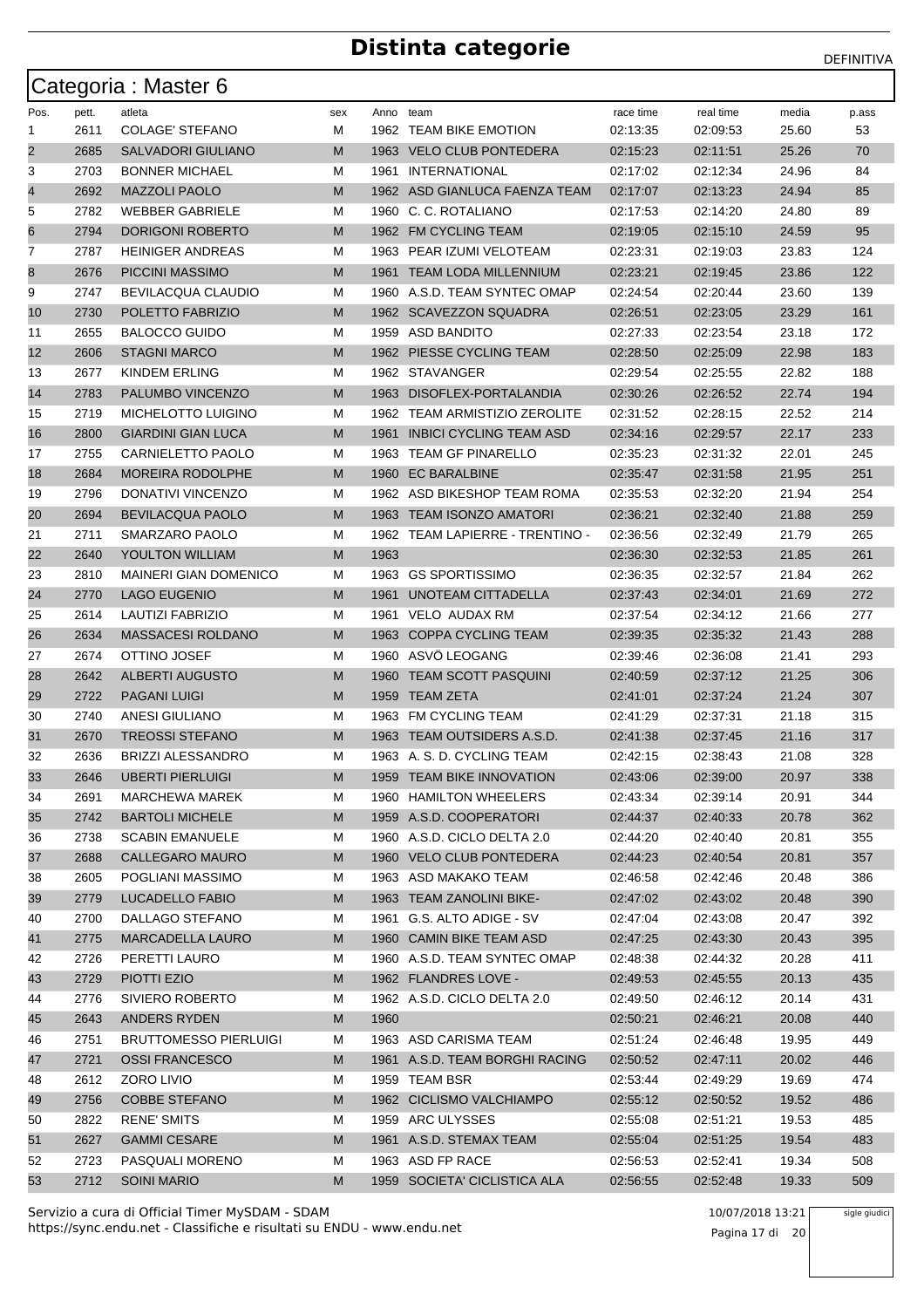|      |       | Categoria: Master 6             |     |           |                               |           |           |       |       |
|------|-------|---------------------------------|-----|-----------|-------------------------------|-----------|-----------|-------|-------|
| Pos. | pett. | atleta                          | sex | Anno team |                               | race time | real time | media | p.ass |
| 54   | 2797  | <b>BIANCHINI PAOLO</b>          | M   |           | 1961 TEAM ORSO ON BIKE        | 02:57:45  | 02.53.44  | 19.24 | 519   |
| 55   | 2785  | ZANCA MAURO                     | М   |           | 1962 TEAM ORSO ON BIKE        | 02:57:45  | 02:53:46  | 19.24 | 518   |
| 56   | 2675  | <b>FALCIONI GIANLUCA</b>        | M   |           | 1963 TEAM DEL CAPITANO A.S.D. | 02:59:03  | 02:54:50  | 19.10 | 527   |
| 57   | 2626  | <b>BERSELLI PAOLO</b>           | М   |           | 1962 A.S.D. STEMAX TEAM       | 02:59:54  | 02:55:27  | 19.01 | 535   |
| 58   | 2737  | SANTACHIARA IVANO               | M   |           | 1962 A.S.D. COOPERATORI       | 03:01:01  | 02:56:41  | 18.89 | 550   |
| 59   | 2664  | <b>BESANA ROBERTO</b>           | М   |           | 1961 ASD MAKAKO TEAM          | 03:01:40  | 02:56:59  | 18.83 | 555   |
| 60   | 2790  | <b>FRANCESCHINI ANDREA</b>      | M   |           | 1962 GIORNALIERA              | 03:02:32  | 02:58:45  | 18.74 | 561   |
| 61   | 2760  | DAZIALE FERRUCCIO               | М   |           | 1962 ASD CONTROVENTO          | 03:03:22  | 02:58:48  | 18.65 | 568   |
| 62   | 2665  | <b>CITI FABIANO</b>             | M   |           | 1961 VELO CLUB PONTEDERA      | 03:02:59  | 02:59:15  | 18.69 | 564   |
| 63   | 2616  | <b>DEBIASI SERGIO</b>           | М   | 1960      | TEAM LAPIERRE - TRENTINO -    | 03:03:54  | 02:59:26  | 18.60 | 575   |
| 64   | 2788  | <b>ENDRIZZI ARMANDO</b>         | M   | 1961      |                               | 03:03:49  | 02:59:33  | 18.61 | 574   |
| 65   | 2778  | PASSERINI ANGELO                | м   |           | 1963 ASD UC BORGHETTO         | 03:04:09  | 03:00:00  | 18.57 | 579   |
| 66   | 2786  | <b>BLUCHER RAIMONDO</b>         | M   | 1961      | ASD RACING TEAM CANEVA        | 03:05:05  | 03:01:08  | 18.48 | 589   |
| 67   | 2607  | RIMOLDI EDOARDO                 | М   | 1961      | U.C. CABIATESE                | 03:10:31  | 03:06:04  | 17.95 | 619   |
| 68   | 2701  | <b>STRINGHINI GIULIO ANGELO</b> | M   |           | 1962 ASD AVIS PEDALE          | 03:10:47  | 03:06:16  | 17.93 | 621   |
| 69   | 2715  | <b>VANZO GIOVANNI</b>           | М   |           | 1960 CICLISMO VALCHIAMPO      | 03:11:20  | 03:06:57  | 17.88 | 624   |
| 70   | 2739  | <b>SCHIAVON MIRCO</b>           | M   | 1959      | <b>CLUB COLLI EUGANEI</b>     | 03:15:19  | 03:11:22  | 17.51 | 656   |
| 71   | 2666  | <b>HELLER VLASTIMIL</b>         | М   | 1959      | KOLOSHOP TEAM                 | 03:17:02  | 03:12:41  | 17.36 | 669   |
| 72   | 2662  | <b>PUGNETTI MAURO</b>           | M   | 1962      |                               | 03:17:25  | 03:12:55  | 17.32 | 672   |
| 73   | 2746  | <b>BETTELLI MAURIZIO</b>        | М   |           | 1961 TEAM BIKEXP A.S.D        | 03:22:26  | 03:18:07  | 16.90 | 693   |
| 74   | 2645  | <b>CIANI ROBERTO</b>            | M   |           | 1963 TEAM BIKE INNOVATION     | 03:22:24  | 03:18:47  | 16.90 | 691   |
| 75   | 2799  | <b>SCAPPINI MARCO</b>           | М   |           | 1963 ASD VELO CLUB RACING     | 03:23:51  | 03:19:57  | 16.78 | 698   |
| 76   | 2769  | <b>HILTBRUNNER PATRICK</b>      | M   |           | 1961 A.S.D. OLTRELABICI       | 03:24:42  | 03:20:32  | 16.71 | 702   |
| 77   | 2615  | <b>COSTANTINI REMO</b>          | М   |           | 1959 CYCLING BIKE 2000        | 03:25:57  | 03:21:31  | 16.61 | 706   |
| 78   | 2733  | <b>RELLA MARCO</b>              | M   | 1961      | ASD SPECIAL TEAM KM 261       | 03:26:58  | 03:22:26  | 16.53 | 710   |
| 79   | 2720  | <b>ODORIZZI MAURO</b>           | М   |           | 1960 GSA PENNE SPRINT         | 03:27:37  | 03:23:55  | 16.47 | 712   |
| 80   | 2686  | <b>ANTONINO ANTONIO</b>         | M   | 1959      | RODMAN AZIMUT SQUADRA         | 03:28:54  | 03:24:59  | 16.37 | 720   |
| 81   | 2710  | <b>ZANNI GIAMPAOLO</b>          | М   |           | 1963 GRUPPO CICLISTICO        | 03:28:30  | 03:25:00  | 16.40 | 716   |
| 82   | 2683  | <b>BIASCIUCCI FRANCESCO</b>     | M   |           | 1963 CICLO TEAM TANAGRO       | 03:30:06  | 03:26:23  | 16.28 | 727   |
| 83   | 2748  | BORTOLETTO CRISTIANO            | М   |           | 1962 ASD CICLI MORBIATO       | 03:33:32  | 03:29:03  | 16.02 | 737   |
| 84   | 2656  | <b>MANZONI RICCARDO</b>         | M   |           | 1963 TEAM 2 RUOTE GIUSSANO    | 03:33:01  | 03:29:04  | 16.06 | 736   |
| 85   | 2693  | <b>BALANTIC ANDREJ</b>          | М   | 1960      | <b>BTC CITY LJUBLIANA</b>     | 03:36:22  | 03:32:36  | 15.81 | 745   |
| 86   | 2750  | <b>BOSCOLO FIRI LORIS</b>       | M   |           | 1962 A.S.D. CICLO DELTA 2.0   | 03:37:37  | 03:33:52  | 15.72 | 748   |
| 87   | 2801  | <b>GIORGINI MAURIZIO</b>        | М   |           | 1959 POLISPORTIVA AURORA      | 03:41:07  | 03:36:53  | 15.47 | 752   |
| 88   | 2673  | <b>RICCI DANILO</b>             | M   |           | 1960 ASD AMICI DI MARCO       | 03:41:49  | 03:37:24  | 15.42 | 756   |
| 89   | 2735  | <b>RUZZA MAURO</b>              | М   |           | 1961 A.S.D. CICLO DELTA 2.0   | 04:02:50  | 03:56:27  | 14.08 | 788   |
| 90   | 2707  | <b>TURRA PIERGIACOMO</b>        | M   |           | 1962 ASD BIKERBUSCO           | 04:02:09  | 03:57:34  | 14.12 | 786   |
| 91   | 2793  | <b>RONFINI PIERGIORGIO</b>      | М   |           | 1959 ASD PANTA REI SALBORO    | 04:19:52  | 04:15:14  | 13.16 | 809   |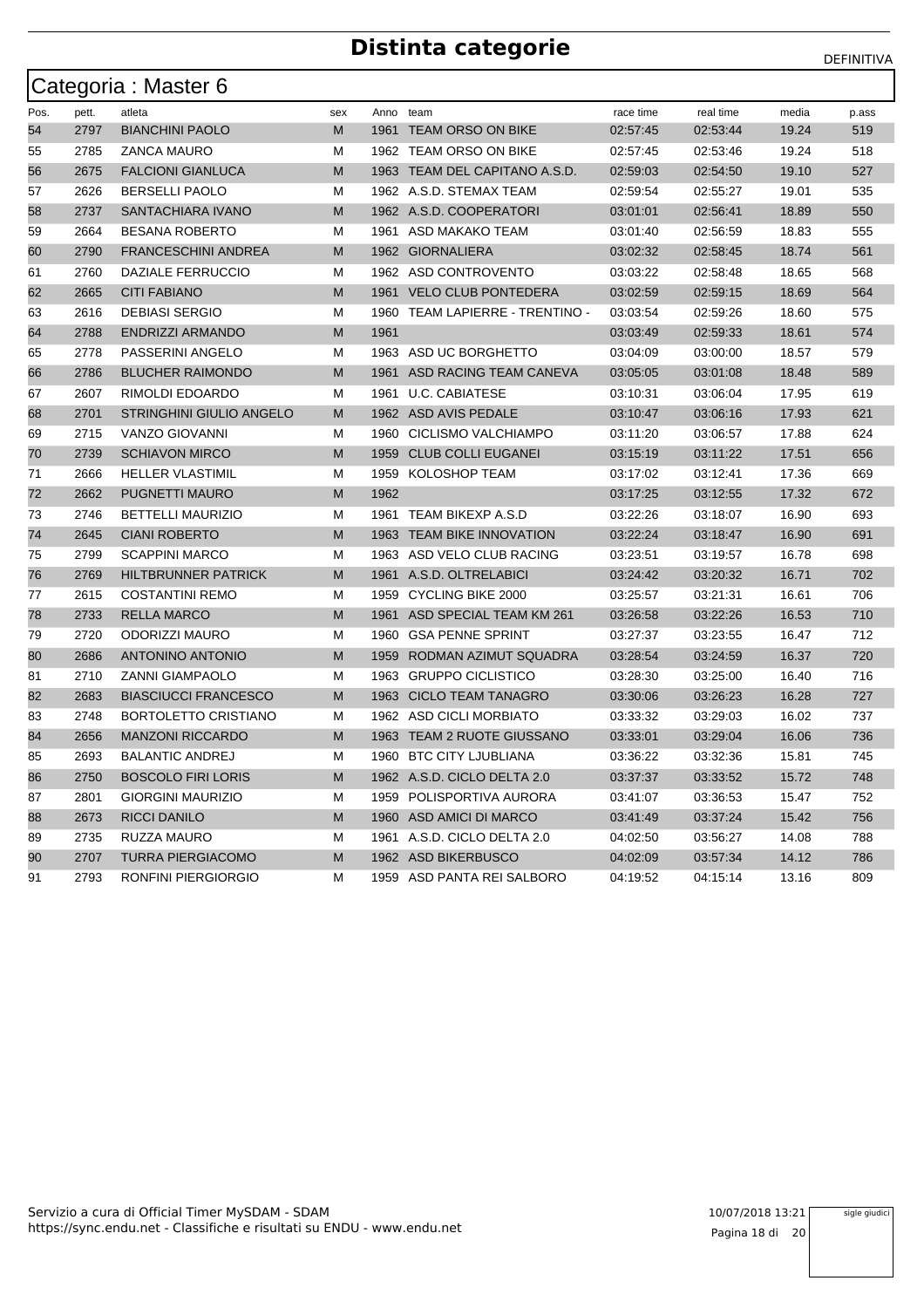|          |              | Categoria: Master 7                             |        |           |                                                       |                      |                      |                |            |
|----------|--------------|-------------------------------------------------|--------|-----------|-------------------------------------------------------|----------------------|----------------------|----------------|------------|
| Pos.     | pett.        | atleta                                          | sex    | Anno team |                                                       | race time            | real time            | media          | p ass      |
| 1        | 2963         | <b>STAGNOLI LEONARDO</b>                        | М      |           | 1958 ASD SANT LUIS ZEN                                | 02:21:42             | 02:16:58             | 24.14          | 111        |
| 2        | 2992         | LUCIANER STEFANO                                | М      |           | 1958 ABICI                                            | 02:23:37             | 02:18:56             | 23.81          | 127        |
| 3        | 2994         | <b>GRISENTI ROBERTO</b>                         | М      |           | 1954 ABICI                                            | 02:28:30             | 02:23:48             | 23.03          | 181        |
| 4        | 2991         | <b>BONMASSAR FULVIO</b>                         | м      |           | 1954 ABICI                                            | 02:30:29             | 02.25.49             | 22.73          | 195        |
| 5        | 2990         | <b>BERTOLDI GIUSEPPE</b>                        | М      |           | 1954 NEW TEAM ASD                                     | 02:33:35             | 02:28:57             | 22.27          | 225        |
| 6        | 2904         | <b>SERNACCHIOLI LUIGI</b>                       | М      | 1955      | ASD ITALIAN ARMY CYCLING                              | 02:36:13             | 02:31:27             | 21.89          | 256        |
| 7        | 2997         | <b>HILDRED WAYNE</b>                            | М      | 1955      |                                                       | 02:43:20             | 02:38:27             | 20.94          | 341        |
| 8        | 2944         | <b>CAPPAI LUIGI</b>                             | М      |           | 1958 G.S. RUNNER A.C.D.                               | 02:44:57             | 02:40:17             | 20.73          | 366        |
| 9        | 2926         | <b>SOTTILI BRUNO</b>                            | М      |           | 1956 ASD BIKE CLUB CAFE'                              | 02:45:51             | 02:41:01             | 20.62          | 375        |
| 10       | 2954         | <b>KASER WERNER</b>                             | М      | 1955      | <b>RC STRAUBING</b>                                   | 02:46:58             | 02:41:52             | 20.48          | 387        |
| 11       | 2939         | CATTANEO ORLANDO                                | М      | 1958      | <b>SWISS CYCLING</b>                                  | 02:46:42             | 02:41:53             | 20.52          | 382        |
| 12       | 2905         | NARDI ROBERTO                                   | М      | 1956      | <b>CICLI CASTELLACCIO</b>                             | 02:47:26             | 02:42:47             | 20.43          | 396        |
| 13       | 2902         | <b>SEGOLINI FRANCESCO</b>                       | М      | 1958      | ASD VELO CLUB RACING                                  | 02:48:05             | 02:43:25             | 20.35          | 404        |
| 14       | 2907         | <b>MOLINARI GIULIANO</b>                        | М      |           | 1958 A.S. CASALESE A.S.D.                             | 02:48:13             | 02:43:34             | 20.33          | 406        |
| 15       | 2967         | NARDELLOTTO CLAUDIO                             | М      | 1957      | ASD SPECIAL TEAM KM 261                               | 02:48:54             | 02:44:02             | 20.25          | 415        |
| 16       | 2910         | <b>TOFTUM ROGER</b>                             | М      | 1958      | DRAMMEN CK                                            | 02:50:05             | 02:45:02             | 20.11          | 438        |
| 17       | 2975         | <b>BETTINI ARMANDO</b>                          | М      |           | 1955 ASD SHARK CYCLING TEAM                           | 02:49:54             | 02:45:06             | 20.13          | 436        |
| 18       | 2970         | <b>GOSETTI GIORGIO</b>                          | М      | 1956      | CARINA - BRAO CAFFE'                                  | 02:50:28             | 02:45:47             | 20.06          | 442        |
| 19       | 2917         | <b>FORTI CESARE</b>                             | М      |           | 1957 A.S.D. AVESANI LUCA                              | 02:51:20             | 02:46:17             | 19.96          | 448        |
| 20       | 2986         | <b>GIAROLI MARCO</b>                            | М      |           | 1958 A.S.D. COOPERATORI                               | 02:51:26             | 02:46:36             | 19.95          | 450        |
| 21       | 2974         | <b>AZZALINI GIORGIO</b>                         | М      |           | 1956 ASD DUE RUOTE SPORT                              | 02:51:55             | 02:47:14             | 19.89          | 454        |
| 22       | 2922         | <b>LIVON LUCIANO</b>                            | М      | 1956      | TRIVIUM - FROGGY TEAM                                 | 02:52:15             | 02:47:28             | 19.86          | 457        |
| 23       | 2951         | <b>MAIER SILVIO</b>                             | М      |           | 1954 ASD CARNIABIKE                                   | 02:52:55             | 02:47:59             | 19.78          | 462        |
| 24       | 2957         | PIRAZZOLI PAOLO                                 | М      |           | 1955 SC PEDALE BIANCONERO                             | 02:53:25             | 02:48:40             | 19.72          | 469        |
| 25       | 2942         | <b>BEATRICI WALTER</b>                          | М      |           | 1957 VERTICAL SPORT KTM TEAM                          | 02:53:30             | 02:48:45             | 19.71          | 471        |
| 26       | 2980         | <b>CONCI PAOLO</b>                              | М      |           | 1954 BIEMME GARDA SPORT                               | 02:54:33             | 02:49:40             | 19.59          | 481        |
| 27       | 2941         | CAPORASO GIOVANNI                               | М      | 1957      | CICLISTICA SANNITA                                    | 02.55:31             | 02:50:31             | 19.49          | 488        |
| 28       | 2947         | DEFERT JEAN-PIERRE                              | М      | 1955      | VEL'HAUT-JURA SAINT-                                  | 02:56:41             | 02:51:55             | 19.36          | 506        |
| 29       | 2943         | <b>DUNTON STEVE</b>                             | М      |           | 1957 DIDCOT PHEONIX                                   | 02:57:04             | 02:52:05             | 19.32          | 513        |
| 30       | 2981         | <b>DALMONTE IVAN</b>                            | М      |           | 1957 A.D. POLISPORTIVA LAME                           | 02:57:01             | 02:52:15             | 19.32          | 511        |
| 31       | 2937         | RAVERA ENZO                                     | М      |           | 1955 A.S.D. ALPENJET                                  | 02:59:20             | 02:54:18             | 19.07          | 532        |
| 32       | 2972         | ALDROVANDI CLAUDIO                              | М      |           | 1958 TEAM6CYCLING                                     | 03:00:45             | 02:55:40             | 18.92          | 547        |
| 33       | 2995         | <b>BONAMENTE EZIO</b>                           | M      |           | 1954 ASD VELO CLUB RACING                             | 03:02:12             | 02.57:23             | 18.77          | 558        |
| 34       | 2998         | <b>ZWAUING BERT</b>                             | М      |           | 1956 ULYSSES                                          | 03:05:51             | 03:00:58             | 18.40          | 595        |
| 35       | 2978         | <b>BUSATO FLAVIO</b>                            | M      |           | 1955 BIEMME GARDA SPORT                               | 03:06:08             | 03:01:15             | 18.38          | 597        |
| 36       | 3029         | <b>ROSSI FRANCO</b>                             | M      |           | 1954 VELO SPORT MEZZOCORONA                           | 03:08:22             | 03:03:27             | 18.16          | 607        |
| 37       | 3001         | <b>VERONESE VITTORIO</b>                        | M      |           | 1957 INBICI CYCLING TEAM ASD                          | 03:09:04             | 03:04:21             | 18.09          | 612        |
| 38       | 2908         | <b>ZANETTI DOMENICO</b>                         | M      | 1958      |                                                       | 03:18:25             | 03:13:41             | 17.24          | 678        |
| 39<br>40 | 2949<br>2993 | JACOTINE MALCOLM<br>POCCIANTI SILVIO            | M<br>M |           | 1957 FEDERATION MONEGASQUE<br>1958 G.S. POCCIANTI ACD | 03:22:00<br>03:29:19 | 03:16:56<br>03:24:19 | 16.93<br>16.34 | 690<br>723 |
|          | 2985         | FERRARI FRANCO                                  | M      |           | 1954 TEAM6CYCLING                                     | 03:29:47             | 03:24:44             | 16.30          | 724        |
| 41<br>42 | 2950         | <b>TURNER NOEL</b>                              | M      |           | 1955 WANGANUI CYCLING CLUB                            |                      |                      |                |            |
| 43       | 2965         | <b>MOLON LUIGI</b>                              | M      |           | 1957 ASD TEZZE ARZIGNANO                              | 03:30:07<br>03:30:37 | 03:25:12<br>03:25:44 | 16.28<br>16.24 | 728<br>729 |
| 44       | 2969         | <b>GOLINELLI GIAN PIERO</b>                     | M      |           | 1957 GS SPORTISSIMO                                   | 03:31:14             | 03:26:32             | 16.19          | 731        |
|          | 3000         |                                                 |        |           | 1954 TEAM CASE CASTAGNOLI ASD                         |                      |                      |                |            |
| 45<br>46 | 2936         | <b>BAGAGLIA SAURO</b><br><b>BORRELLI NICOLA</b> | M<br>M |           | 1954 SC CASAMASSIMA-                                  | 03:33:53<br>03:44:57 | 03:29:12<br>03:39:55 | 15.99<br>15.20 | 740<br>762 |
| 47       | 2264         | <b>BERTHIER PAUL</b>                            | M      |           | 1956 AS VELO CLUB DE THAITI                           | 03:51:28             | 03:47:56             | 14.78          | 770        |
| 48       | 2914         | <b>MARZATICO ANTONIO</b>                        | M      |           | 1955 A.S.D. PEDALE CASTELLANO                         | 03:53:48             | 03:48:50             | 14.63          | 773        |
| 49       | 2964         | <b>ZAGO VITO</b>                                | M      |           | 1956 GS PUNTOCICLO                                    | 03:54:07             | 03:49:06             | 14.61          | 774        |
| 50       | 2913         | <b>FIORATTINI MARIO</b>                         | M      |           | 1957 G.S.S.MACARIO "V. BIOLO"                         | 03:55:16             | 03:50:09             | 14.54          | 778        |
| 51       | 2932         | <b>BERTOLASO FAUSTO</b>                         | M      |           | 1956 A.S.D. AVESANI LUCA                              | 03:58:05             | 03:53:09             | 14.37          | 779        |
| 52       | 2948         | SIMETITS HERBERT                                | M      |           | 1958 VSW CYCLING TEAM                                 | 03:59:08             | 03:54:21             | 14.30          | 781        |
| 53       | 2915         | <b>STAMMEN FRANCIS</b>                          | М      | 1956      |                                                       | 04:06:07             | 04:01:09             | 13.90          | 795        |
|          |              |                                                 |        |           |                                                       |                      |                      |                |            |